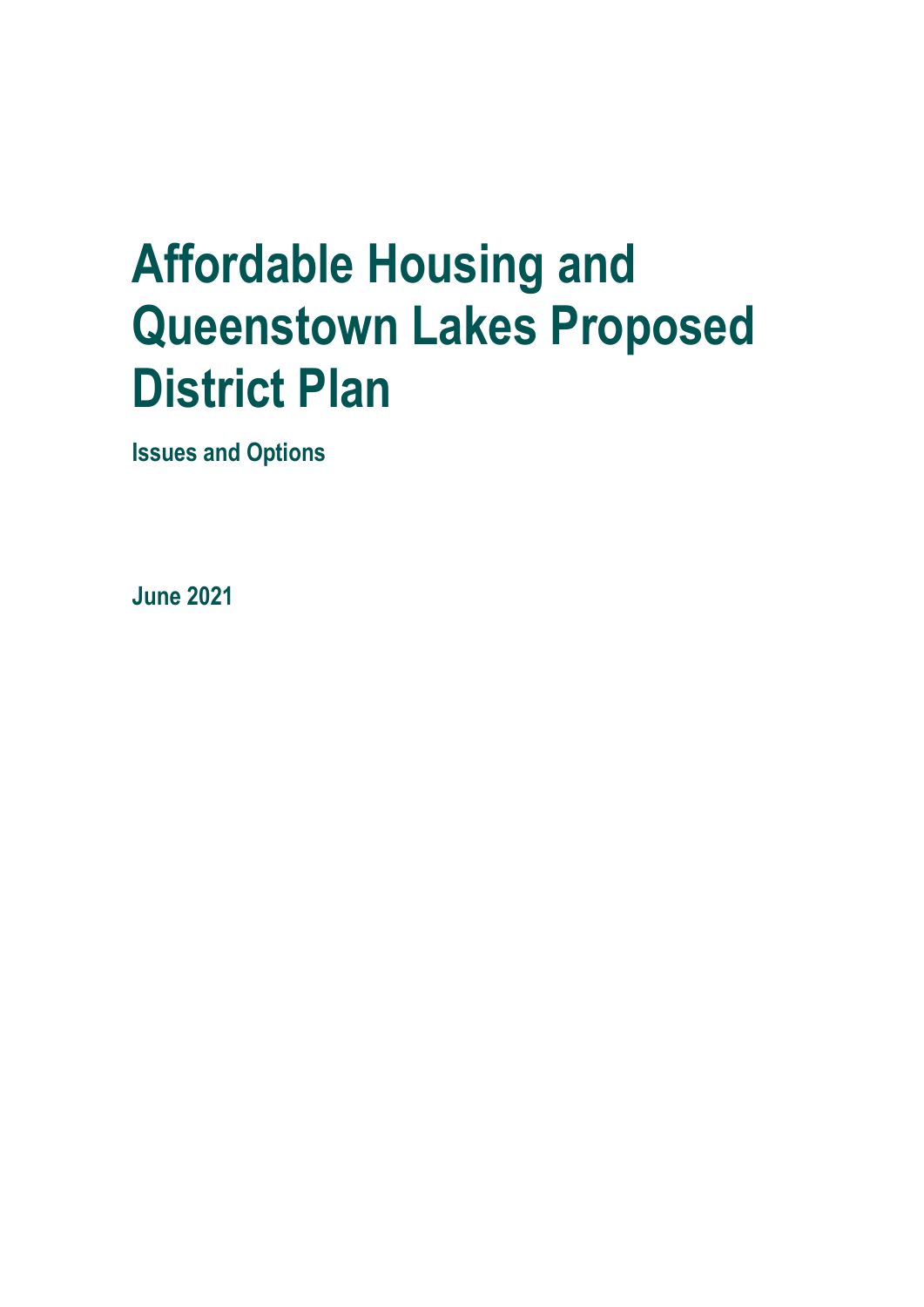| Project name:            | <b>QLDC Affordable Housing</b> |                          |  |
|--------------------------|--------------------------------|--------------------------|--|
| Document<br>reference:   | Issues and options report      |                          |  |
| Date of this<br>version: | Version 21 June 2021           |                          |  |
| Status of report:        | Final for consultation         |                          |  |
| Report prepared<br>by:   | David Mead                     |                          |  |
| Report reviewed<br>by:   | David Mead                     |                          |  |
| Hill Young Cooper Ltd    |                                | Hill Young Cooper Ltd    |  |
| Level 1, 27 Chancery St  |                                | Level 4                  |  |
| PO Box 106 828           |                                | 111 Customhouse Quay     |  |
| Auckland City 1143       |                                | PO Box 8092, The Terrace |  |
| 09 353 1286<br>p:        |                                | Wellington 6143          |  |
| d.mead@hyc.co.nz<br>e:   |                                | 04 473 5310<br>p:        |  |
|                          |                                |                          |  |

#### *Limitations:*

This report has been prepared for the client according to their instructions. Hill Young Cooper accepts no responsibility to any third party who may use or rely upon this document.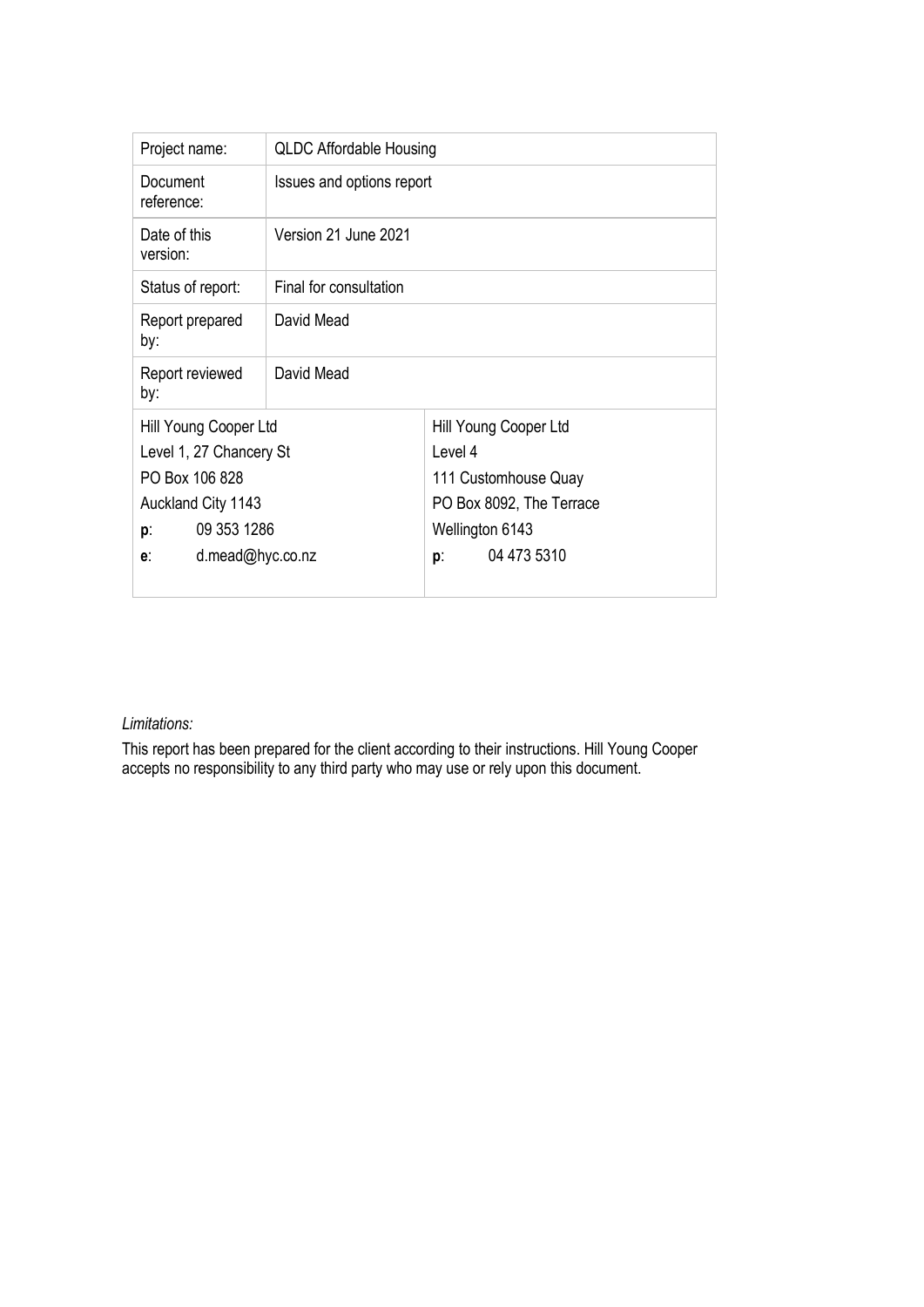### **Table of Contents**

### Contents

| 1            |  |
|--------------|--|
| $\mathbf{2}$ |  |
| 3            |  |
| 3.1          |  |
| 3.2          |  |
| 3.3          |  |
| 3.4          |  |
| 3.4.1        |  |
| 3.4.2        |  |
| 3.5          |  |
| 4            |  |
| 4.1          |  |
| 4.2          |  |
| 5            |  |
| 5.1          |  |
| 5.1.1        |  |
| 5.1.2        |  |
| 5.1.3        |  |
| 5.2          |  |
| 6            |  |
| 6.1          |  |
| 6.1.1        |  |
| 6.1.2        |  |
| 6.1.3        |  |
| 6.1.4        |  |
| 7            |  |
| 7.1          |  |
| 7.1.1        |  |
| 7.1.2        |  |
| 7.2          |  |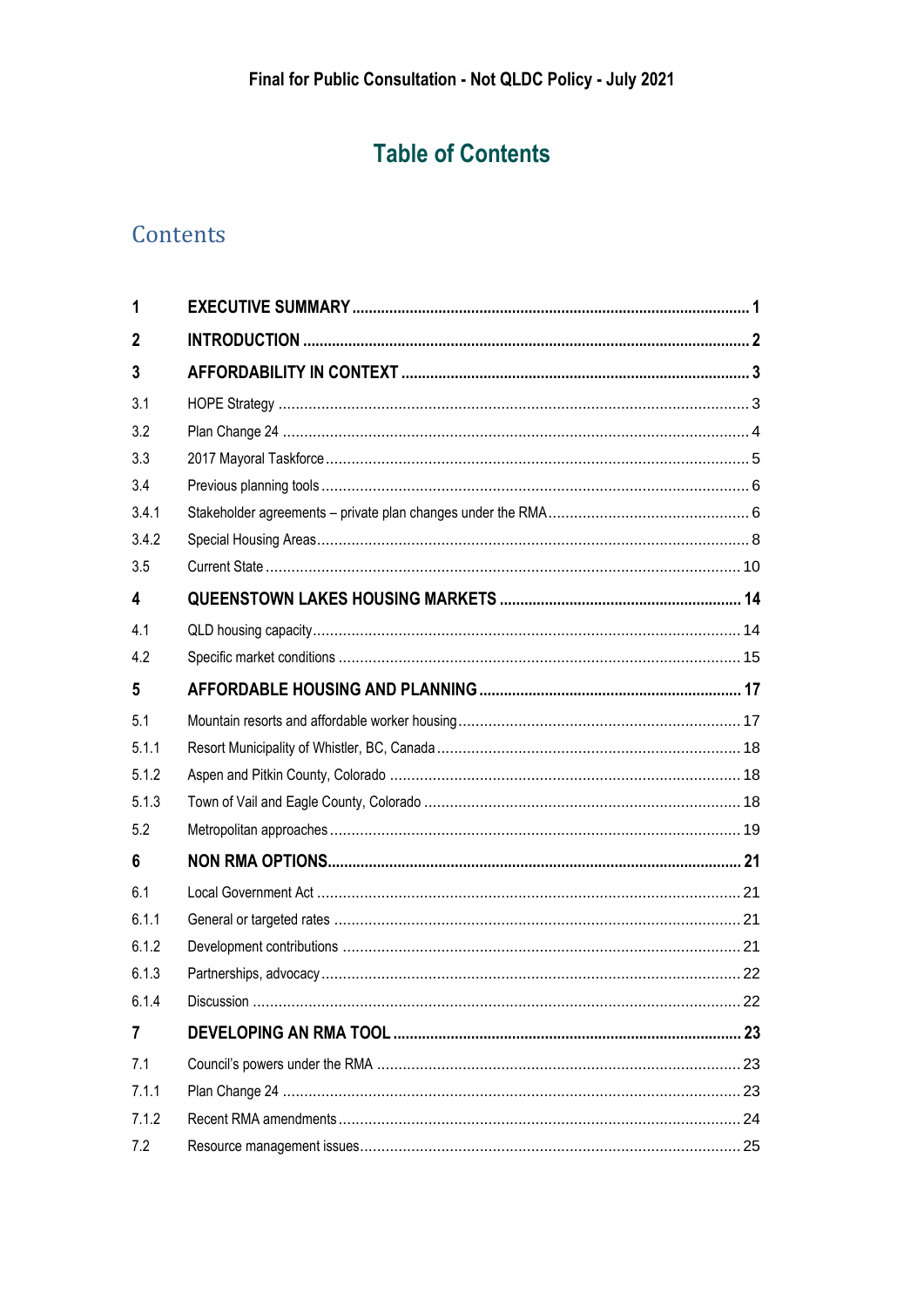| 7.3   |                                                            |  |
|-------|------------------------------------------------------------|--|
| 7.3.1 |                                                            |  |
| 7.4   |                                                            |  |
| 7.4.1 |                                                            |  |
| 7.4.2 |                                                            |  |
| 7.4.3 |                                                            |  |
| 8     |                                                            |  |
| 8.1.1 |                                                            |  |
| 8.1.2 |                                                            |  |
| 8.1.3 |                                                            |  |
| 8.1.4 |                                                            |  |
| 8.1.5 |                                                            |  |
| 8.2   |                                                            |  |
| 9     | DEVELOPING ISSUES AND OBJECTIVES FOR AFFORDABLE HOUSING 37 |  |
| 9.1   |                                                            |  |
| 9.2   |                                                            |  |
| 9.2.1 |                                                            |  |
| 9.2.2 |                                                            |  |
| 9.3   |                                                            |  |
| 10    |                                                            |  |
| 10.1  |                                                            |  |
| 10.2  |                                                            |  |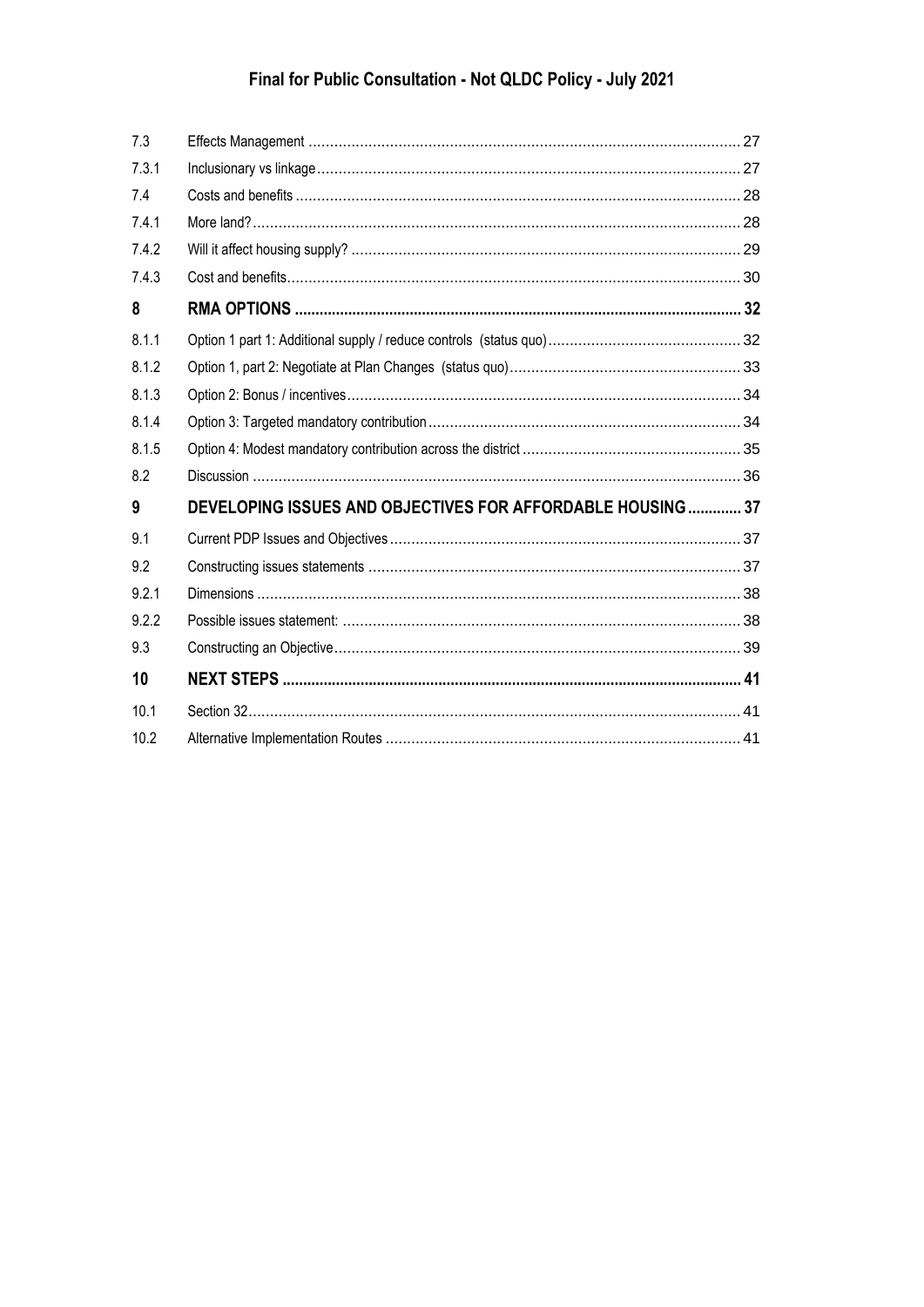### <span id="page-4-0"></span>**1 Executive Summary**

The purpose of this Issues and Options report is to review the background to affordable housing needs in the Queenstown Lakes District, outline current policy to increase the supply of affordable housing, and identify possible new and/or additional methods under the Resource Management Act that could be incorporated into the Proposed District Plan.

Access to affordable housing is a major and long standing issue for the Queenstown Lakes District community. Constrained housing affordability has a range of social, economic and environmental consequences.

To date the Council has used a number of tools to increase access to affordable housing for low to moderate income households, including establishing and supporting the Queenstown Lakes District Community Housing Trust, as well as negotiating specific provisions requiring the transfer of land and/or housing to the Trust in district plan changes that rezone land from rural to residential.

The review of the district plan provides an opportunity to take a more comprehensive look at the links between the district plan and affordable housing. Inclusionary zoning (zoning rules that require a certain percentage of houses are sold at an affordable price in larger developments) are a common feature of many planning schemes in the US and UK. Australia has a number of examples that operate in metropolitan areas.

Evidence from Queenstown is that while ensuring an adequate supply of land for housing (greenfields and brownfields) is important to the overall operation of the housing market, this is not sufficient by itself to generate a supply of affordable housing. Feasible development capacity under the PDP is in excess of likely demand, yet house and land prices continue to escalate.

Council's powers under the Local Government Act to financially support affordable housing are limited. QLDC would likely face significant difficulties addressing the district's affordable housing issues through any of the mechanisms available to it under the LGA. Challenges arise from issues of legal scope (such as Development Contributions) or securing a long term mandate that can last through political cycles.

The Resource Management Act provides scope for an affordable housing policy to be applied to development, provided that the programme can be shown to be effective and efficient. Options range from a voluntary approach through to a mandatory requirement on all new residential development.

Any affordable housing provision must be tied back to the resource management issues facing the district, there must be some form of linkage or relationship between the proposed provision and effects generated by particular types or locations of development, while costs and benefits need to be considered.

The report recommends that a mandatory requirement be investigated in more detail. This could take the form of a targeted approach focusing on new residential subdivisions, or a broader based approach covering both greenfields brownfields areas.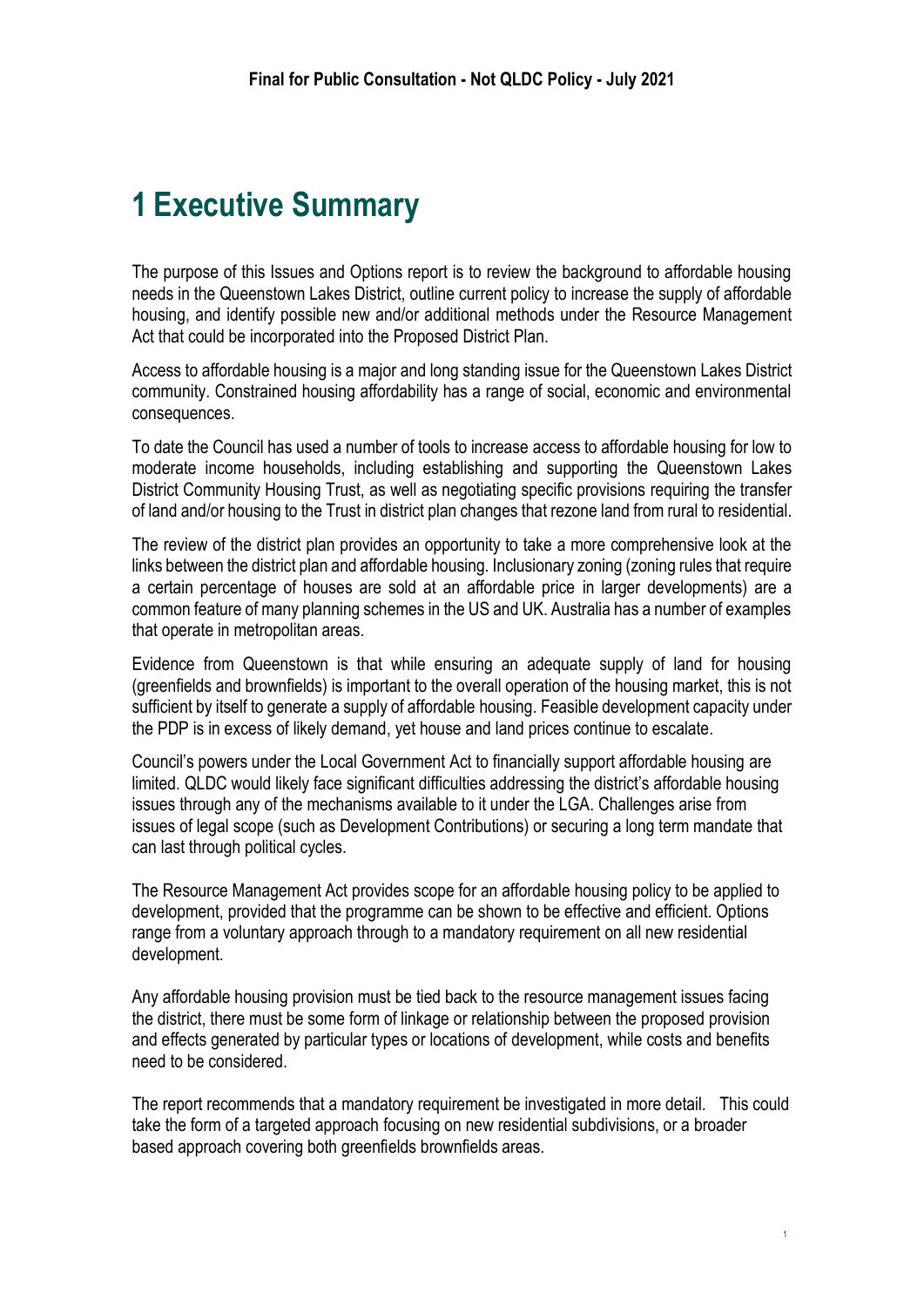# <span id="page-5-0"></span>**2 Introduction**

Access to affordable housing is a major and long standing issue for the Queenstown Lakes District (QLD) community. Constrained housing affordability has a range of social, economic and environmental consequences.

The Council and community have initiated a number of actions to promote and provide affordable housing, including establishing the Queenstown Lakes Community Housing Trust (QLCHT) and promoting a number of Special Housing Area developments which include affordable housing. A range of Resource Management Act (RMA)-based initiatives have also been used including various place specific plan changes and promoting more enabling District Plan provisions relating to residential zones.

It is generally acknowledged that addressing housing affordability must involve a wide range of actions. RMA-related actions can include enabling the supply of housing, but also (as demonstrated in a number of plan changes to the QLDC District Plan) a requirement on development to ensure delivery of a proportion of dwellings as affordable homes.

The cost of housing in the district continues to be the most unaffordable in New Zealand for a range of reasons, many of which would not be addressed through the provision of more land zoned for urban development. The Council has determined that the review of the QLDC District Plan (the 'PDP') provides an opportunity to assess what RMA approaches are justified and appropriate in helping to address the issue of access to affordable housing, in the specific local context of Queenstown Lakes district.

The purpose of this Issues and Options report is to review the background to affordable housing demand in the district, outline current policy, and identify possible new and/or additional tools under the Resource Management Act that could be incorporated into the PDP.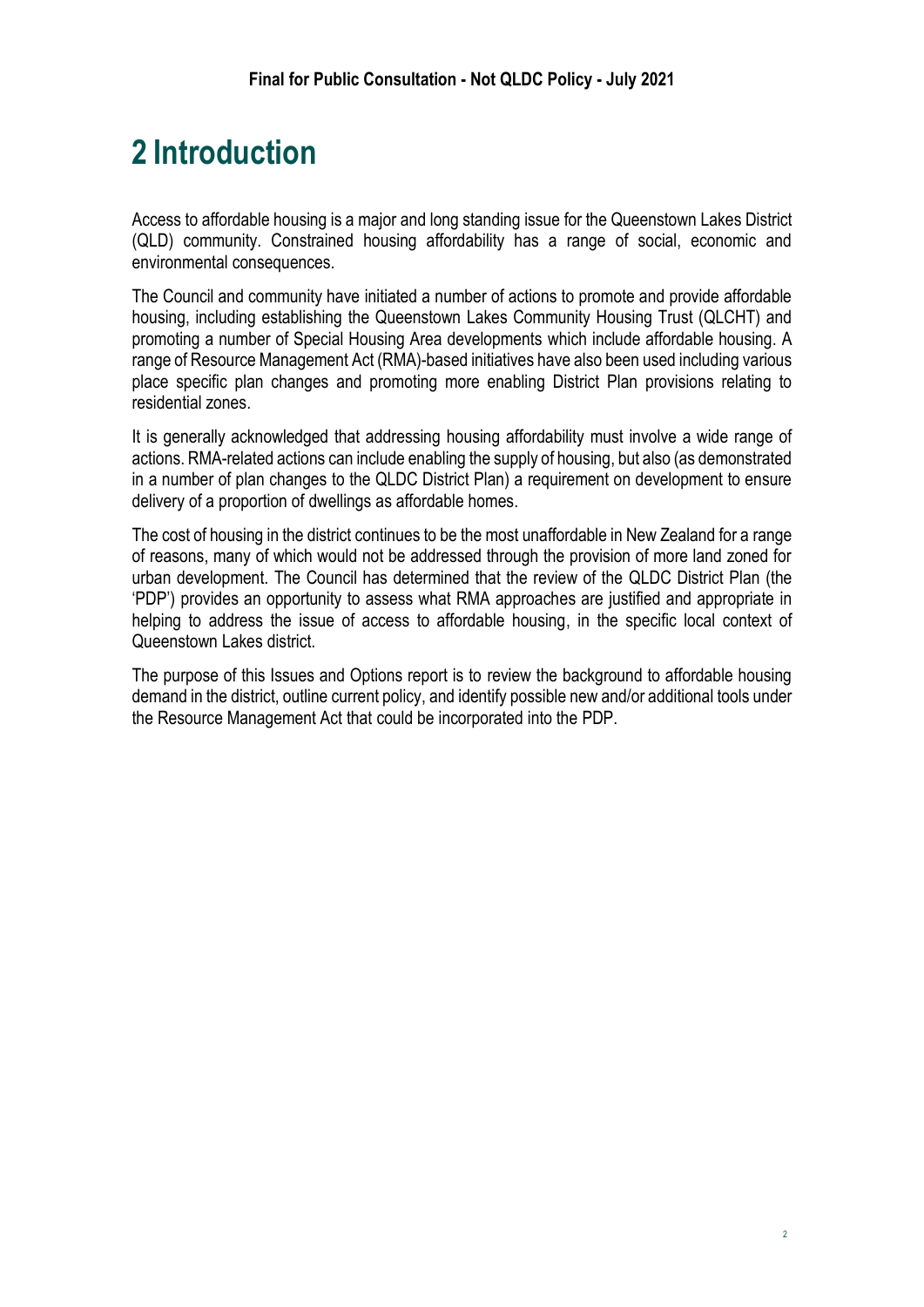## <span id="page-6-0"></span>**3 Affordability in context**

This section briefly reviews previous and current assessments of housing affordability issues in the district.

Affordable housing is taken to mean housing where a low or moderate income household spends no more than 35% of gross income on rent or mortgage (principal and interest) repayments<sup>1</sup>.

A lack of affordable housing has a range of social, economic and environmental consequences. These can be summarised as follows:

*Social: reduction in social cohesion, stability due to churn in the community;*

*Economic: difficulty in attracting and retaining skilled workers to the area, high staff turnover;*

*Environmental:* 

- *pressure to address affordability by additional housing supply through urban expansion. The rezonings may affect landscapes and/or other environmental resources,*
- *displacement of housing demand to Central Otago District,*
- *additional traffic movements as workers commute from satellite areas such as Cromwell etc.*

#### <span id="page-6-1"></span>**3.1 HOPE Strategy**

The 2005 QLDC HOPE Strategy<sup>2</sup> identified the long term issue of housing supply and affordability facing the district. It noted:

*As the district develops and expands over the next 20 to 30 years, it will be important to build up a stock of affordable housing, so that when it becomes much more difficult to expand housing supply through zoning more land for urban development, a mechanism will be in place to offer affordable housing choices to residents.* 

A further important issue identified in the 2005 HOPE Strategy was how to retain, for the longer term, housing that is provided as affordable housing. There have been instances in the district where new housing subdivisions, promoted as being affordable, have been brought up by investors and prices have quickly escalated above what local, lower income households can afford. The Queenstown Lakes Community Housing Trust was identified as a key tool to ensure retention of affordable housing contributions.

<sup>1</sup> Mayoral Taskforce Report 2017: https://www.qldc.govt.nz/media/ybgfq15v/mayoral-housing-afforabilitytaskforce-report-october-2017.pdf

<sup>2</sup> 2005 HOPE Strategy: https://www.qldc.govt.nz/media/ayfhcet4/hope\_affordable\_housing\_strategy.pdf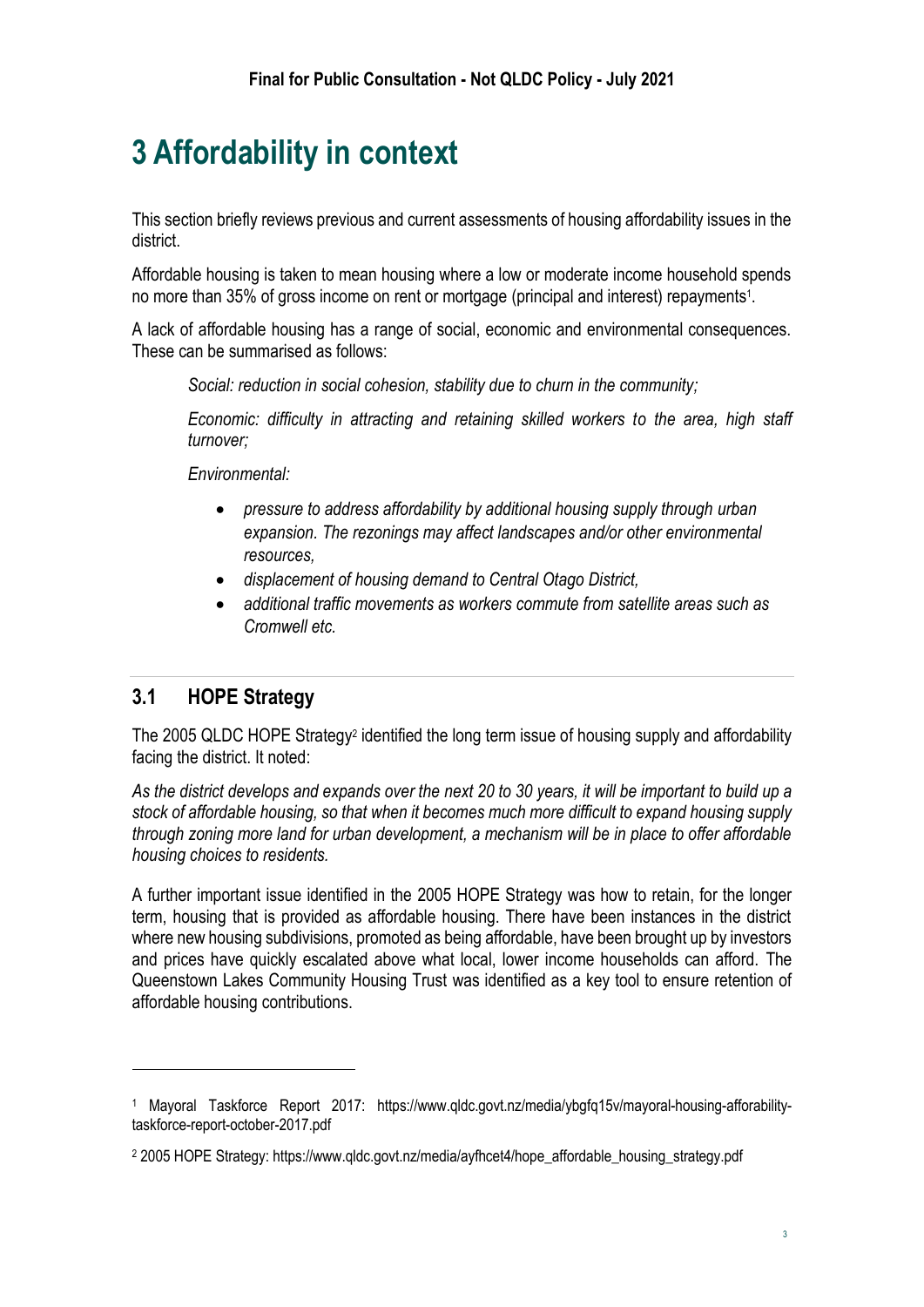The following RMA-related issues were identified in the HOPE Strategy:

• *Lack of affordable housing undermining the long-term sustainable growth of the district*

This issue relates to high market rental and home ownership costs making it increasingly difficult for median to low-income residents to find suitable accommodation in the district. This constraint has significant implications for the longterm social wellbeing of the district.

• *Adverse effects on the economic growth of the district from an inability to attract and retain a labour force.*

Many employers in QLD, including tourism businesses and service providers like schools and police, are experiencing difficulty in attracting employees. Anecdotal evidence is that a particular problem occurs retaining middle level staff who are interested in buying a house in the area, but often compare house prices in the area with that available in other larger employment centres. The turnover of staff involved harms economic development.

• *Urban sprawl as market searches for lower cost land on fringes of settlements* 

A natural reaction of the marketplace to rises in land and house prices is to search for lower cost land on the fringe of settlements. In the case of the Queenstown / Wakatipu area, this approach conflicts directly with a desire to protect the outstanding and amenity landscape values of the area.

• *Increased impacts of transport as people travel longer distances*

This relates to the issue of urban displacement, with lower cost housing locating in satellite towns, where people have to travel further to get to work. This has implications for both public and private transport infrastructure as well as adverse effects on the environment from the trips generated.

#### <span id="page-7-0"></span>**3.2 Plan Change 24**

Plan Change 24 (notified in October 2007) introduced an affordable housing requirement into the Operative QLDC District Plan. In relation to affordable housing and the RMA, the Plan Change 24 Issues and Options report<sup>3</sup> noted the following:

<sup>&</sup>lt;sup>3</sup> Community Housing / Affordable Housing: Proposed Plan Change 24 Issues and Options Report Prepared by<br>Hill Young Cooper Ltd and Tricia Austin, University of Auckland December 2006: Hill Young Cooper Ltd and Tricia Austin, University of Auckland December 2006: https://www.qldc.govt.nz/media/bexm3dzk/pc24\_attachment\_2.pdf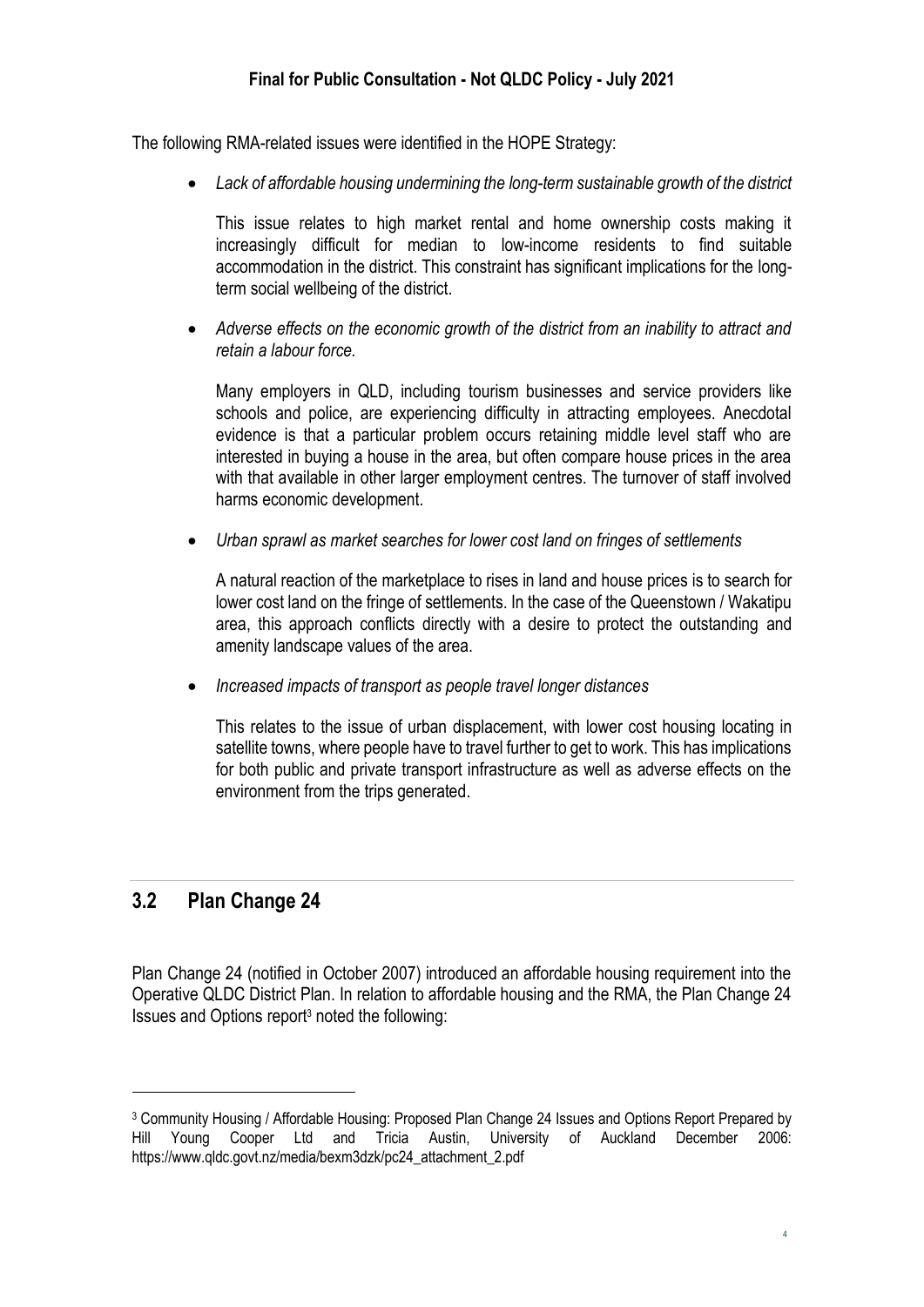- Urban growth management policies (essential for sustainable management of the high quality natural environment in the district) limit the supply of land suitable for residential development. This pushes up land costs
- Commercial development increases local employment and hence the demand for housing, affordable to local workers, while market-rate residential development (often aimed at second home buyers and investors) also increases local employment demands and hence demand for housing, which is affordable to local workers
- The economic, social and environmental effects of an inadequate supply of affordable housing include impacts on businesses (difficulties with retaining skilled staff), community infrastructure (from high rates of turnover of people, reducing the strength of community networks and services) and the environment (from pressure for urban growth to expand into less costly, but more environmentally valuable, rural land)
- To date, market forces have not resulted in provision of an adequate supply of affordable housing
- Reducing rules and regulations to encourage greater market-provision of affordable housing would have to be extensive to produce enough affordable housing, and would result in additional adverse social, economic and environmental effects
- An urban containment strategy (which is necessary to avoid the adverse effects of development on nationally significant natural resources) has the potential to disable some people's economic and social wellbeing
- To ensure sustainable management of the district's resources, regulatory responses are needed to ensure that people and communities retain a range of options to provide for their wellbeing, within the overall framework of an urban containment strategy.

Plan Change 24 in the context of the RMA and PDP is discussed in more detail later in this document.

#### <span id="page-8-0"></span>**3.3 2017 Mayoral Taskforce**

The 2017 Mayoral Taskforce on Housing Affordability<sup>4</sup> stressed the social/community effects of high house prices. It stated: *The lack of quality affordable housing is potentially the greatest challenge our District faces. If our communities are to thrive, prosper and grow in the future we need to be able to attract and appropriately house the key workers, families and even retirees who are the core of our communities<sup>5</sup> .*

One recommendation of the Mayoral Taskforce was to explore mechanisms to achieve more affordable homes for the community through the District Plan, addressing what appears to be a failure of the market to deliver affordable housing (due partly to permanent structural features of this district) that cannot be addressed adequately by rezoning land alone. The QLDC Long Term

<sup>4</sup> Mayoral Housing Affordability Taskforce, Queenstown Lakes District October 2017

<sup>5</sup> Page 3, Ibid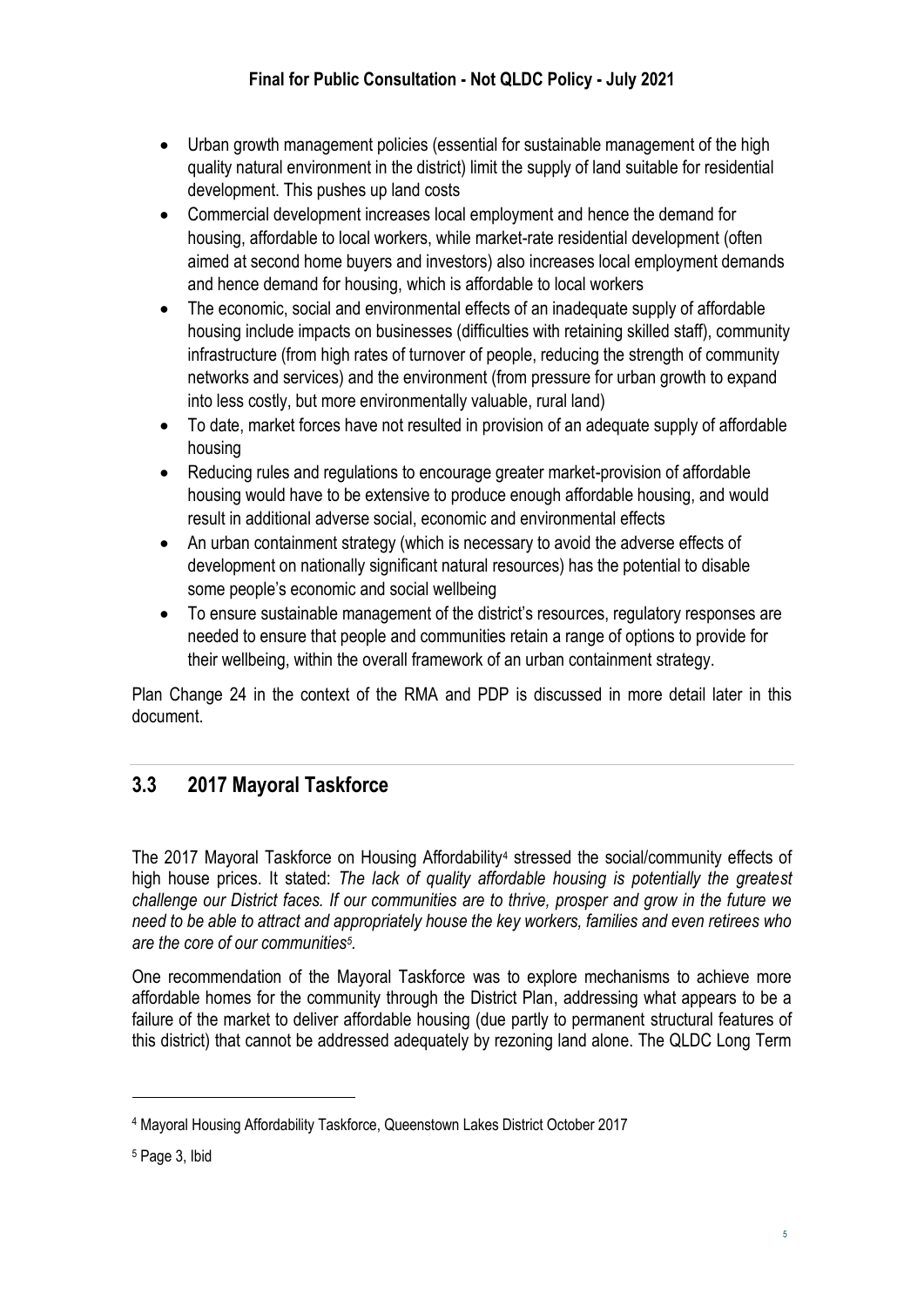Plan is also supportive of investigating 'inclusionary zoning' as a means to address access to affordable housing.

#### <span id="page-9-0"></span>**3.4 Previous planning tools**

QLDC has used two primary tools to advance specific affordability goals, one under the RMA and the other associated with RMA planning under the now-expired Housing Accords and Special Housing Areas Act (HASHAA). These tools sit within a broader strategy of enabling supply through zoning changes.

#### <span id="page-9-1"></span>**3.4.1 Stakeholder agreements – private plan changes under the RMA**

Stakeholder Agreements have been used by the Council to secure a portion of proposed new housing developments as an affordable housing contribution. These agreements are effectively voluntary agreements between the Council and the relevant landowner/developer and occur alongside a plan change process to rezone land for a higher density than the district plan otherwise allows.

To date the Council has reached agreement in 15 development areas in association with private plan changes. These are listed in table 2. The most common contribution rate is 5% of lots to be created. The outcome of these agreements only becomes enforceable if the plan change is approved and adopted by the Council, which is an entirely separate process. The agreement is binding to the land, to ensure that affordable housing contributions are secured, even if the development changes hands.

| <b>Status</b>            | <b>Historic</b><br><b>Stakeholder</b><br><b>Deed</b> | <b>Basis for</b><br><b>Calculation</b><br>(%) | <b>Result - Residential</b><br><b>Units/Sections</b><br><b>Provided</b> | <b>Units</b><br><b>Provided</b><br>as: |
|--------------------------|------------------------------------------------------|-----------------------------------------------|-------------------------------------------------------------------------|----------------------------------------|
| Developed<br>and settled | Riverside Park – PC 12<br>(Wanaka)                   | 5%                                            | 12                                                                      | Land                                   |
| Developed<br>and settled | Peninsula Bay - PC 15<br>(Wanaka)                    | 2%                                            | 7                                                                       | Land                                   |
| Developed<br>and settled | Quail Rise ext /FF North<br>$- PC 37 (QT)$           | 3%                                            | 1                                                                       | Land                                   |
| Developed<br>and settled | Shotover Country - PC<br>41 (QT)                     | Negotiation                                   | 26                                                                      | Land                                   |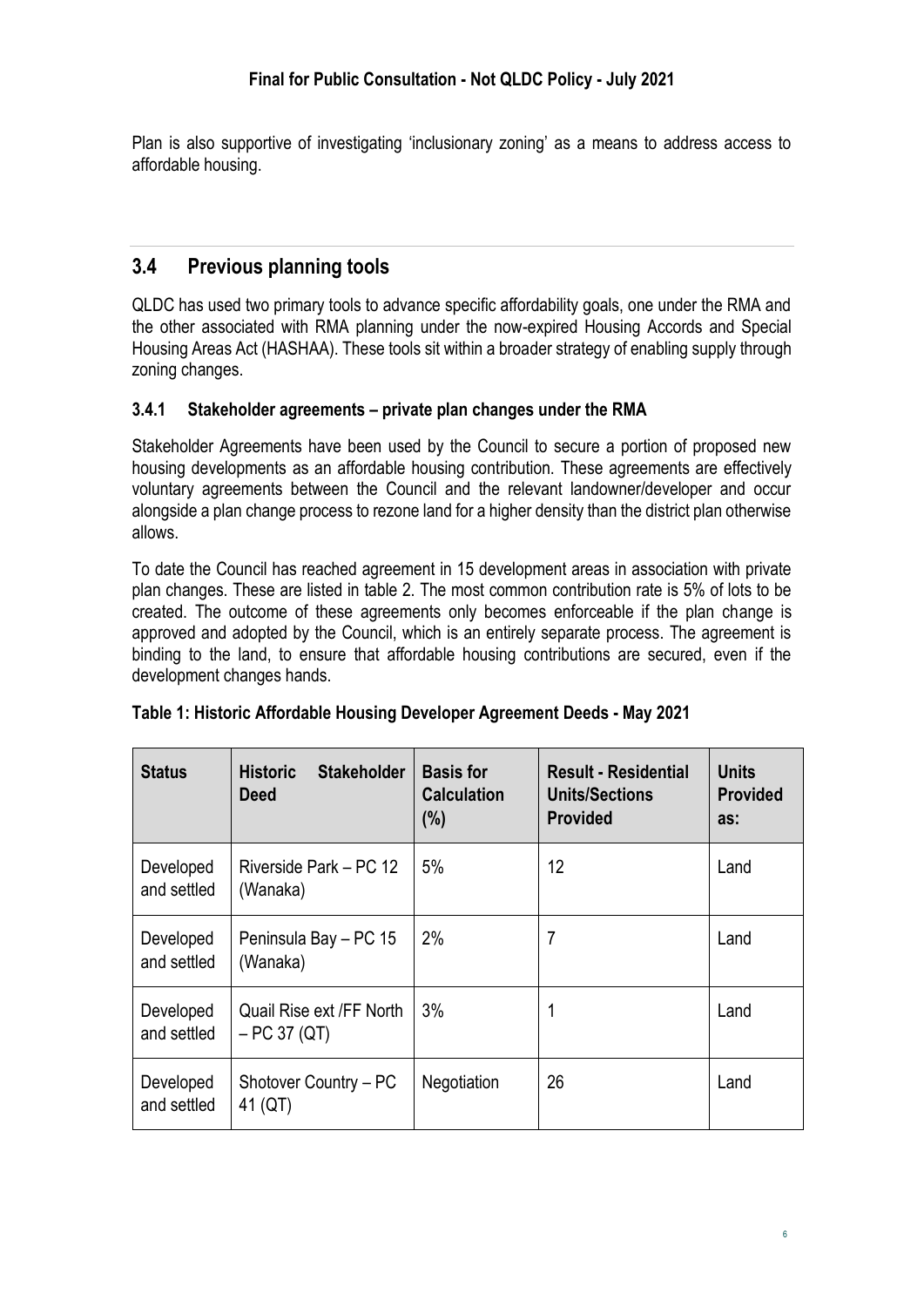| <b>Status</b>            | <b>Historic</b><br><b>Stakeholder</b><br><b>Deed</b>  | <b>Basis for</b><br><b>Calculation</b><br>$(\% )$ | <b>Result - Residential</b><br><b>Units/Sections</b><br><b>Provided</b> | <b>Units</b><br><b>Provided</b><br>as: |
|--------------------------|-------------------------------------------------------|---------------------------------------------------|-------------------------------------------------------------------------|----------------------------------------|
| Developed<br>and settled | Northlake - PC 45                                     | Negotiation                                       | $\overline{2}$                                                          | Land                                   |
| Partially<br>settled     | Jacks Point (QT)                                      | 5%                                                | $36*$                                                                   | Cash                                   |
| Partially<br>settled     | Kirimoko - PC13<br>(Wanaka)                           | 5%                                                | 17                                                                      | Land /<br>House<br>cash                |
| Partially<br>settled     | Northlake (Hikuwai) -<br>PC 45 (Wanaka)               | Negotiation                                       | 10                                                                      | Land                                   |
| Still to come            | Mt Cardrona Station -<br>PC 52 (ex PC 18)<br>(Wanaka) | 5%                                                | $8*$                                                                    | Land                                   |
| Still to come            | Kingston Village - PC<br>25 (QT)                      | N/A; mixed use                                    | 12                                                                      | Land                                   |
| Still to come            | Three Parks - PC 16<br>(Wanaka)                       | N/A; mixed use                                    | 40                                                                      | Housing<br>units                       |
| Still to come            | Wanaka Industrial - PC<br>36 (Wanaka)                 | 4%                                                | 4% of retail value of<br>9.7Ha site                                     | Cash                                   |
| Still to come            | <b>Ballantyne Investments</b><br>- PC 4 (Wanaka)      | Negotiation                                       | 11                                                                      | Housing<br>units                       |
| Still to come            | <b>Ballantyne Rd Industrial</b><br>- PC 46 (Wanaka)   | Negotiation                                       | 6                                                                       | Land                                   |
| Still to come            | Northlake / Allenby<br>Farms - PC 45<br>(Wanaka)      | Negotiation                                       | 3                                                                       | Land                                   |

\* Estimated – final yield to be determined

Generally, the agreements provide for transferral of a percentage of land area involved in the development, or the provision of a number of developed units to the same value in lieu of land (or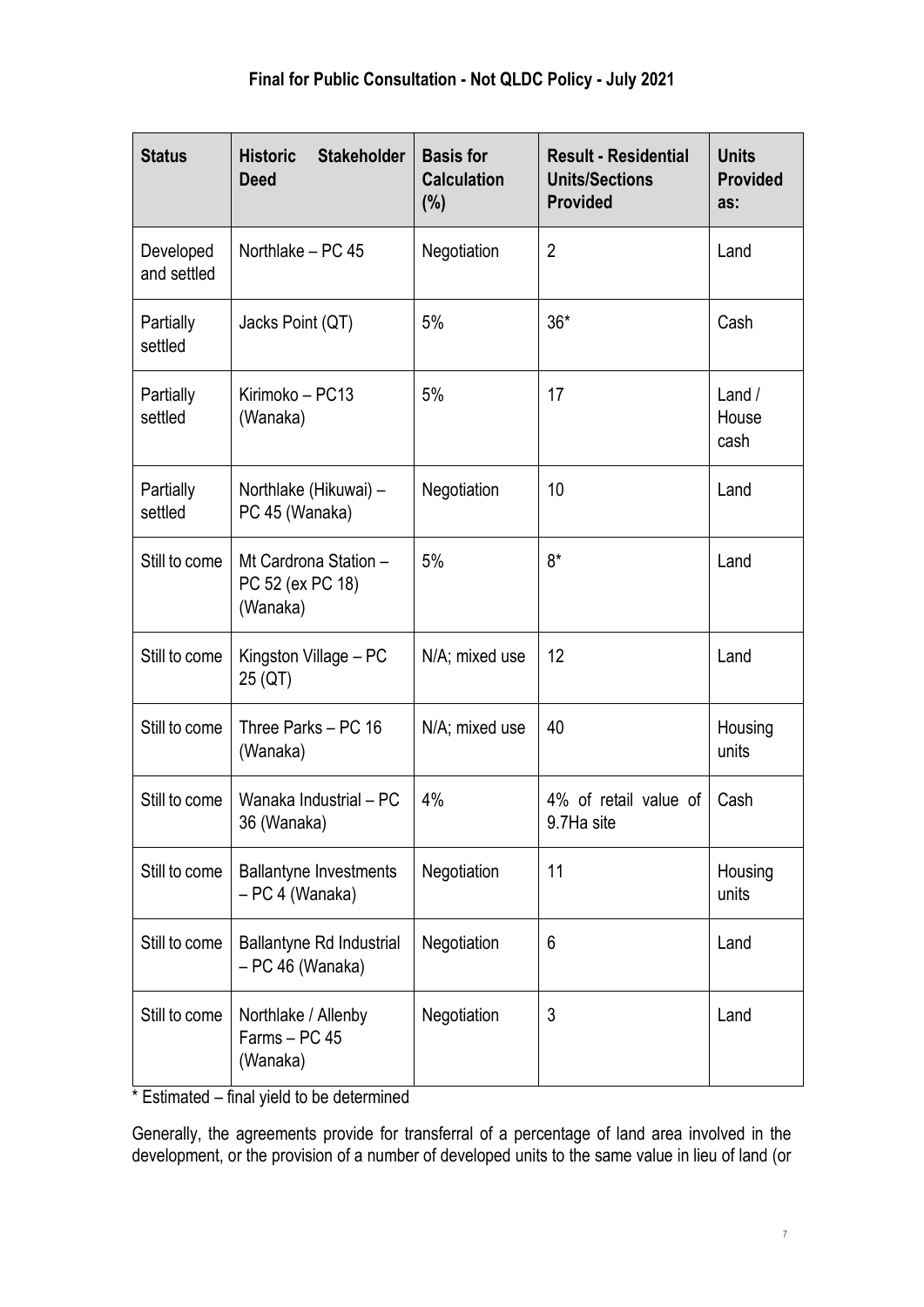combination of the two). In each case the land or units are transferred to the Queenstown-Lakes Community Housing Trust, in accordance with the council's policy. The Housing Trust then administers these properties on an ongoing basis.

In some of these agreements the Council seeks to ensure that sites are scattered throughout the development, and not concentrated in one location.

It is notable that since the Plan Change 24 provisions were scaled back in 2013 as part of the resolution of appeals, the number of stakeholder agreements has reduced.

#### <span id="page-11-0"></span>**3.4.2 Special Housing Areas**

Special Housing Areas under the HASHAA 2013 is another example of an affordable housing requirement associated with RMA processes. Special Housing Areas sped up the consenting processes for identified residential developments and limit appeal rights. In return for this 'benefit' there was an expectation that some form of more affordable housing will be offered.

Council's policy on Special Housing Areas<sup>6</sup> notes:

*As guidance, the Council considers at least 10% of the residential component of the development by developed market value or by area (depending on the nature of the development) is identified for affordable housing.*

The Policy further states that Council expects landowners and developers to identify appropriate mechanisms to ensure that housing developed in a special housing area addresses the district's housing affordability issues. An appropriate mix of housing is necessary in the district, including housing for owner-occupiers, first home buyers, and accommodation for workers. Examples of mechanisms to achieve affordability may include:

- a range of appropriately sized sections (including smaller sized sections of 240-400m<sup>2</sup>);
- a mixture of housing typologies and sizes is also desirable;
- the nature of any covenants (or similar restrictions) imposed on sections;
- methods to reduce property speculation of vacant sections; and
- methods to retain affordability in the medium to long term.

Housing developed in special housing areas are expected to not be used solely for visitor accommodation and landowners and developers should identify an appropriate legal mechanism for securing this outcome.

The Council's lead policy reflects experience with the district's first Special Housing Area – Bridesdale Farm. Media reports state that sections in Bridesdale Farm (beside Lake Hayes Estate) were initially released to market in January 2015, with some sections as low as \$80,000, and a 'section plus house' price tag of around \$450,000. By July 2018, it was reported that homes in Queenstown's first special housing area were selling for as much as \$890,000<sup>7</sup> .

<sup>&</sup>lt;sup>6</sup> Housing Accords and Special Housing Areas Act 2013 Implementation Policy <https://www.qldc.govt.nz/media/g3kfzufn/hashaa-implementation-policy-lead-policy-updated-8-aug-2019.pdf>

<sup>7</sup> <https://www.odt.co.nz/regions/queenstown/prices-soar-800k-average>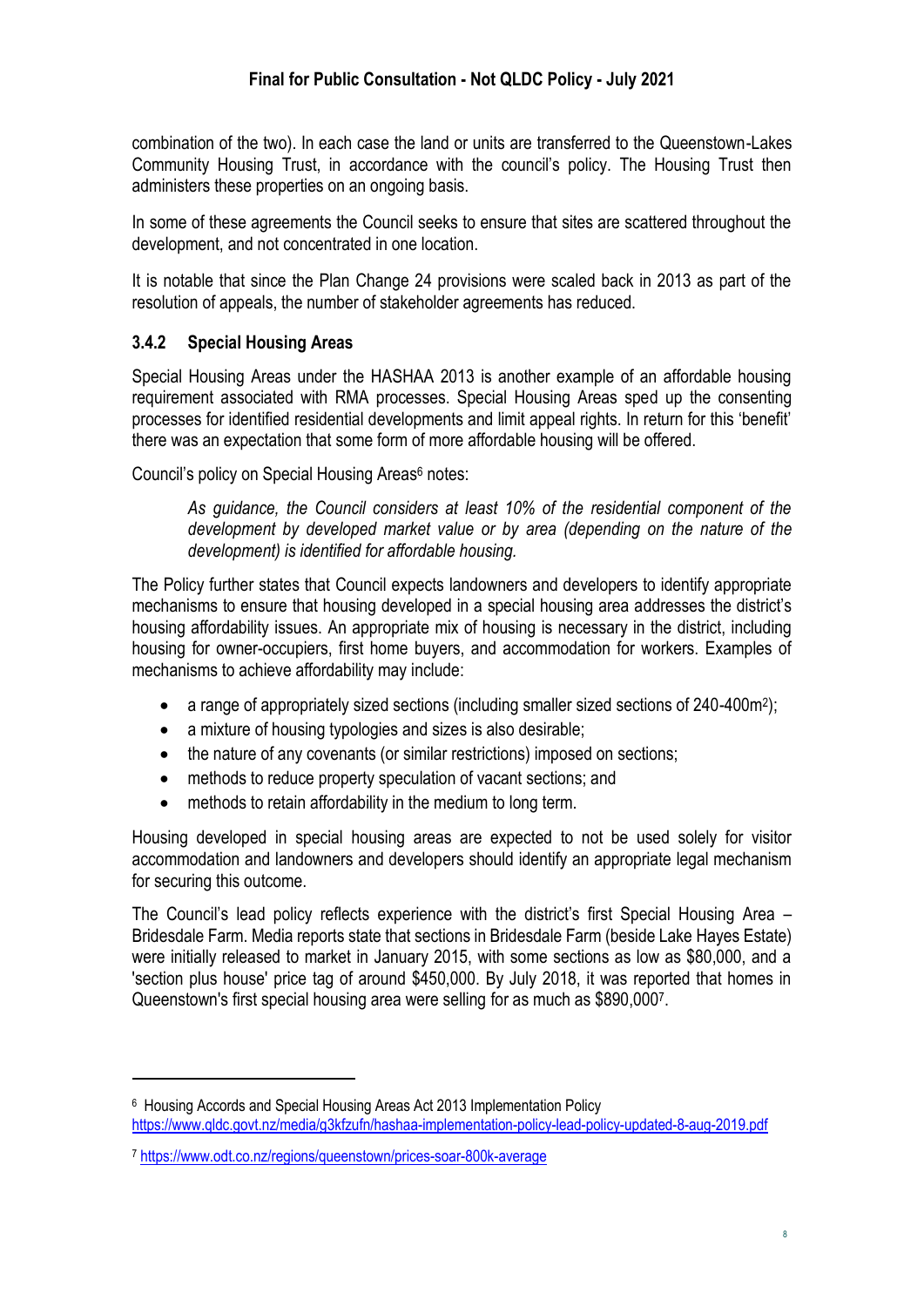Eight Special Housing Areas have been approved by the Government and consented by the Council. The table below lists the approved Special Housing Areas and their agreed contribution rates.

| <b>Status</b>            | <b>Stakeholder</b><br><b>Deeds</b>          | <b>Basis</b><br>for<br>Calculation (%) | <b>Result</b><br><b>Residential</b><br><b>Units/Sections</b><br><b>Provided</b> | <b>Units</b><br><b>Provided</b><br>as: |
|--------------------------|---------------------------------------------|----------------------------------------|---------------------------------------------------------------------------------|----------------------------------------|
| Developed<br>and settled | Shotover<br>Country<br>SHA (QT)             | Negotiation                            | 1                                                                               | Land                                   |
| Developed<br>and settled | <b>Bullendale</b><br><b>SHA</b><br>(QT)     | negotiation                            | House and land package - cash                                                   | Cash                                   |
| Developed<br>and settled | Onslow Rd SHA<br>(QT)                       | 5%                                     | 1                                                                               | Land                                   |
| Developed<br>and settled | Queenstown<br>Country Club SHA<br>(QT)      | 5%                                     | 12                                                                              | Land                                   |
| Partially<br>settled     | Arrowtown<br>Retirement Village<br>SHA (QT) | 3% of valuation of consented land      |                                                                                 | Cash                                   |
| Still to come            | Tomasi SHA (QT)                             | 10%                                    | $9*$                                                                            | Land                                   |
| Still to come            | <b>SHA</b><br>Hāwea<br>(Wanaka)             | 12.5%                                  | $58*$                                                                           | Land                                   |
| Still to come            | <b>SHA</b><br>Coneburn<br>(QT)              | 12.5%                                  | 60*                                                                             | Land                                   |

\* Estimated – final yield to be determined

The affordable units produced through HASHAA and the QLDC SHA policy are passed to the Queenstown Lakes Community Housing Trust to develop and manage. The Trust works with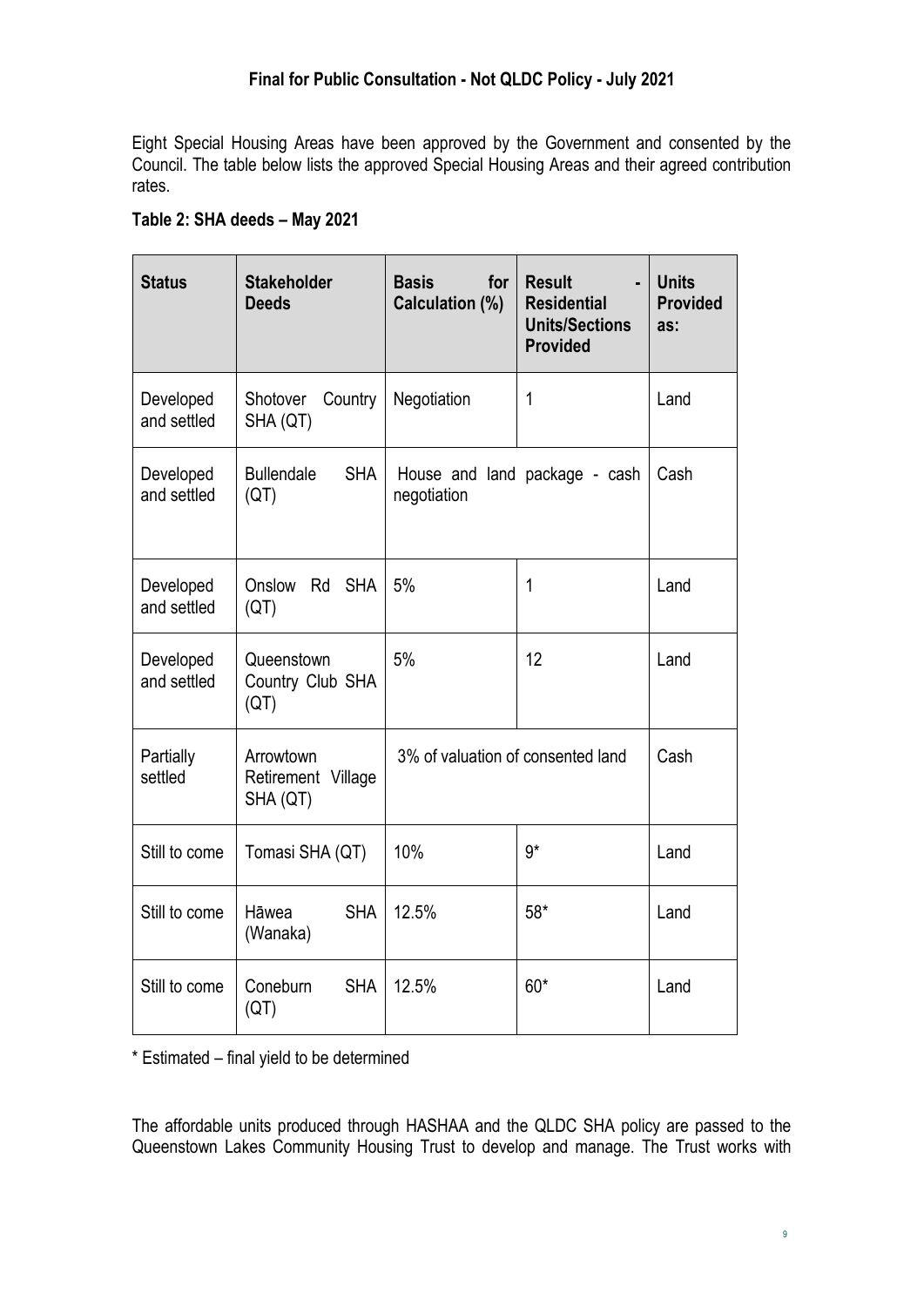developers to ensure that the housing created is located throughout developments and are of a scale and style that are contextual.

HASHAA 2013 expired in September 2019 and was not renewed by the government. This means there will be no further developments (or affordable housing contributions) agreed using this mechanism going forward.

#### <span id="page-13-0"></span>**3.5 Current State**

The issues identified in the HOPE Strategy, Plan Change 24 and the Mayoral Taskforce remain current today and if anything, are becoming more acute. While the Covid-19 pandemic has modified the district's short term outlook as the result of reduced rates of inward migration to the country (which has lowered population growth rates) and limited the numbers of overseas visitors, the medium to long term picture remains one of the district being a popular visitor destination and as a place to live.

The graphs below show the basic dilemma faced by the district in terms of housing costs and housing supply. The first graph below shows the median sale price for dwellings in the district.



**Figure 1 MBIE data: Median house prices** 

2021 sales data indicates that median sales prices for dwellings remain above the one million dollar mark in QLD. This is despite the effects of Covid and an apparent fall in rents.

It is often contended that an undersupply of dwellings relative to demand is the cause of high house prices. The long-term solution is usually identified to be ensuring that infrastructure ready land supply is responsive to demand – this requires much better use of flexible planning regulations, more upfront infrastructure investment and deterring land banking.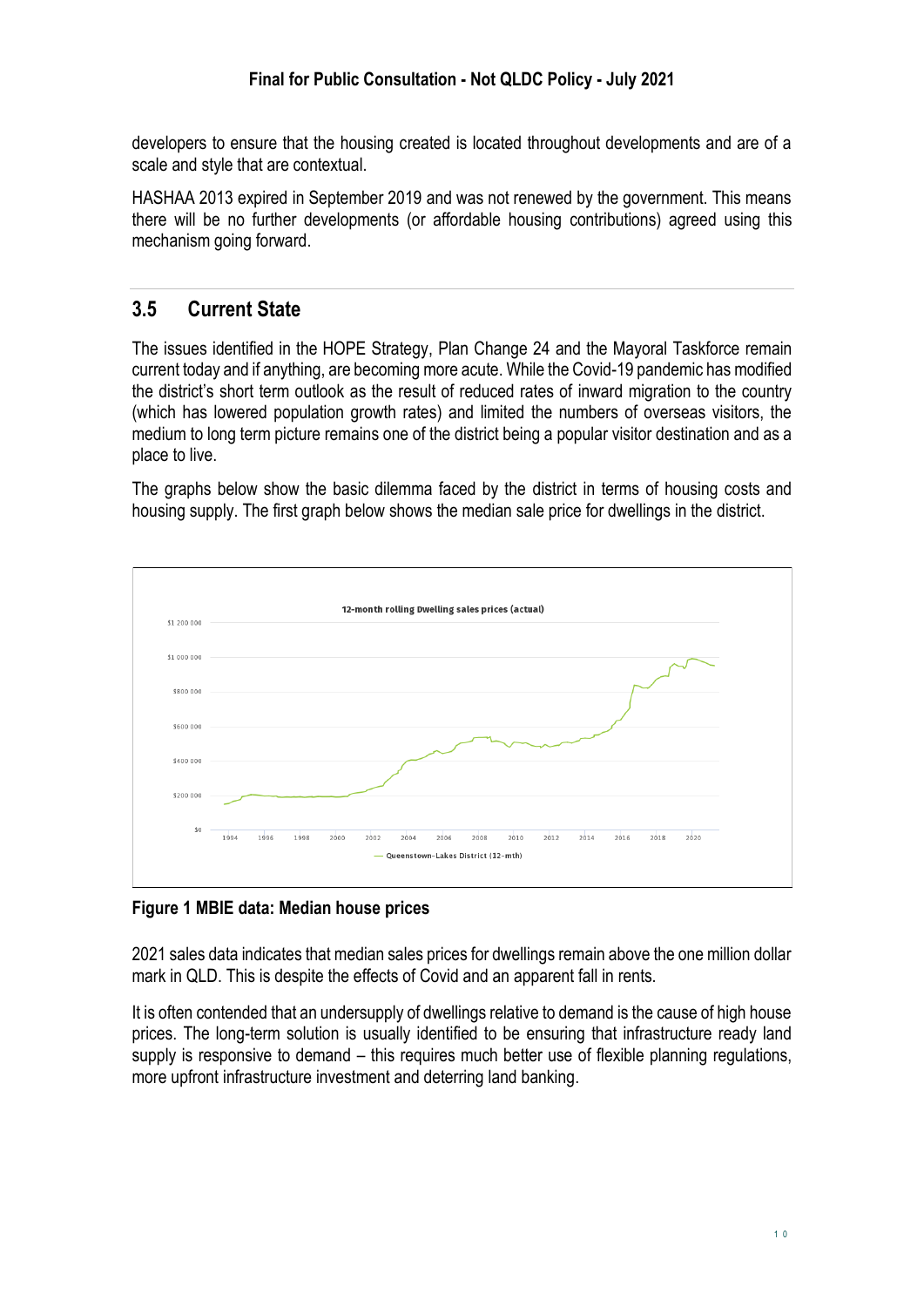The second graph (Figure 2 below) shows the relationship between population growth and supply of residential dwellings, for QLD, as estimated by MBIE<sup>8</sup>. The graph tracks building permits (solid line) and estimated population growth (dashed line). On top of resident demand, is demand for holiday homes and second homes.



#### **Figure 2: MBIE data: Building permits issued (solid line) compared to estimated household growth (dashed line)**

The graph indicates that there is no 'undersupply' of dwellings; if anything, there was a potential over supply during the mid-2000s. From 2014 supply may have lagged demand as the region (and New Zealand) experienced a surge in growth. However, the district's housing market has responded to this surge in demand from the early 2010s with a steep increase in house building.

The data suggests that constrained supply of houses has not been the major cause of high house prices.

Rental data provides a picture of demand for housing as a place to live, rather than housing as a form of asset. Rental data collected by MBIE for 2021 places median rents in the Queenstown area at \$500 per week, and in Wanaka at \$571<sup>9</sup> . In Queenstown, media reports suggested that (pre covid), a three bedroom dwelling may have rented for \$750 per week.

Figure 3 shows the increase in mean rents from 1993 to 2020 for QLD and other urban areas in the South Island. Pre covid, there is a clear difference between QLD and the other urban settlements in terms of rents, suggesting high demand in QLD relative to supply.

<sup>8</sup> Sourced from: [https://huddashboards.shinyapps.io/urban-development/#.](https://huddashboards.shinyapps.io/urban-development/) Note the dashboard website states that estimates of recent population growth have a range of uncertainties associated with them.

<sup>9</sup> https://www.tenancy.govt.nz/rent-bond-and-bills/market-rent/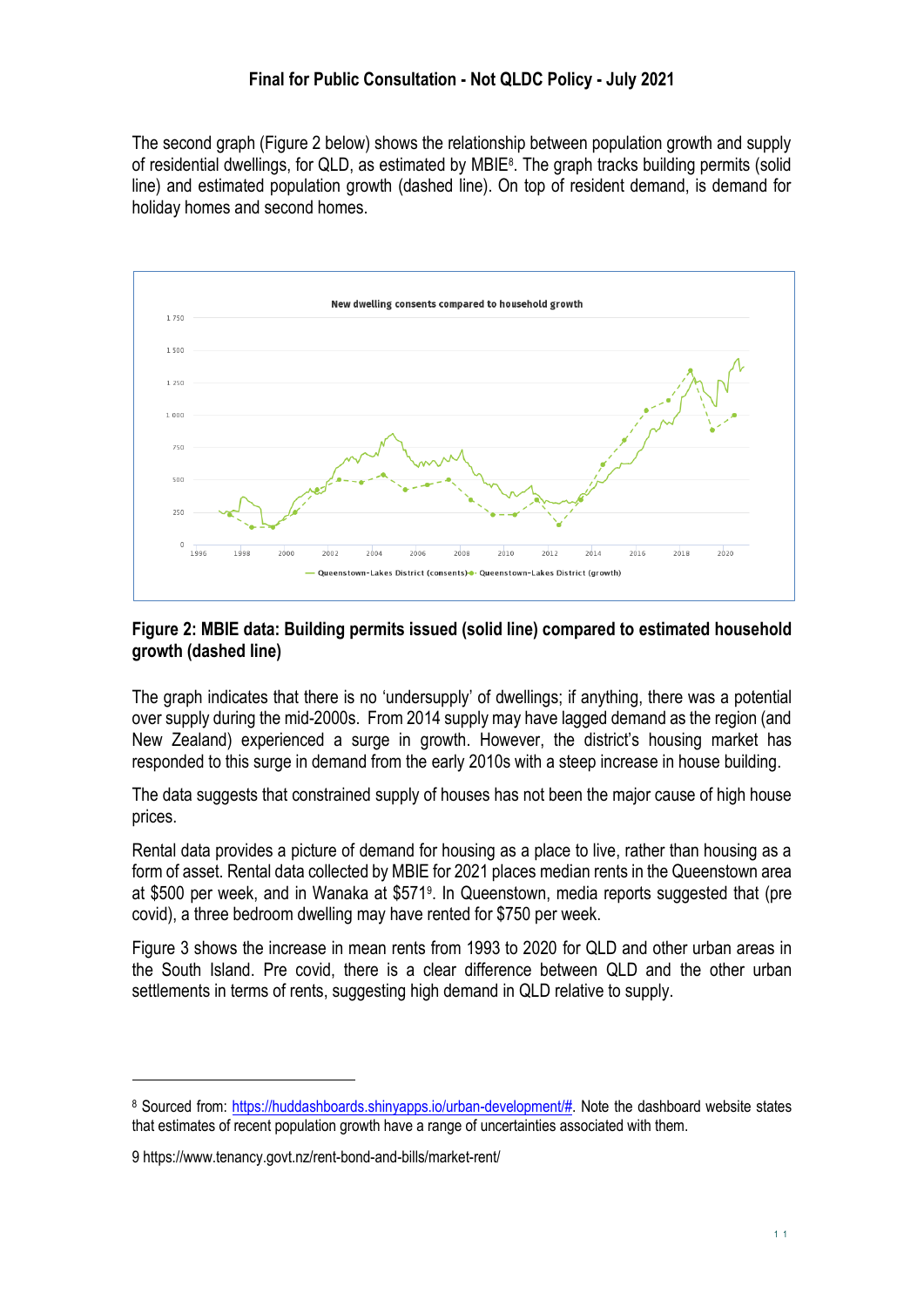

**Figure 3: Mean Weekly Rents – QLD compared to other South Island Urban Areas**

The apparent limited supply of housing for rent relative to demand may reflect a large number of rental properties that were directed at the short term rental market (covering visitors and sesonal workers). Economic evidence provided during the district plan review process found that " In 16 months, from October 2016 to February 2018, Airbnb activity is estimated to have grown by anything up to 85%, with much of the growth occurring in Low Density Residential zones"<sup>10</sup> The reduction in rental levels in 2020 may reflect the lower demand for short term lets arising from Covid 19, and hence a balancing of supply and demand.

While house prices and rental values are high, household incomes in QLD are also relatively high. Between 2013 and 2018 there was a large increase in the number of households in the upper income bands. The number of households in middle income bands (\$50,000 to \$100,000) remained much the same. See Figure 4.

<sup>10</sup> economic-evidence-for-visitor-accommodation-s2239-qldc-t15-heyes-r-evidence-30909970-v-1.pdf, at page 4.11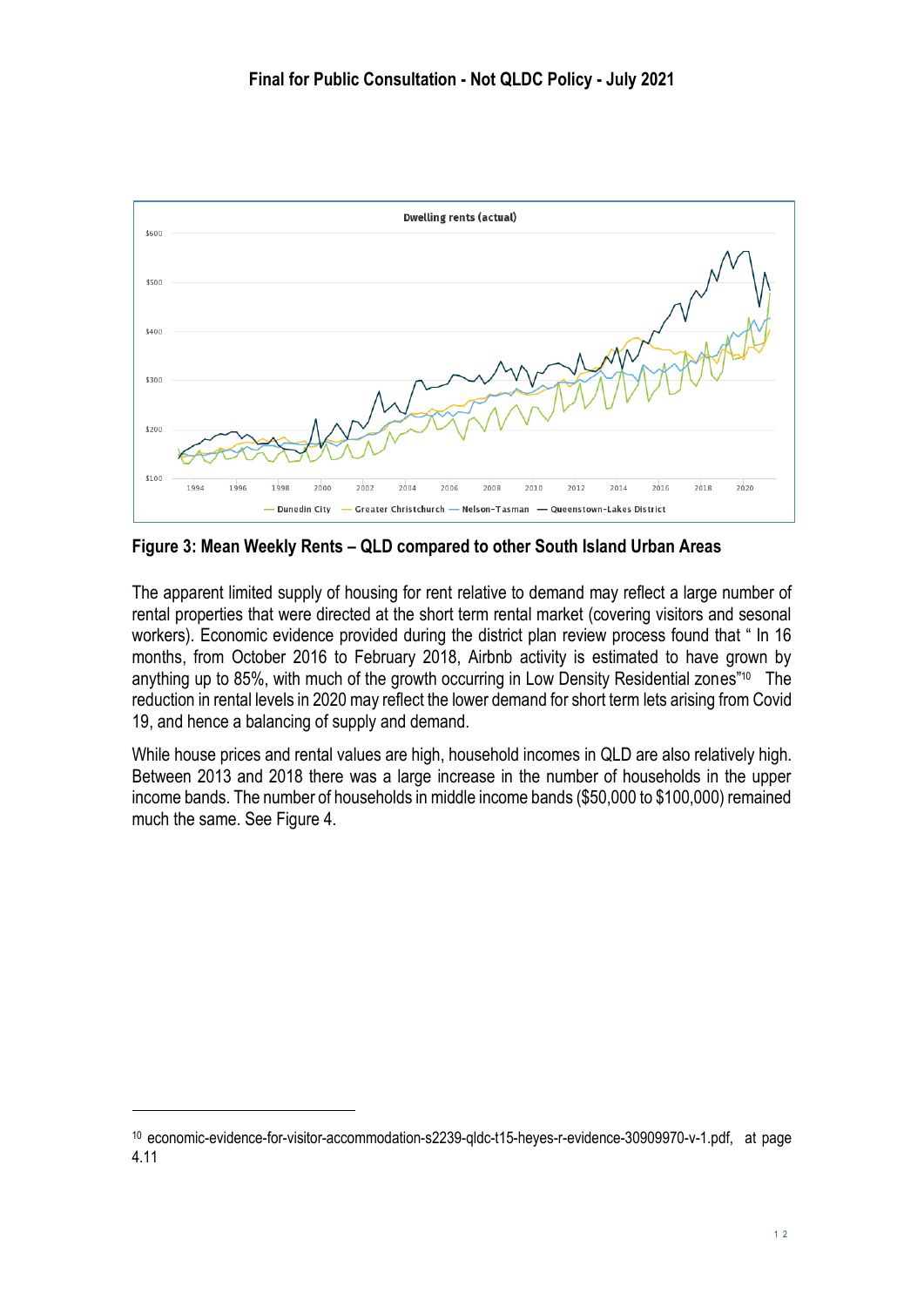

**Figure 4: Household income 2013 and 2018, QLD**

The data suggests that the district attracts relatively high income households which may also explain some of the high house prices in the area.

Median gross household income for QLD was \$73,300 per annum at the 2013 census; rising to \$103,100 in 2018<sup>11</sup>. A 2020 estimate of median household income may be \$110,000, To maintain no more than 35% of median gross income being spent on housing, median rents need to be in the order of \$740 per week, while median house prices should be in the order of \$660,000, based on current interest rates and bank lending criteria<sup>12</sup>.

At 80% of median income (which would include around 4,000 households), these figures are approximately \$590 for rent and \$530,00 for purchase (assuming that the deposit can be provided).

<sup>&</sup>lt;sup>11</sup> 2018 census. The total household income variable is rated as moderate quality by Stats NZ

<sup>&</sup>lt;sup>12</sup> Based on Westpac NZ calculator, assuming two adults and two dependents, normal outgoings and no other debt; 20% deposit.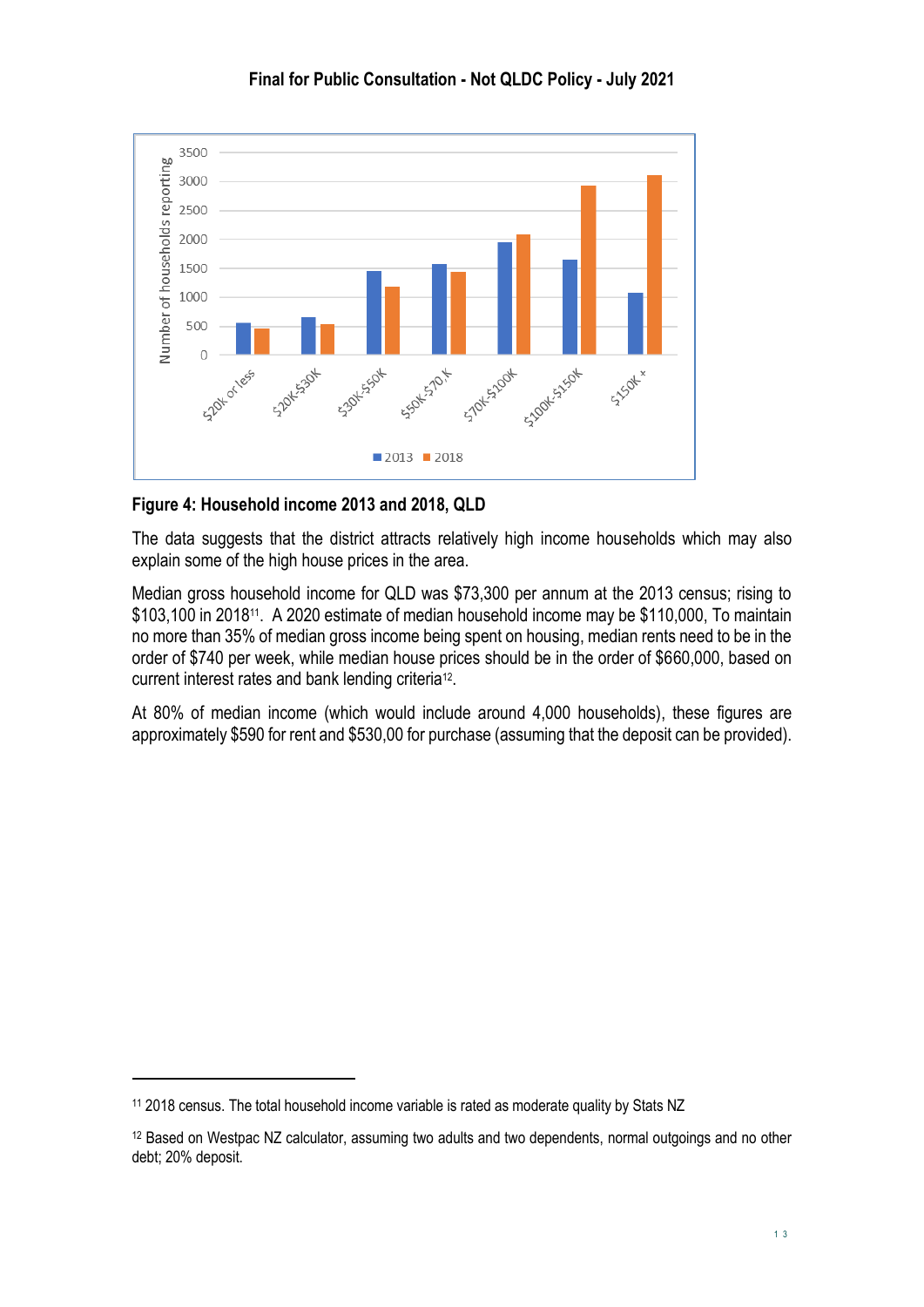### <span id="page-17-0"></span>**4 Queenstown Lakes housing markets**

This section briefly reviews the specific characteristics of the QLD housing market.

#### <span id="page-17-1"></span>**4.1 QLD housing capacity**

At the time of writing, a new housing strategy (The Homes Strategy) and a housing capacity assessment are being prepared by the Council. The Council is also preparing a Spatial Plan (under the Local Government Act).

A 2017 Housing Development Capacity Assessment<sup>13</sup>, prepared under the then National Policy Statement on Urban Development Capacity (NPS-UDC)<sup>14</sup>, concluded that the total housing capacity in the district plan is well in excess of projected housing demand, in the short, medium and long-term. This includes allowance for the margins required by the NPS-UDC and assessment under a medium and high growth outlook (which spans Council's recommended growth projection).

District wide, under a high growth scenario, there is demand for 27,200 dwellings to 2046. Feasible capacity (over the long term) is assessed at 49,900 dwellings.

However, when broken down into house price bands, there is an imbalance between demand and supply at more affordable price levels. The assessment states that "in common with other parts of New Zealand, there will continue to be a shortfall in lower value/affordable dwellings; specifically, property values of under \$600,000, which coincides with the Governments' KiwiBuild Strategy"<sup>15</sup> .

Net shortfalls are identified in the five lowest dwelling value bands, representing 2,460 dwellings in total, as follows:

| Dwelling value band | Potential supply | Demand (2046) | Shortfall |
|---------------------|------------------|---------------|-----------|
| Under \$300k        | 280              | 350           | 70        |
| \$300K to \$440K    | 1,230            | 1,620         | 390       |
| \$440K to \$580K    | 2,320            | 3,430         | 1.110     |
| \$580K-\$730K       | 4,580            | 5,190         | 610       |
| \$730K to \$880K    | 4,660            | 4,940         | 280       |

#### **Table 3: Demand and supply of lower priced dwellings**

If \$580,000 is taken as an affordability threshold, then the shortfall is around 1,500 dwellings.

These capacity, demand and shortfall estimates are based on a wide range of assumptions relating to population growth, house values and incomes.

<sup>13</sup> Housing Development Capacity Assessment 2017 Queenstown Lakes District 27th March 2018 – draft final: https://www.qldc.govt.nz/media/g1el5203/housing-capacity-assessment-2017.pdf

<sup>14</sup> The 2016 NPS-UDC was replaced with the National Policy Statement on Urban Development (NPS-UD) in 2020.

<sup>15</sup> Page 264, Ibid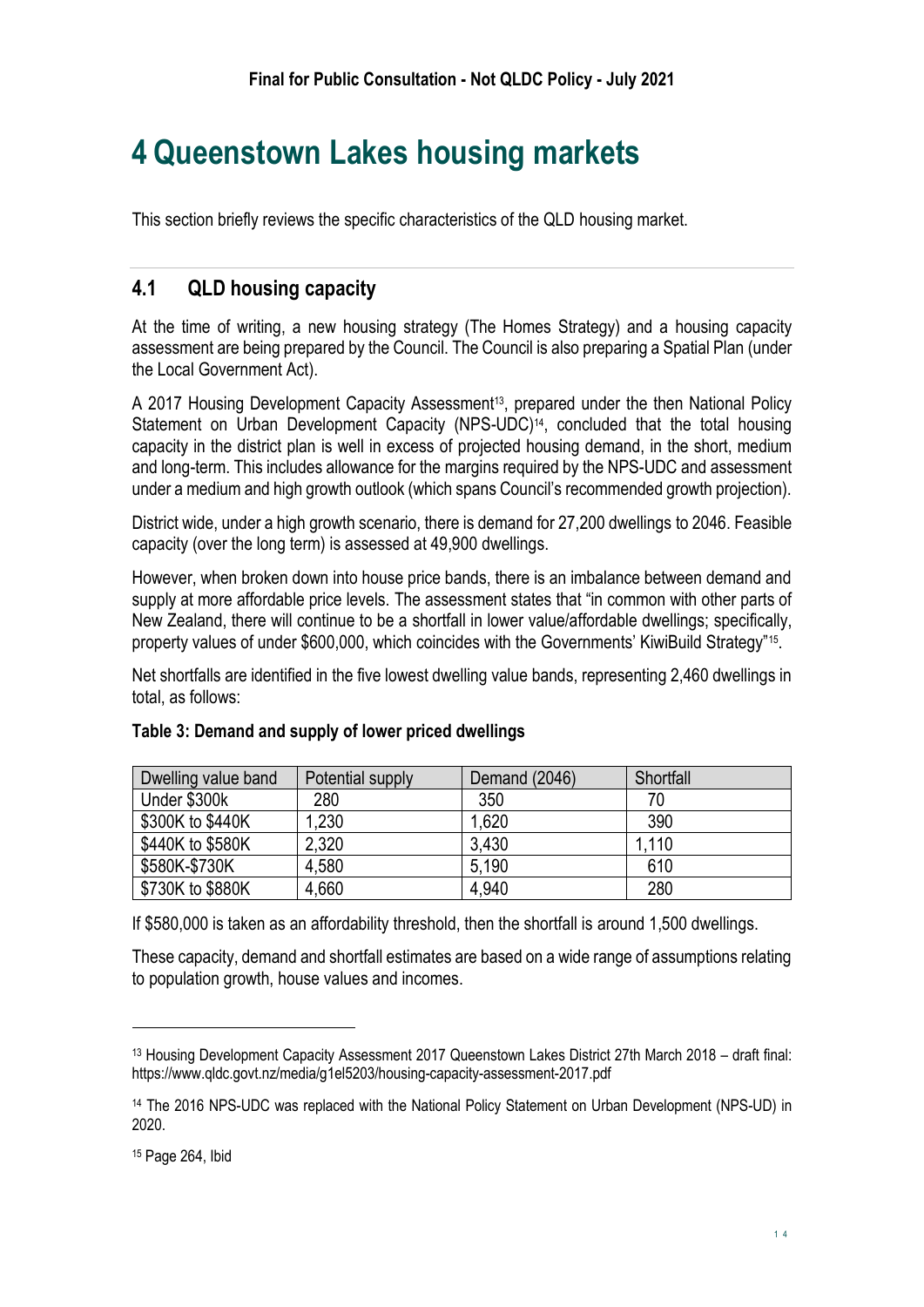It is noted that while a shortfall in lower value / affordable dwellings is indicated, the shortfall is relatively small in the short and medium-terms but grows substantially in the longer term.

The shortfalls are based on ownership of houses being the preferred method of occupancy. The above calculations do not take into account rental levels and rental supply. Neither do they assume a supply of state (social housing).

The capacity assessment goes on to state:

*QLDC has relatively high property values – a product of its popularity as a holiday and investment location and its relatively rapid growth. This combination of features means that increasing the supply of dwellings in the lower value bands (e.g., under \$600,000) will take specific effort and initiatives to make development of such dwellings feasible. Further supply of land or density provisions, where already expansively available, are therefore unlikely in and of themselves to increase the rate of take-up unless these are targeted to the lower spectrum of the housing where it has been determined that there are shortages in supply. Encouraging and enabling such initiatives to complement the broad-brush mechanisms like zoning and development controls in the District Plan, will be important to help ensure a comprehensive and balanced future dwelling estate.*

An updated Housing and Business Capacity report is currently being prepared in line with the 2020 National Policy Statement – Urban Development (NPS-UD) requirements and will further inform housing capacity information.

#### <span id="page-18-0"></span>**4.2 Specific market conditions**

There are a number of reasons why land and house prices are high, even with substantial capacity enabled by the district plan. QLD specific factors that are likely to influence (reduce the effectiveness) of normal market supply responses to high house prices are:

- Much of the District's housing estate has been developed in the last 25 years, limiting options for redevelopment
- The district has a high proportion of holiday / second homes, while fast growth in property values attracts investors. These types of owners may be more attracted to on-going capital gains via land value increases than via redevelopment
- While household incomes can be high (equal to metropolitan centres), a large percentage of the workforce is engaged in tourism and construction which generally has medium to lower income jobs
- There is a large seasonal and transient workforce, while the large number of visitors, coupled with the rise of 'AirBnB' type services means that housing stock can be profitably directed to these markets, rather than permanent workers / residents
- Construction costs are (likely) to be high, due to relative isolation
- Extensive areas of the district have been determined by to be outstanding natural landscapes and features in the current district plan review<sup>16</sup>. The RMA requires Outstanding Natural

<sup>16</sup> Approximately 97% of the district: Helen Melsop EC evidence 2019a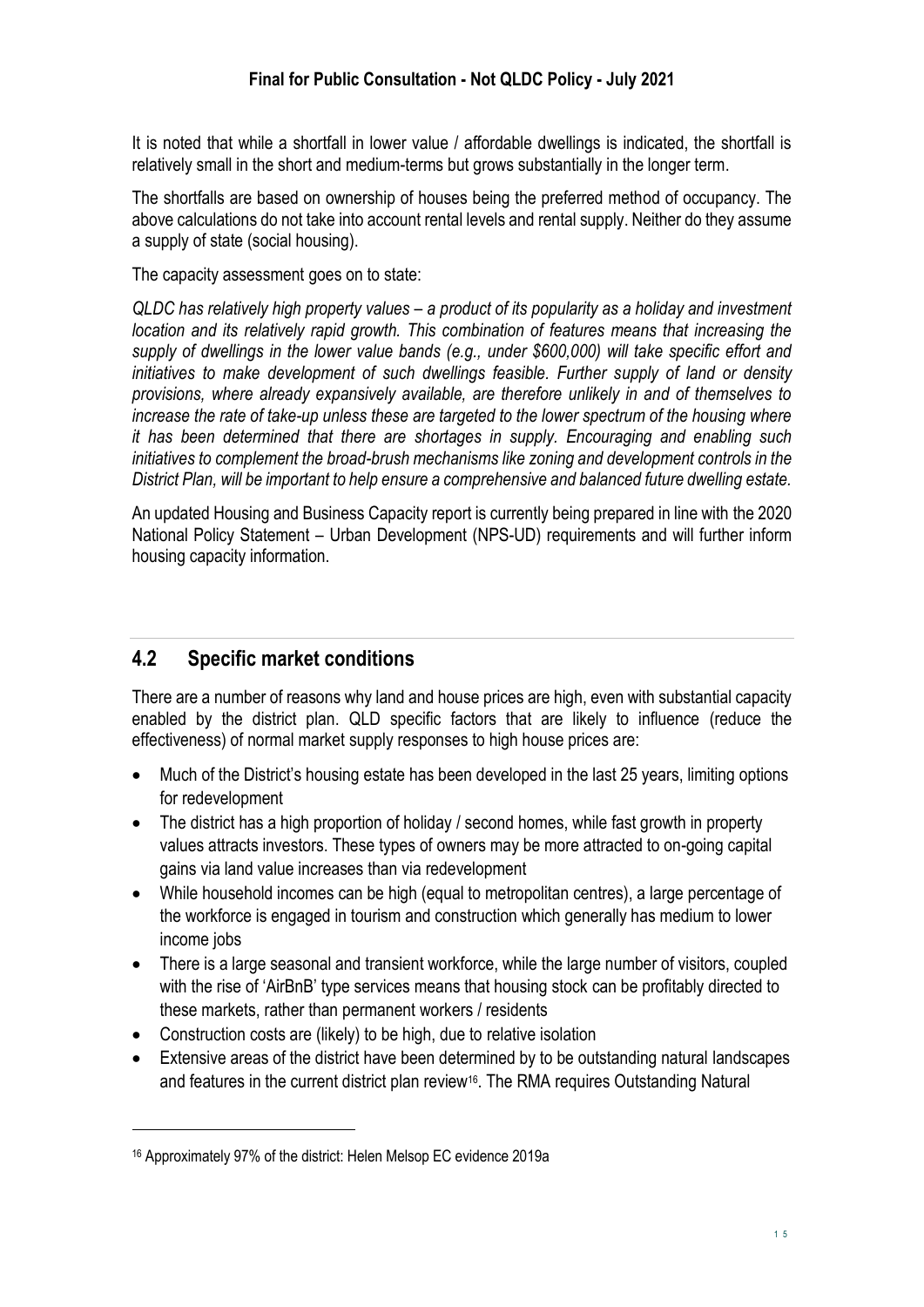Landscapes (ONLs) and Outstanding Natural Features (ONFs) to be protected from any subdivision and development which adversely affects their values.

• Much of the land that is not included in ONLs and ONFs still has high landscape values, such as the Wakatipu Basin. There is a strong desire to retain a sense of openness to the landscape and to retain discrete clusters of development.

These factors, combined with the landscape issues present in the district, suggest that there is a need for additional housing affordability tools to those currently applied at a national level.

Furthermore, there is growing evidence that measures to increase supply of housing (such as the recently introduced National Policy Statement on Urban Development<sup>17</sup>) need to be accompanied by targeted measures that direct a proportion of new housing towards the needs of low to moderate income households. For example, in discussing supply-based approaches to tackling housing affordability, a recent report<sup>18</sup> concluded that emphasising new market rate housing is a necessary condition to address affordability issues, but not sufficient by itself. Some form of public intervention (such as well-designed Inclusionary Zoning programmes) are needed to ensure that supply is added at prices affordable to a range of households.

QLD's experience with Special Housing Areas backs up this conclusion.

In addition, a range of commentators have noted that there are significant infrastructure funding issues at play in enabling significant supply ahead of demand such that land prices reduce substantially. The size of building companies, a constrained local labour market, the remote location and other factors can limit the ability of developers to provide housing at speed and in quantities that provide economies of scale. Others have noted that housing developers may not wish to supply affordable product, even if they had the option to do so. The extensive use of restrictive covenants can be an example of this preference to exclude some types of housing from developments.

<sup>17</sup> The NPS-UD will be addressed in the Section 32 report.

<sup>18</sup> Supply Scepticism: Housing Supply and Affordability. NYU Furman Centre, September 2018.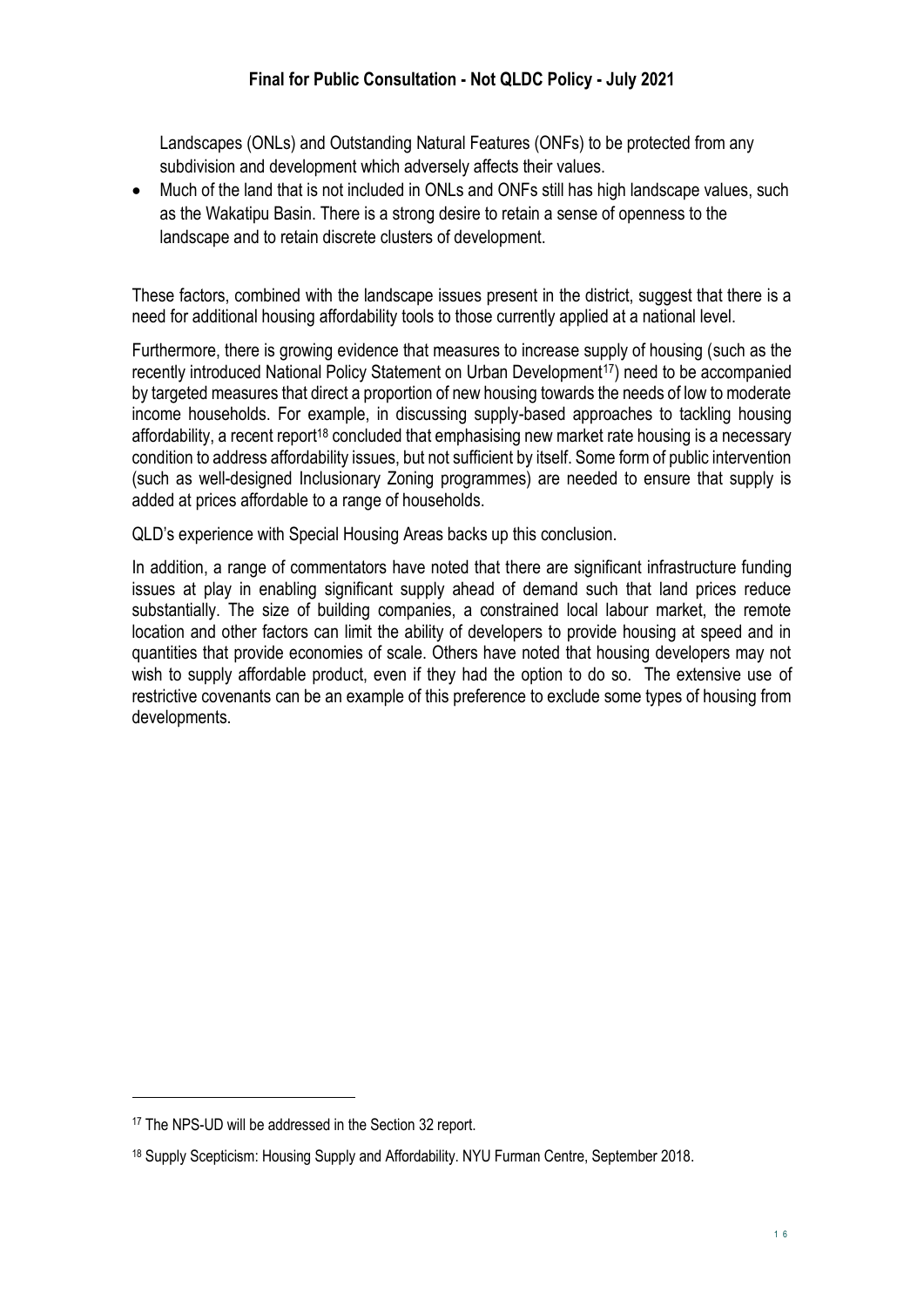### <span id="page-20-0"></span>**5 Affordable housing and planning**

The Council previously sought to address housing affordability in RMA terms by way of Plan Change 24. Plan Change 24 was prepared under the RMA but was developed at a time of some central Government policy support for affordable housing requirements. In particular the Affordable Housing: Territorial Enabling Act 2008 was in force. That Act provided scope for Councils to introduce RMA –related provisions, based on analysis of housing need.

In contrast, the main focus of recent national planning policy (such as the NPS-UD and the former Special Housing Areas legislation) has been to tackle high house prices through reducing barriers to the supply of new housing (a so called supply-side response).

This approach is in part a response to concerns that commonly applied 'compact city' strategies constrain the ability of cities to grow both 'out' and 'up'. In particular, while there may be sound reasons to limit some forms of urban expansion, the corollary of enabling alternative supply through additional intensification opportunities (going 'up' rather than 'out') is often only partly implemented. Thus, housing markets face constraints in terms of both expansion and intensification. In this context, unnecessary barriers to more housing supply should therefore be removed.

While on one level the criticism of inadequate supply responses is often valid, the extent to which additional supply will address housing affordability for low to moderate income households is unclear.

It is acknowledged that a planning-based affordable housing programme will not 'solve' the housing issues facing the district by itself. There is however substantial evidence that an appropriate programme will assist in helping the district to provide housing for low to moderate income households in a way that does not inhibit a wider supply response.

#### <span id="page-20-1"></span>**5.1 Mountain resorts and affordable worker housing**

The HOPE Strategy and Plan Change 24's section 32 report noted a number of international examples where a range of planning tools are used by 'resort towns' to address specific issues relating to affordability. These towns typically face environmental and/or landscape constraints that limit housing supply options, while experiencing strong economic growth pressures from tourism and visitor growth driven by the areas' landscape values.

A range of North American mountain resorts use Linkage zoning as a method to provide 'worker accommodation" – that is, accommodation aimed at low to moderate income workers that tourism orientated businesses rely on. Linkage zoning is based on the amount and type of employment to be provided by new development. Often the Linkage zoning requirement results in payment of a "mitigation fee" based on the expected number of lower income jobs to be created. That fee then goes to an affordable housing provider. Jobs-housing linkage fees have been established in Aspen, Whistler and other mountain resort towns.

Linkage zoning was proposed in PC 24. However, it did involve relatively complex provisions relating to estimating the amount and type of employment to be generated by new business developments, and the associated contribution rate. To be sustained, Linkage zoning requires extensive studies to gauge appropriate fees and to determine the ratio of employees to business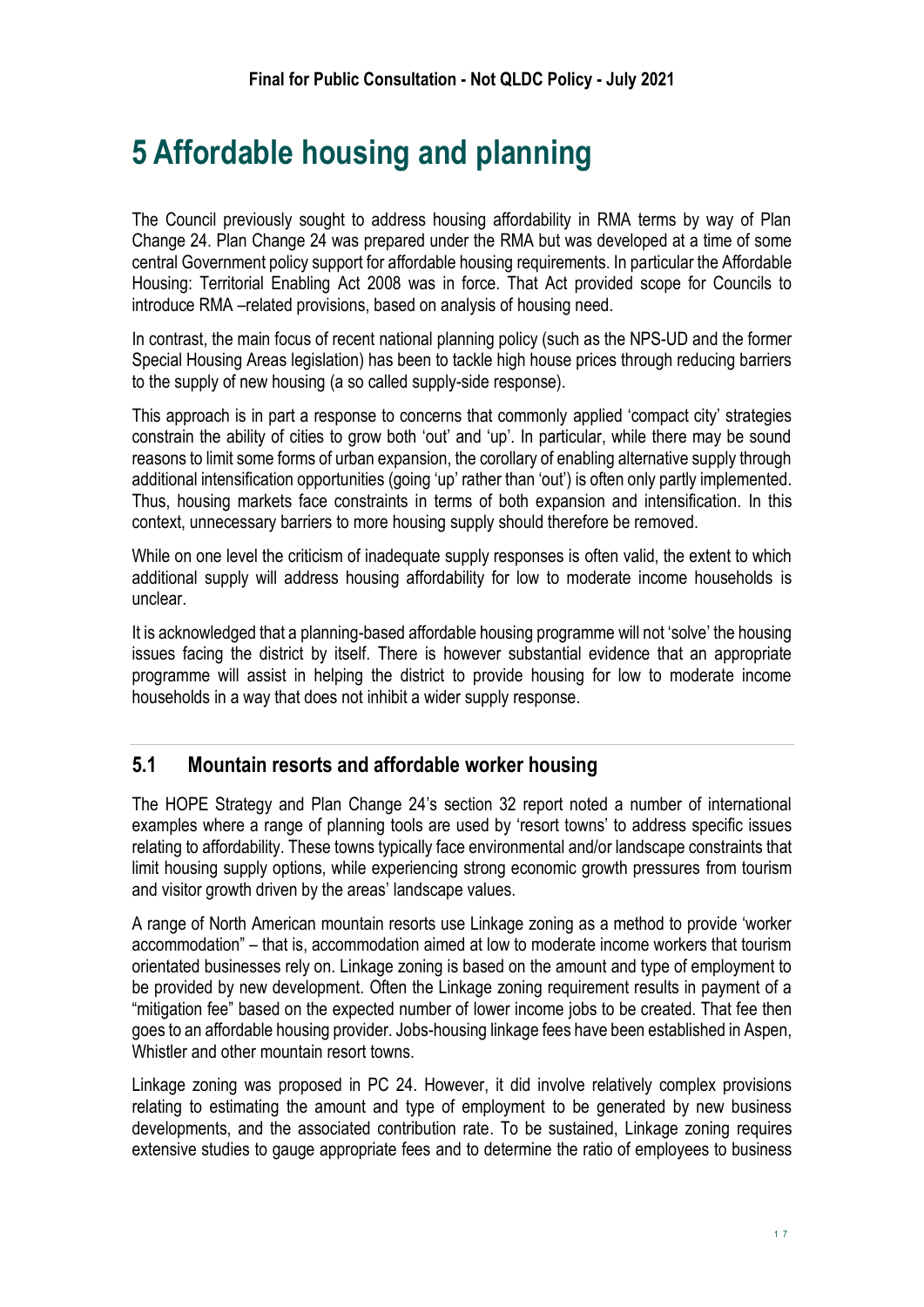floor area, for example. Jobs-housing linkage fees are useful when areas are considerably built out for residential, or when commercial development is outpacing residential development.

#### <span id="page-21-0"></span>**5.1.1 Resort Municipality of Whistler, BC, Canada**

The Resort Municipality of Whistler has a Consolidated Employee Housing Service Charge Bylaw 2000, which is used by the municipality to support development of employee housing in Whistler. The Bylaw requires all new commercial and industrial development, and residential development subject to a rental pool covenant, to pay a charge as a contribution to employee housing. Charges collected through this bylaw help fund the Municipalities Employee Housing Reserve which is used for purposes directly or indirectly related to employee housing services.

Under the Bylaw, the charge is \$5,908 per new employee. The number of employees is calculated as 1 employee per 250sqm for industrial development; 0.2 employees per guest room for residential development subject to a rental pool covenant; and 1 employee per 50sqm for commercial or any other development not listed.

#### <span id="page-21-1"></span>**5.1.2 Aspen and Pitkin County, Colorado**

The Aspen Pitkin County Housing Authority operates under an intergovernmental agreement between the City of Aspen and the Board of County Commissioners of Pitkin County. The Authority has a set of guidelines used to facilitate the provision of affordable housing opportunities through rental and sale to persons who are or have been actively employed or self-employed within Aspen and Pitkin County.

Affordable housing is provided through new construction and conversion of existing dwelling units by the City of Aspen, Pitkin County and private sector property developers. Private sector developers are required to include an approved affordable housing component in all development projects or satisfy requirements through mitigation. For example, under the City of Aspen Land Use Code, free-market residential development must provide affordable housing in an amount equal to at least thirty percent (30%) of the additional free-market residential net liveable area developed. Mitigation options include conversion of an existing free market dwelling to a deed-restricted affordable housing; the payment of a 'fee-in-lieu' or an 'impact fee' by the developer; construction of deed-restricted units within a free market housing development; or offering a vacant property to the City of Aspen or Pitkin County, known as 'land in lieu'. <sup>19</sup>

The City of Aspen also has an Affordable Housing Zone. In the Zone, the developer can exceed the quota of allocated units but must provide a mix of at least 70% deed-restricted units to 30% maximum market rate units. Deed restricted units are meant to be occupied by workers– so there is a maximum vacancy period between tenants of 45 days.

#### <span id="page-21-2"></span>**5.1.3 Town of Vail and Eagle County, Colorado**

In the 1990s the Town of Vail implemented Linkage zoning which required the developers of ski resorts and other large employers to provide a certain number of affordable housing units for their employees. The Commercial Linkage code (adopted in April 2007) requires all new commercial development and new net commercial redevelopment to mitigate employee housing demands at a

<sup>19</sup> https://www.apcha.org/DocumentCenter/View/1225/APCHARegulationsFINAL20200319?bidId=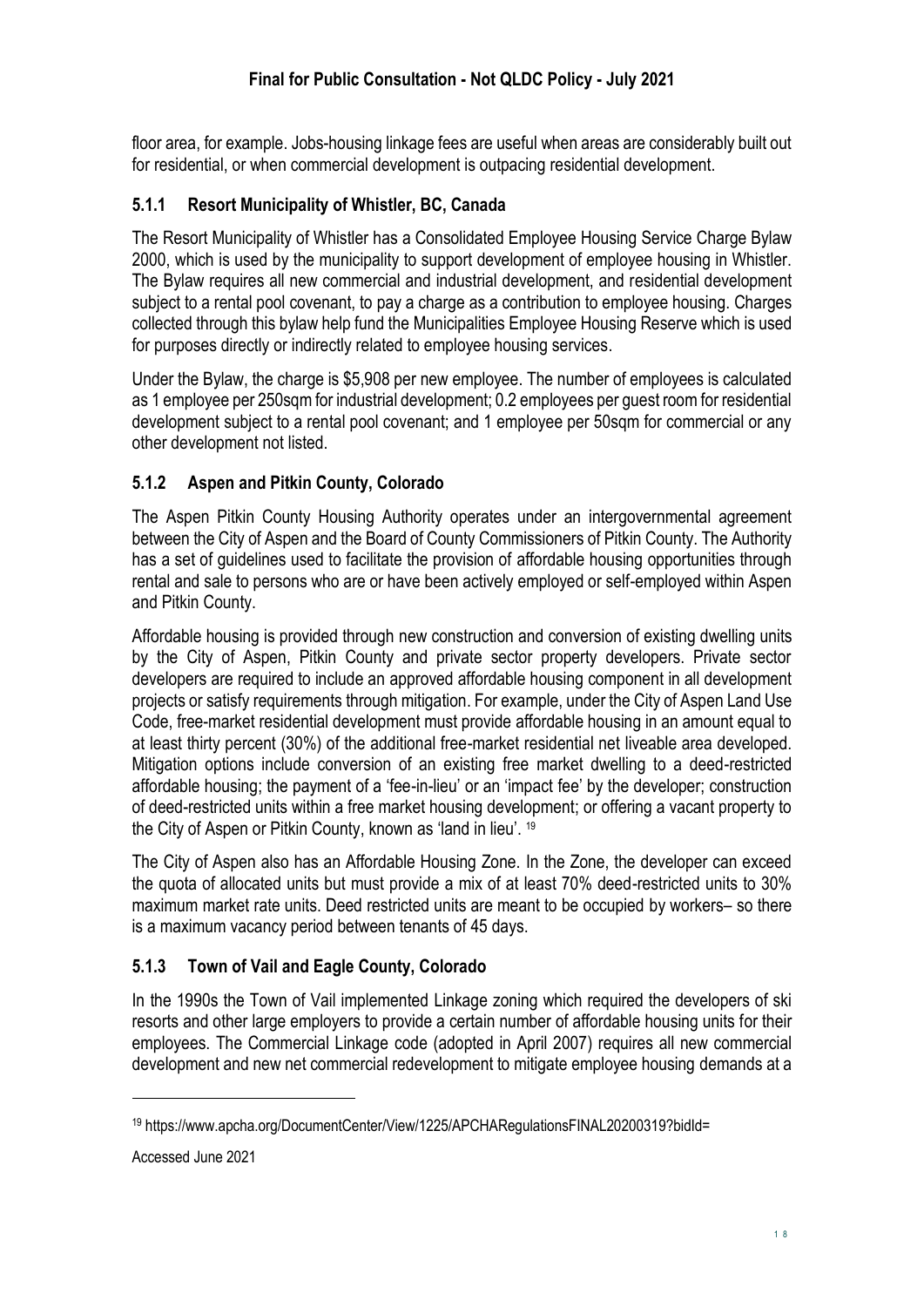rate of 20% of the new net employees That is, each commercial development or redevelopment has to provide employee housing units for twenty percent (20%) of the employees generated by the development. For example, for a development proposing 2,500 square feet of new net floor area for an eating and drinking establishment, 16 new employees are generated, based on formulas set out in the Linkage Code. 16 new employees generated times by 20% equals 3 employees to be housed.

For all new construction (i.e., development that does not affect any existing buildings or structures) and demolition / rebuild projects that result in a mitigation requirement of 1.25 employees or greater, at least one-half of the employee housing required by the Code has to be on-site units. Otherwise, units may be off-site. In some cases, a cash in lieu option is available.

Inclusionary Zoning (adopted April 2007) requires every residential development and redevelopment to mitigate its direct and secondary impacts on the town by providing employee housing at a mitigation rate of ten percent (10%) of the total new gross floor area. That is, a 5,000 square foot residential development has to provide 500 square foot of employee housing. As with Linkage zoning, at least half the floor space has to be provided within the development. An applicant may provide a payment of fees in lieu only for any fractional remainder of the requirement generated under this requirement, totalling less than forty (40) square metres of floor area. The town uses monies collected from the fees in lieu only to provide incremental new employee housing units<sup>20</sup>.

#### <span id="page-22-0"></span>**5.2 Metropolitan approaches**

A wide range of metropolitan cities have introduced affordable housing requirements. They most commonly apply forms of Inclusionary zoning. Inclusionary zoning is more broadly based than Linkage zoning and seeks to enable general community well-being through mixed communities. It is aimed at all types of low to moderate income households having options to live in most neighbourhoods across the district. Typically, Inclusionary zoning requires that a set percentage of new homes be sold at an 'affordable' price, with the price determined by reference to median household incomes in the relevant city or region. This option potentially better fits with QLDC's past/current practice under the SHA process, and is easier to administer and implement, but is technically more complex to justify under the RMA, in that there is less of a nexus between an 'effect' and a method of mitigation.

An Australian Housing and Urban Research Institute report: 'Inquiry into increasing affordable housing supply: Evidence-based principles and strategies for Australian policy and practice<sup>'21</sup>, notes that metropolitan planning systems are increasingly been used to generate a supply of affordable housing.

The report identifies that land costs and the ability to access land appear to make the greatest impact on overall feasibility for individual affordable housing projects in capital cities—which has implications for the use of public land and discounted private land (via inclusionary planning approaches) as a key component of affordable housing production. The report states that there is scope to increase the use of mandatory inclusionary planning mechanisms in high growth residential areas of metropolitan and potentially regional Australia. These mechanisms should be

<sup>20</sup> https://www.vailgov.com/departments/housing/housing-regulations

<sup>21</sup> Australian Housing and Urban Research Institute, May 2018. AHURI report number 300. ISN 1834-7223.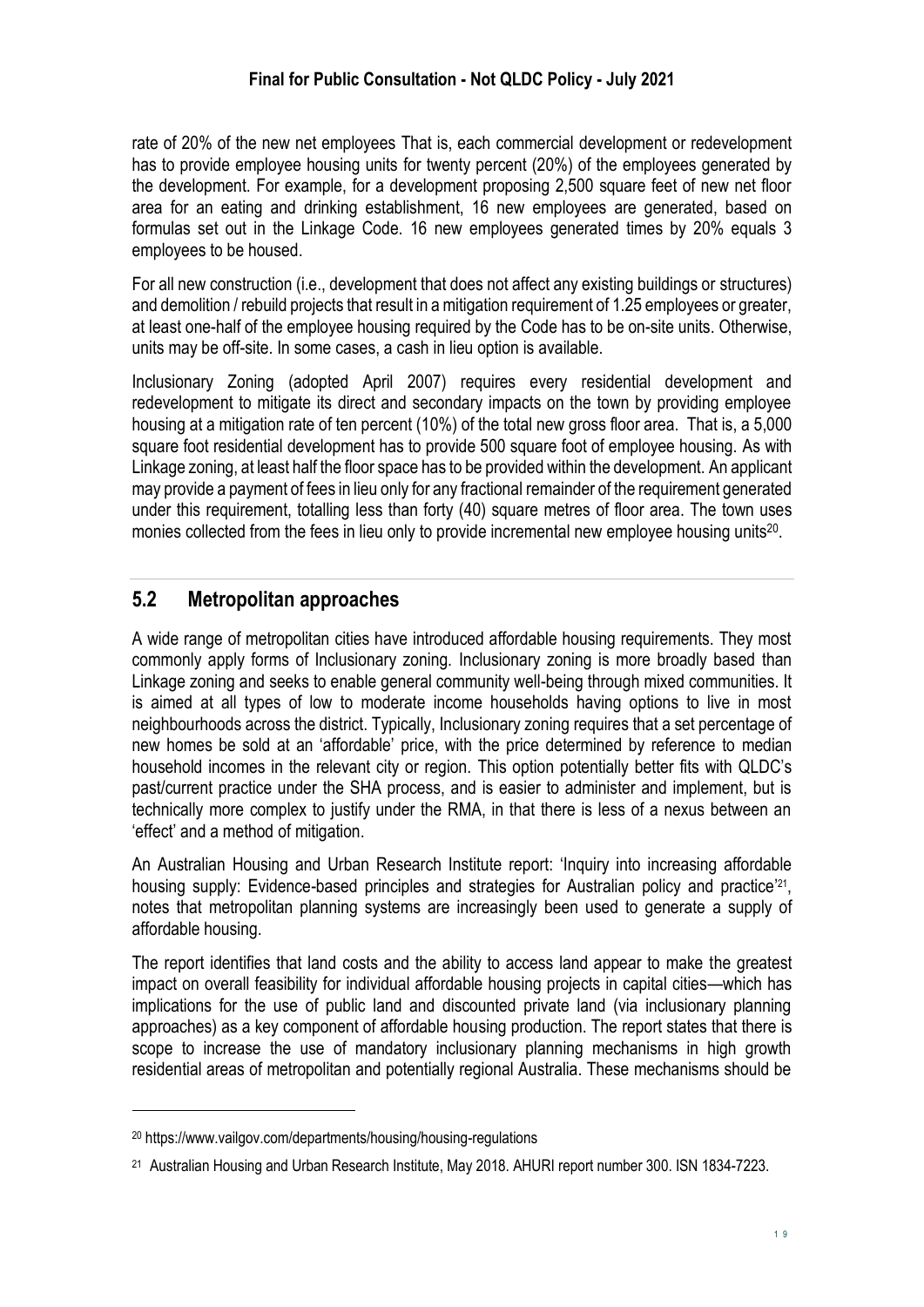targeted to local market conditions and designed to work in conjunction with planning incentives which support and encourage overall housing supply<sup>22</sup>.

The report identifies the following23:

#### **What have been the outcomes of planning system approaches to boost affordable supply or overcome development barriers?**

*Inclusionary planning tools leverage significant quantities of affordable housing supply in many parts of the UK and US. Around 43 per cent of total affordable housing output (12,866 units*) was delivered through inclusionary planning requirements in England between *2015–2016, and inclusionary housing schemes apply to more than 500 cities across the United States.* 

*Inclusionary planning for affordable housing remains limited in Australia. However, South Australia (SA) delivered 5,485 affordable rental and low cost home ownership dwellings between 2005–2015 through an inclusionary planning target applying to new residential areas, amounting to around 17 per cent of SA's total housing supply.* 

*In New South Wales (NSW), a planning incentive scheme introduced in 2009 has yielded around 2,000 affordable rental dwellings in Sydney, equivalent to less than 1 per cent of the city's total supply over the period. Planning concessions to enable more diverse and lower cost housing development, such as accessory dwellings ('granny flats') and boarding houses (small rental units sized at around 12 square metres) have produced a greater supply response (around 11,000 accessory dwellings and at least 2,280 boarding house 'rooms').* 

*There is significant potential to expand the use of inclusionary approaches in Australia as a means of integrating affordable homes within wider planning and development processes. However, approaches must be tailored to local market conditions.* 

*Inclusionary planning approaches should never be seen as an alternative source of funding for social and affordable rental housing provision.* 

<sup>22</sup> Page 5, Ibid

<sup>23</sup> Page 2, Ibid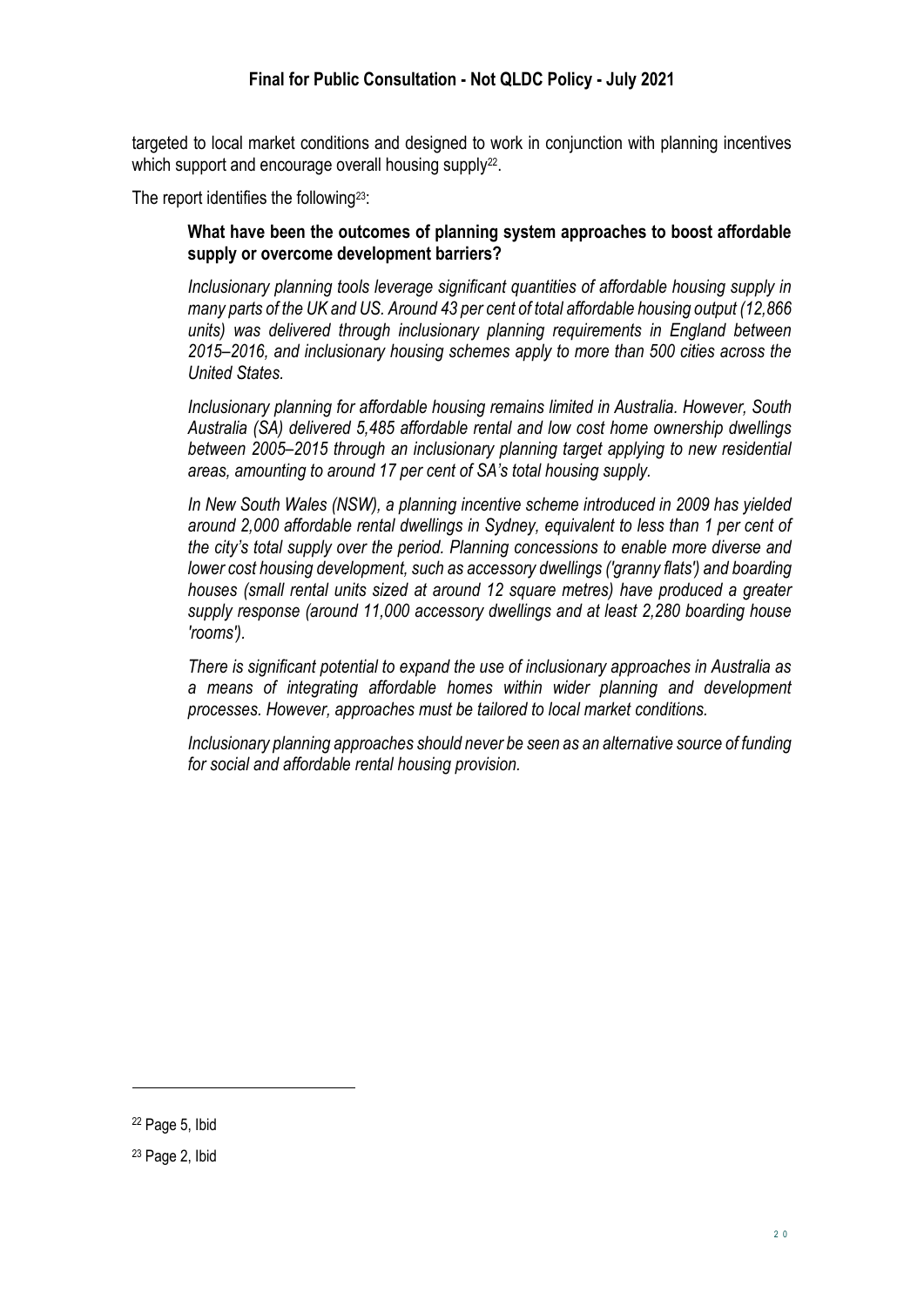### <span id="page-24-0"></span>**6 Non RMA Options**

This part of the report looks at the high level options available to the Council to progress the provision of affordable housing under the Local Government Act (LGA); that is implement an objective of increasing the supply of affordable housing using tools other than the RMA.

#### <span id="page-24-1"></span>**6.1 Local Government Act**

Under the Local Government Act (LGA), the Council has a range of powers it can use to advance the social, economic and cultural wellbeing of the district. This includes the direct provision of social housing, as well as raising funds to support other agencies to deliver affordable housing through grants and loans. To date the QLDC Council has been using a range of tools to support the provision of affordable housing. The Council has established the Queenstown Lakes District Housing Trust and provided funds through cash grants and transfer of land, for example.

The following briefly reviews the extent to which Council could more comprehensively use its powers under the LGA to enable a larger supply of affordable housing. In particular are its powers to raise revenue through rates and to levy Development Contributions. See Attachment 1 for a fuller discussion of these tools.

#### <span id="page-24-2"></span>**6.1.1 General or targeted rates**

Under the Rating Act, the Council has flexible powers to set, assess, and collect rates to fund local government activities. An activity could include the construction and management of affordable housing.

While technically feasible, the Council would need to identify the activity in its Long Term Plan so as to justify any rate.

Council is under pressure to fund a wide range of activities, with a strong emphasis on infrastructure expansion and renewals and so the amount of funding that could be generated by rates (general or targeted) is likely to be limited.

Since rates are set each 3 year cycle, there is always a risk that rates collected for provision of affordable housing will not be seen to be a 'core' function of Council, and the revenue stream may be reduced or curtailed. This would create a degree of uncertainty over future revenue streams and is likely to limit the extent to which Council and or the Housing Trust may borrow to fund capital projects.

#### <span id="page-24-3"></span>**6.1.2 Development contributions**

Council can levy new development a monetary contribution to the expansion of infrastructure and services. The contribution is to help pay the growth related costs of reserves, network infrastructure and community infrastructure. Development contributions become payable on the granting of any of the following:

- resource consent;
- building consent;
- consent by a local authority to connect to a service.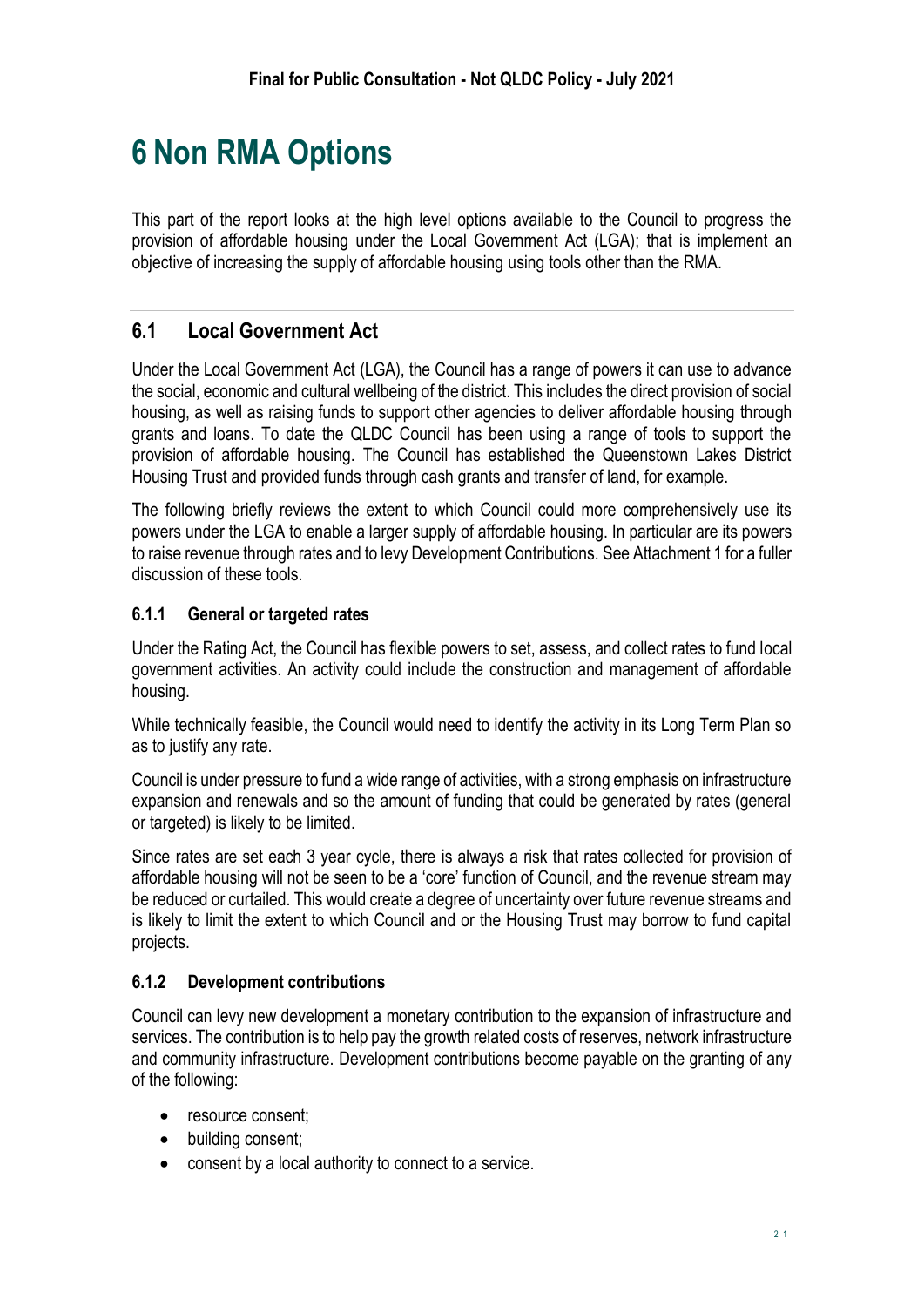Development Contributions can only be imposed in accordance with a development contribution policy set out in the Council's Long Term Plan. Affordable housing is not within the definitions of community or network infrastructure. Accordingly, QLDC has no power to require development contributions to address housing affordability issues in its district.

#### <span id="page-25-0"></span>**6.1.3 Partnerships, advocacy**

Council could enter to partnerships with other agencies, such as central government, and/or other community housing organisations that supply affordable housing. While beneficial, the experience of such partnerships is that they are often time limited or temporary in their nature. For example, the Government introduced the Housing Innovation Fund (HIF) in 2003 to support the growth of third sector social housing in New Zealand. Through HIF, third sector social housing providers were able to receive suspensory loans or conditional grants for the purposes of building social housing. In 2010, as part of the wider social housing reform programme changes, the Government stopped issuing new HIF loans.

#### <span id="page-25-1"></span>**6.1.4 Discussion**

Council's powers under the LGA are limited. QLDC would likely face significant difficulties addressing the district's affordable housing issues through any of the above mechanisms. Challenges arise from issues of legal scope (such as Development Contributions) or securing a long term mandate that can last through political cycles.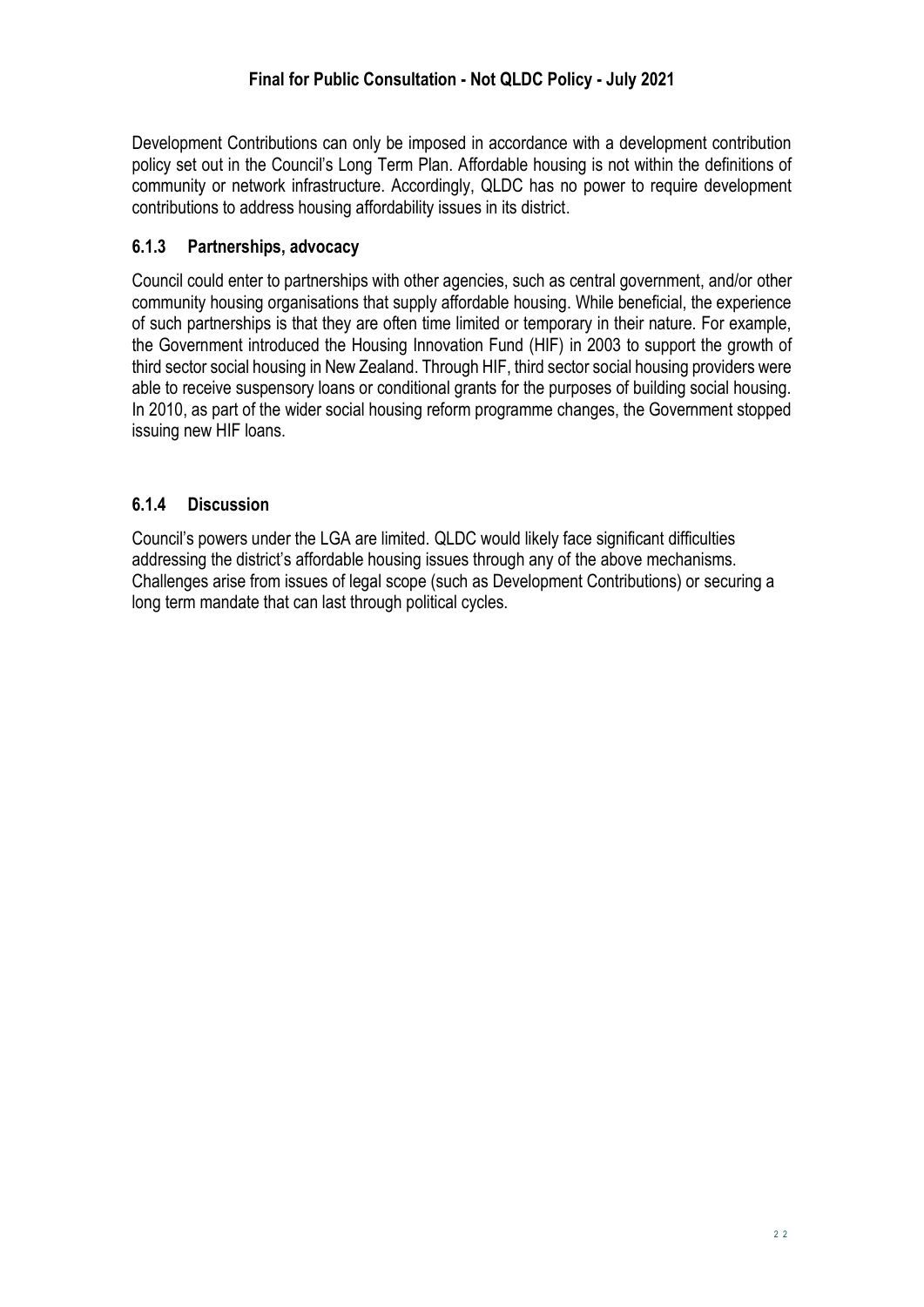### <span id="page-26-0"></span>**7 Developing an RMA tool**

The following section discusses whether an affordable housing requirement can be an RMA method. To do so, the following points are relevant:

- Would an affordability requirement of some form fall within the scope of Council's powers under the RMA?
- Any affordable housing provision must be tied back to the resource management issues facing the district
- There must be some form of linkage or relationship between the proposed provision and effects generated by particular types or locations of development.
- Costs and benefits need to be considered.

#### <span id="page-26-1"></span>**7.1 Council's powers under the RMA**

#### <span id="page-26-2"></span>**7.1.1 Plan Change 24**

Plan Change 24 to the QLDC Operative District Plan sought to introduce a consistent and comprehensive framework for affordable housing, following a number of plan change specific provisions. The plan change established a basis for housing affordability to be recognised as an issue that could be addressed via the RMA and proposed a specific method. While the final form of Plan Change 24 following appeals removed the method, the relevance of Plan Change 24 is the Court decisions on whether the plan change was 'within scope' of the RMA.

Plan Change 24 was the subject of appeals to the Environment Court and the High Court (2010). These decisions established that an affordable housing requirement (of some form) can be a matter that is included in RMA plans. This is on the basis that a requirement can fall within the terms of section 72, section 31 and Part 2 of the RMA.

Section 72 sets out that the purpose of the preparation, implementation, and administration of district plans is to assist territorial authorities to carry out their functions in order to achieve the purpose of this Act.

In turn, this requires two matters to be considered: the functions of territorial authorities under s 31; and, secondly, the purpose of the Act under Part 2, particularly s 5.

As of 2010, Section 31 (1) (a) and (b) set out the functions of councils: Councils are to establish integrated management of effects of development and to control any actual or potential effects.

The 2010 High Court decision identified that affordable housing requirements can fall within the scope of these sections. Specifically, it was noted that Plan Change 24:

*Concerns a perceived effect of the future development of land within the district. However, the requirement to provide affordable housing will only arise if the development is construed as having an impact on the issue of affordable housing (in terms of an assessment under Appendix 11). Thus, the requisite link between the effects and the instrument used to achieve integrated management exist.*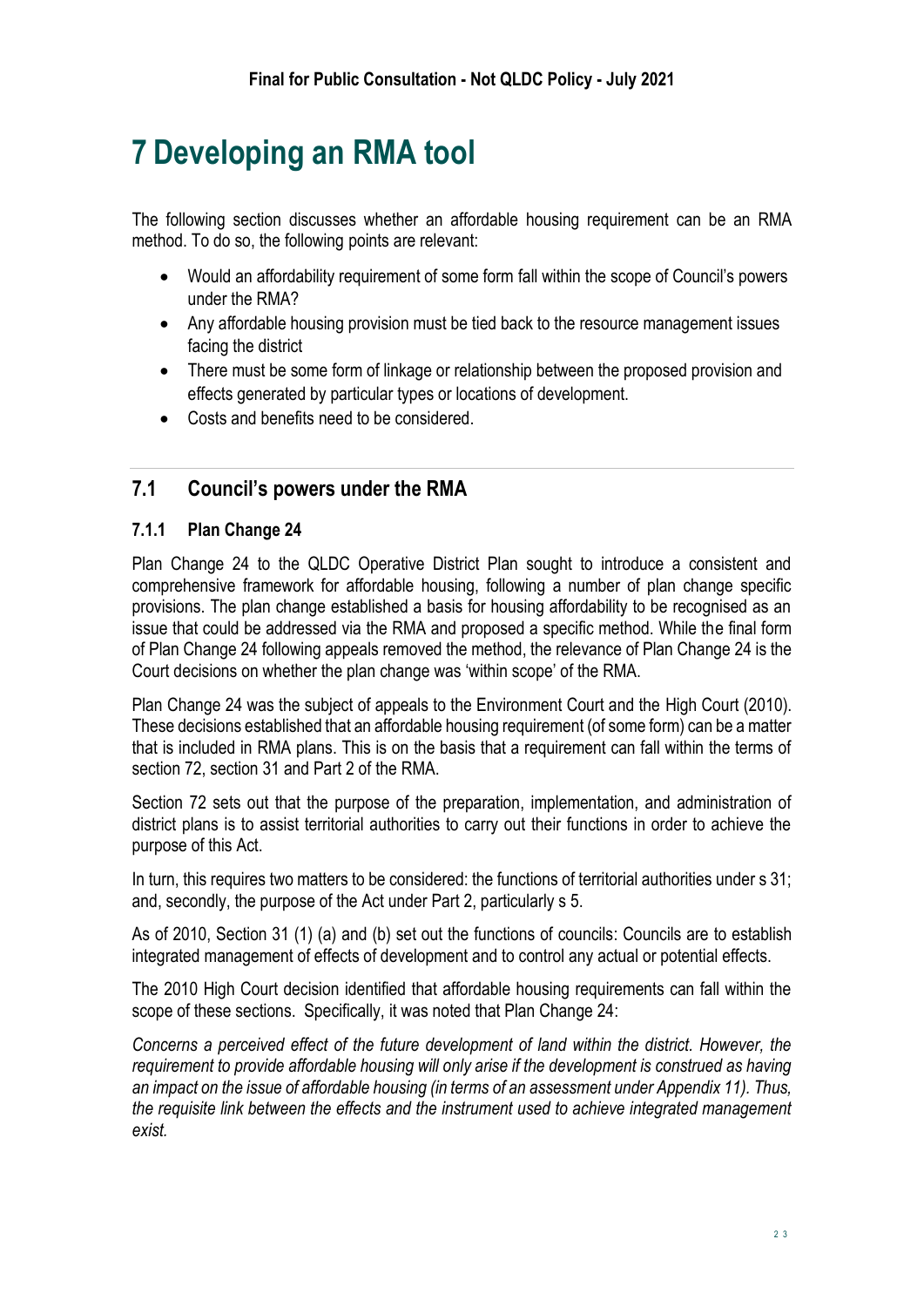*Consequently, if the use or development of land within the Queenstown Lakes district has the effect, or potential effect, of pushing up land prices and thereby impacting on affordable housing within the district, the Council has the power to control those effects through its district plan, subject, of course, to the plan ultimately withstanding scrutiny on its merits.*

In relation to Part 2 of the RMA, the decision stated:

*PC24 promotes the sustainable management of land and housing, enabling people to provide for their wellbeing while also remedying or mitigating the effects of constrained land use. In other*  words, (the Environment Court) was satisfied that PC24 came within the statutory concept of *sustainable management. Significantly in the present context, the statutory concept of sustainable management expressly recognises that the development of physical resources, such as land, might have an effect on the ability of people to provide for their social or economic wellbeing. The concept of social or economic wellbeing is obviously wide enough to include affordable and/or community housing.*

The High Court noted that Section 32 is also relevant, but they were not asked to determine whether the plan change met the substantive tests set out in that section.

#### <span id="page-27-0"></span>**7.1.2 Recent RMA amendments**

It should be noted that the Plan Change 24 High Court decision was delivered in a policy environment that preceded Special Housing Areas and the NPS-UD. Since the decision, section 31 of the RMA has been amended to directly refer to a function of district plans being to ensure sufficient supply of development capacity to meet housing demands, while section 74 now directly refers to the need for district plans to be prepared in accordance with national policy.

At its highest level the RMA sets out that the purpose of this Act is to promote the sustainable management of natural and physical resources.

In the Act, sustainable management means managing the use, development, and protection of natural and physical resources in a way, or at a rate, which enables people and communities to provide for their social, economic, and cultural well-being and for their health and safety while:

- sustaining the potential of natural and physical resources (excluding minerals) to meet the reasonably foreseeable needs of future generations; and
- safeguarding the life-supporting capacity of air, water, soil, and ecosystems; and
- avoiding, remedying, or mitigating any adverse effects of activities on the environment.

The reference to the use of resources 'in a way, and at a rate' which enables communities to provide for their social and economic needs suggests scope to 'allocate' resources to particular ends.

Two recent changes to RMA-related documents suggest that there is further scope to address affordable housing as part of planning documents.

The RMA itself (section 31) was amended in 2017 by expanding the functions of councils to include:

*the establishment, implementation, and review of objectives, policies, and methods to ensure that there is sufficient development capacity in respect of housing and business land to meet the expected demands of the district.*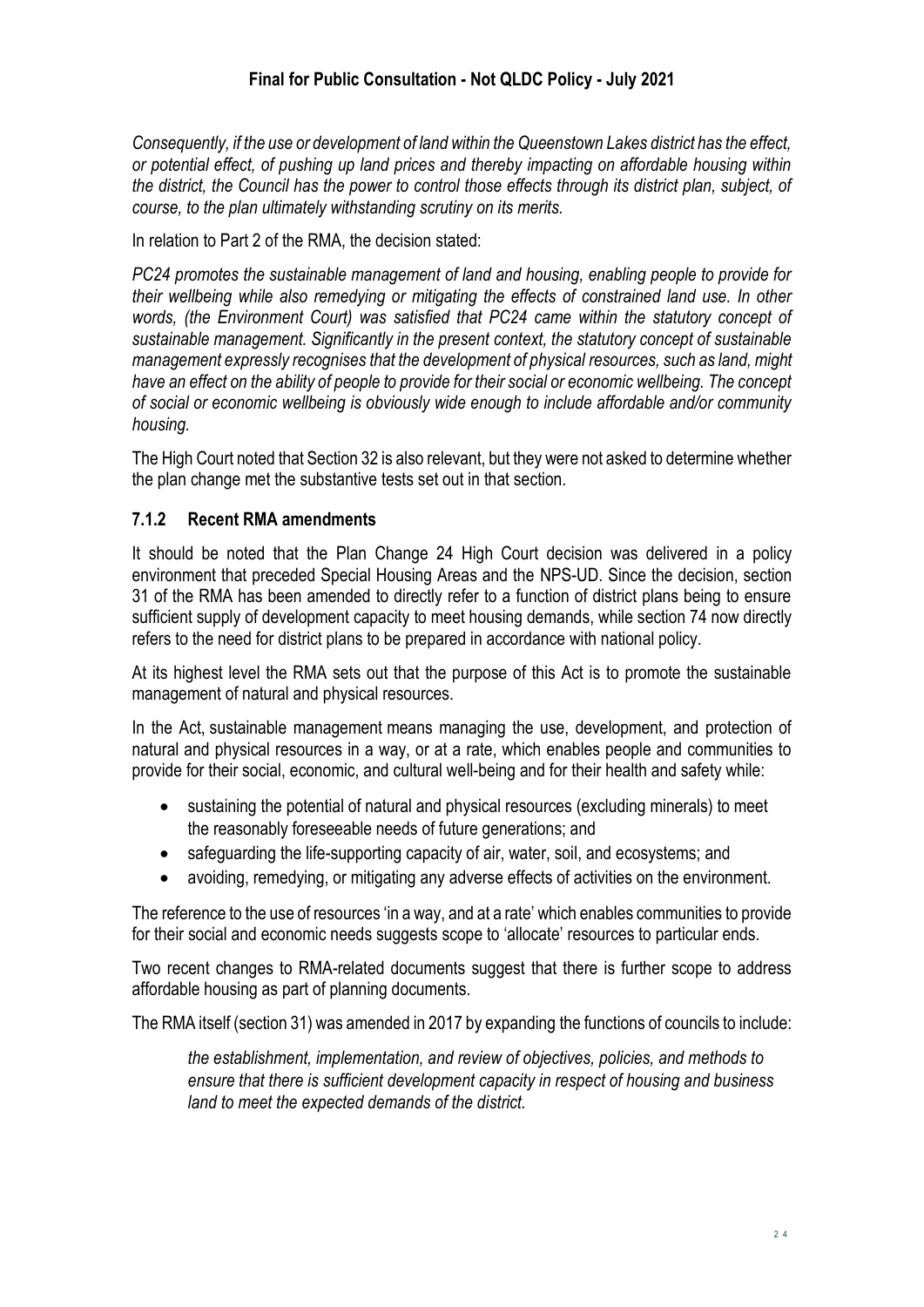The 2020 National Policy Statement on Urban Development (NPS UD)<sup>24</sup> has a focus on wellfunctioning urban environments, this objective is couched within the broader objectives relating to sustainable management. Relevant is Objective 1:

*Objective 1: New Zealand has well-functioning urban environments that enable all people and communities to provide for their social, economic, and cultural wellbeing, and for their health and safety, now and into the future.* 

Policy 1 fleshes out what is a well-functioning urban environment:

*Planning decisions contribute to well-functioning urban environments, which are urban environments that, as a minimum:* 

- *(a) have or enable a variety of homes that:*
- *(i) meet the needs, in terms of type, price, and location, of different households; and*
- *(ii) enable Māori to express their cultural traditions and norms;*
- *(b) have or enable a variety of sites that are suitable for different business sectors in terms of location and site size; and*
- *(c) have good accessibility for all people between housing, jobs, community services, natural spaces, and open spaces, including by way of public or active transport; and support, and*
- *(d) limit as much as possible adverse impacts on, the competitive operation of land and development markets; and*
- *(e) support reductions in greenhouse gas emissions; and*
- *(f) are resilient to the likely current and future effects of climate change.*

The reference in Policy 1 to meeting the needs of different households in terms of 'price' brings in the issue of affordability (rental and ownership affordability).

It is also relevant that Objective 2 refers to planning decisions improving housing affordability by supporting competitive land and development markets as one way to improve choices for low to moderate income households. However, the NPS does not limit affordability measures to the one action of competitive markets.

In summary, the RMA is a flexible statue that allows for a range of local interpretations of what constitutes sustainable management. In making choices as to how to implement sustainable management, efficient land and housing markets are important, but these outcomes need to sit alongside and be integrated with environmental outcomes.

The following sections review the links between affordable housing and the RMA issues facing the district, the linkages to effects of development and the costs and benefits of an affordable housing requirement.

#### <span id="page-28-0"></span>**7.2 Resource management issues**

In the context of QLD, land for urban development is limited in its supply. A range of district plan provisions relating to the protection of the natural environment, amenity, infrastructure and urban growth combine to limit the extent to which zoning can meet all needs, in the medium to long term. While these constraints overall benefit the community's wellbeing (as a range of negative

<sup>24</sup> [AA-Gazetted-NPSUD-17.07.2020-pdf.pdf \(environment.govt.nz\)](https://environment.govt.nz/assets/Publications/Files/AA-Gazetted-NPSUD-17.07.2020-pdf.pdf)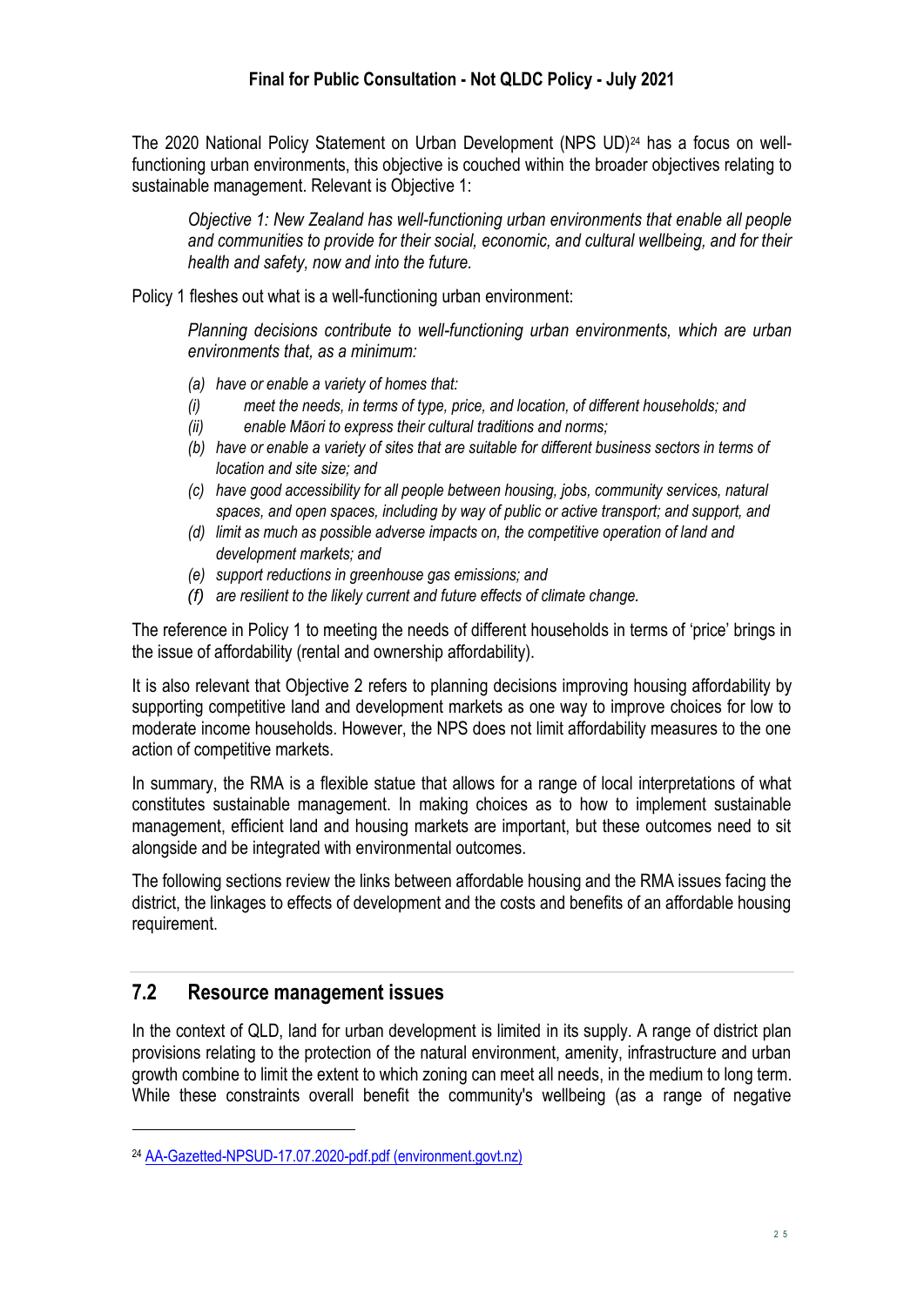externalities are addressed), the inherent "friction" created by them generates costs that are borne by particular sectors of the community, in this case households on low to moderate incomes who face restricted housing choices.

The stock of land suitable for urban development is limited by necessary measures to avoid adverse impacts on outstanding natural landscapes and areas of high amenity. This stock of land appropriate for development needs to be managed (in a way and at a rate) that takes into account the needs of future generations to access affordable housing. It is also important for social and economic well-being that when avoiding or mitigating impacts on natural resources, certain groups are not significantly disadvantaged (that is their well-being is disabled by limited choices and/or high prices).

Taking into account the needs of future generations, and to enable community well-being in general (not just workers, but all residents), there is a case that in the specific context of QLD, an affordability requirement tied to housing development is an appropriate RMA measure.

The basic rationale for their use is that they help to implement the District Plan's overall approach to urban growth. By ensuring a mix of market rate and affordable housing is provided in planned developments, affordable housing programmes:

- Reduce pressure for continual urban expansion as a means of providing more affordable land and houses. The QLD experience is that once land is zoned for housing on the basis of providing an affordable product, land and house prices in the development rapidly rise. Pressure then builds for further expansion, repeating the cycle.
- Help avoid the displacement of lower income households to outer lying settlements, thereby helping to lessen impacts from longer commuting to work, education and other activities. For example, some workers in Queenstown commute from Cromwell. This commuting places pressure on the State Highway infrastructure.
- Recognises that through zoning and development controls that protect landscapes and amenity, existing landowners derive an indirect benefit from higher land values. This in turn can have an adverse consequence for those households seeking more affordable housing. While zoning and amenity controls can be and should be appropriately calibrated to reduce this adverse consequence on housing choices, in the QLD context of an economy and sense of place based on natural landscape values there is a 'floor' to such re-calibration. There is an inevitable flow-on impact from wider growth management goals on social and economic wellbeing that should be off-set in an integrated manner.
- Recognise that while the process of urban (brownfields) redevelopment helps to increase housing supply and offer housing choices that are more affordable than other housing products, brownfields redevelopment does not necessarily provide housing that is affordable to those on low to moderate incomes. If anything, the process of urban redevelopment tends to see older, cheaper housing in an area removed and replaced by newer units that are more expensive. Through this process, lower income households can be displaced and see their housing options reduced.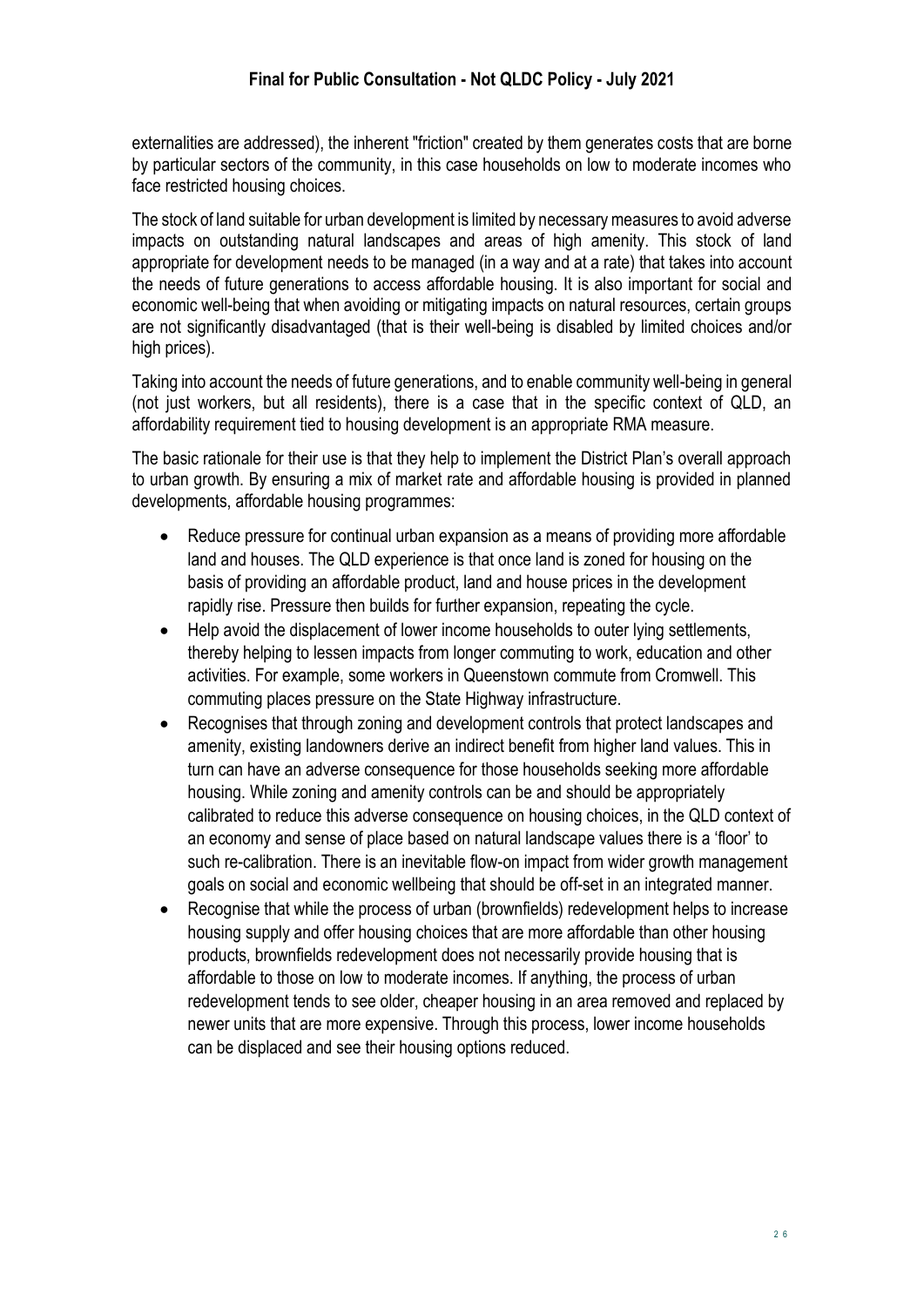#### <span id="page-30-0"></span>**7.3 Effects Management**

Along with tying housing affordability to sustainable management, it is also necessary to establish a linkage between the issue and particular activities that occur in the district. This is to address concerns that any affordability measure may be seen as a form of a general tax or charge on development, rather than a means to manage adverse effects of particular activities and enable sustainable management.

Plan Change 24 sought to establish a linkage to effects by relating the affordability requirement to economic and business growth in the district. This growth was largely based on the visitor market generated by the region's landscapes and natural environment. The business growth fuelled employment growth which in turn generated demands to house workers, which in turn put pressure on the housing market and demands for residential growth that might affect the landscapes.

The alternative is to relate affordability to residential development that occurs. That is, affordability is linked to housing development. This involves a more indirect connection in terms of effects, in that it can be argued that any housing supply is contributing to the improvement of housing affordability, not aggravating affordability. In simple, terms the building of a house does not create an adverse effect in terms of affordability.

However, the zoning of land (from rural to urban, or from low to high density) does have implications for affordability. As noted, where options to continually add more urban land are constrained due to environmental factors, then lower income households can face reduced opportunities. Rather than relax environmental controls (which are needed to sustain wider social and economic wellbeing) the alternative is to look at how land that is to be urbanised can be used more effectively.

#### <span id="page-30-1"></span>**7.3.1 Inclusionary vs linkage**

Plan Change 24 proposed a form of linkage zoning, on the basis that this approach best fit the RMA's 'effects' structure. In other words, affordable housing was primarily tied to business development (employment growth). In contrast Council's use of stakeholder agreements and Special Housing Areas has used a form of inclusionary zoning whereby affordable housing is tied to residential development.

The table below lists the differences and commonalities between the two schemes.

| <b>Inclusionary Zoning</b>                                                                                                                                                                                                           | Linkage Zoning                                                                                                                    |  |
|--------------------------------------------------------------------------------------------------------------------------------------------------------------------------------------------------------------------------------------|-----------------------------------------------------------------------------------------------------------------------------------|--|
| An approach where a proportion of all An approach analysing the demand for<br>residential development includes affordable<br>homes (as defined) in the development,<br>whether on-site or through an agreed off-site<br>arrangement. | affordable housing in the district and allocating<br>that demand across all land uses: Residential,<br>Commercial and Industrial. |  |
| Used under the Lead Policy through HASHAA                                                                                                                                                                                            | Uses the approach argued under Plan Change<br>24                                                                                  |  |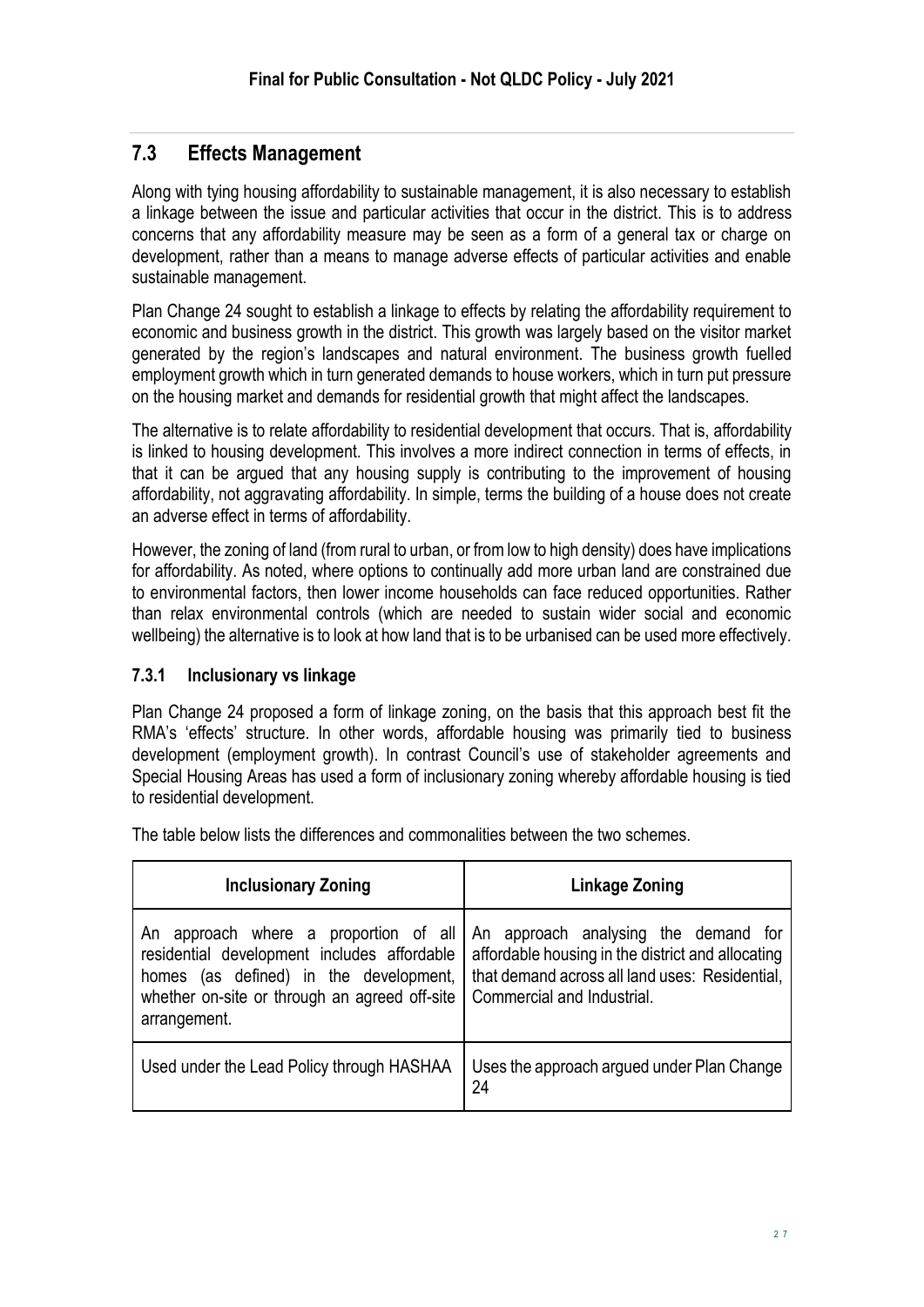| <b>Inclusionary Zoning</b>                                                                                                          | Linkage Zoning             |  |
|-------------------------------------------------------------------------------------------------------------------------------------|----------------------------|--|
| Simpler to apply in a consenting setting, but a   More complex to apply in a consenting setting,<br>less easy option under the RMA, | A more obvious fit for RMA |  |

For the purposes of developing any affordable housing requirement for inclusion in the QLD PDP, it is recommended that the Inclusionary zoning type approach be developed, in preference to Linkage zoning. This is on the basis of effectiveness and building on current practice and methods. An Inclusionary zoning requirement is also generally simpler to understand and therefore to anticipate and build into feasibility studies.

Inclusionary zoning is 'linked' to the effects of residential development by virtue of the fact that the experience of QLD is that residentially zoned land has not been used at a rate and in a way that has provided for the social and economic wellbeing of a sector of the community.

#### <span id="page-31-0"></span>**7.4 Costs and benefits**

Criticisms of regulatory-based affordable housing programs, such as Inclusionary zoning, generally centre around two arguments:

- 1. inclusionary housing programs do not produce much or any affordable housing, and
- 2. inclusionary housing programs have a negative impact on the overall housing market by depressing supply and pushing up market prices. To subsidize the cost of providing the below-market units, the developer could increase the prices or rents of the market-rate units.

#### <span id="page-31-1"></span>**7.4.1 More land?**

Because of these issues, a supply response (more land for housing) is often pitched as the better policy option, than regulatory-based responses. For example, the Independent Hearings Panel considering the Proposed Auckland Unitary Plan echoed the above concerns, stating that Inclusionary zoning is a form of a 'tax' that would supress overall housing supply and push up prices. The Panel's overall analysis was that improving supply is a better policy option. It should be noted that in the Auckland context, supply options are more extensive than in Queenstown.

The 2015 Productivity Commission report on housing affordability<sup>25</sup> also pointed towards restrictive zoning practices as being a key barrier to affordability. The report advocated for more brownfields and greenfields land being zoned for housing development, rather than plan-based methods that require affordable housing be provided.

The increase in housing supply in Canterbury following the 2010-2011 earthquakes, facilitated by legislation that speeded up rezoning processes, is often cited as the supply response working. However, there are some unique circumstances involved including slow population growth post-

<sup>25</sup> https://www.productivity.govt.nz/assets/Documents/4879141358/Summary-version.pdf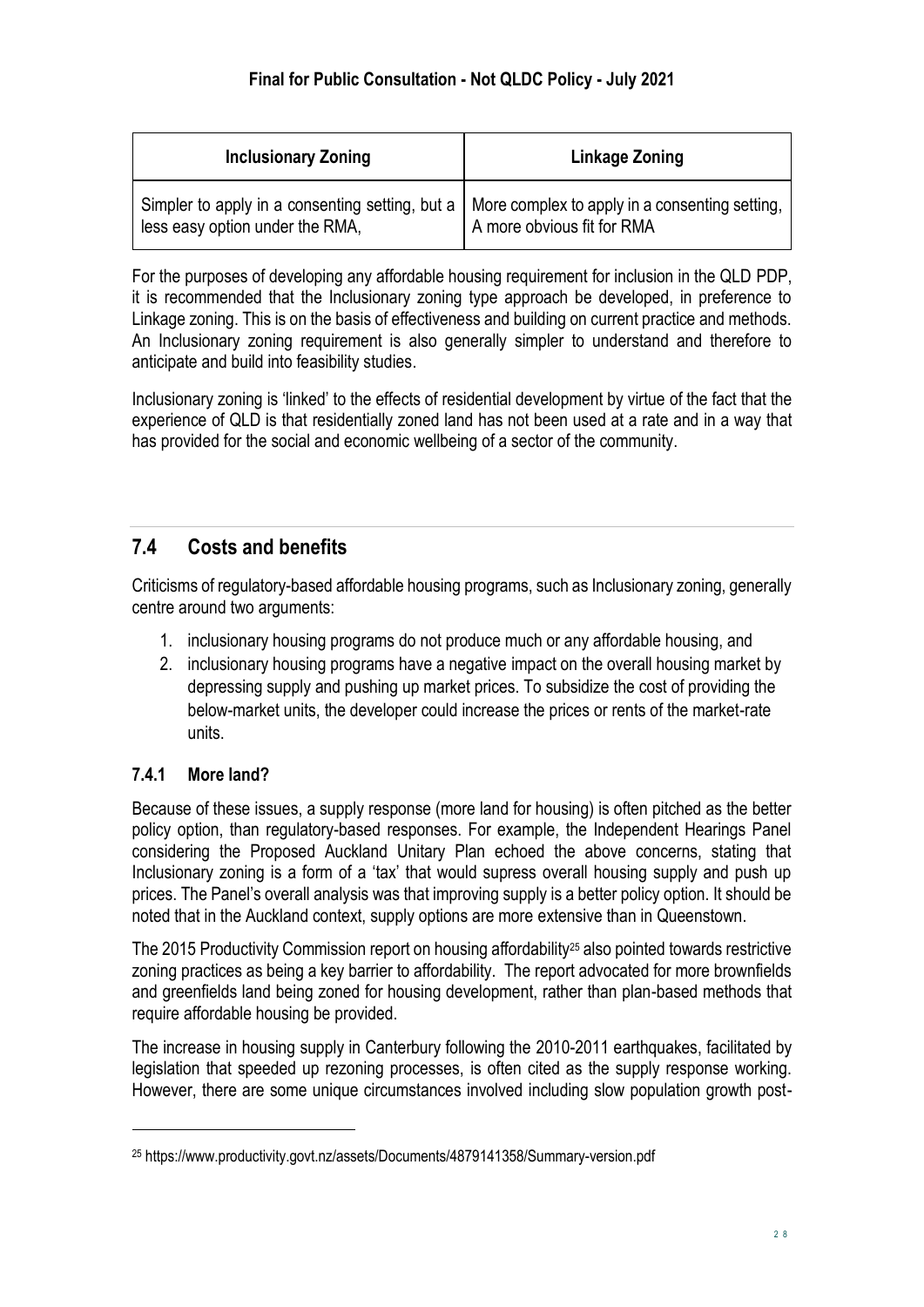earthquake and the benefit of insurance money enabling rebuilding. Canterbury also had on hand a range of development options that could be advanced. As noted by MFE in an April 2020 memo to Housing Ministers<sup>26</sup>:

*A number of factors specific to greater Christchurch mean that the supply of housing has been more responsive to demand, particularly in Selwyn and Waimakariri. These factors include:* 

*a) The lasting benefits of Christchurch rebuild initiatives that fast forwarded plan changes and brought in thousands of migrant construction workers after the 2011 earthquakes* 

*b) Low population growth in Christchurch city since the earthquakes* 

*c) Rapid growth in surrounding Selwyn and Waimakariri, on flat land that is relatively cheap and fast to develop. This has been enabled by the district councils pre- planning, the Land Use Recovery Plan, the councils' ability to finance infrastructure and their use of innovative ways to enable development quickly.*

The QLD experience is that even with substantial additional greenfields areas being brought on stream, land and property prices have continued to rise. This can be seen in the MBIE data set out above. While additional housing capacity always needs to be found in a growing area, additional supply of land for housing is not, by itself, sufficient to ensure a supply of affordable houses. Increased density of housing development (smaller land area per dwelling) also helps to moderate prices but is again not sufficient to ensure affordable product is provided.

#### <span id="page-32-0"></span>**7.4.2 Will it affect housing supply?**

Whether plan-based affordable housing requirements adversely affect housing markets is a complex area with a wide variety of views for and against. Concerns over impacts on housing supply and housing costs may be a transient effect. Once established, any affordable housing requirement is most likely to be factored into land prices. As identified in a study on New York City's proposed affordable housing requirements: 'over the longer run, developers (and landowners) may well be able to adapt as necessary to changes in policies and economic conditions, even if unable to do so immediately following a policy change'<sup>27</sup>.

In terms of shorter term impacts on housing supply and house prices, a US 2016 report entitled: "Separating Fact from Fiction to Design Effective Inclusionary Housing Programs"<sup>28</sup> noted that many studies showing an adverse effect of inclusionary programmes on housing supply and prices

<sup>26</sup> https://environment.govt.nz/assets/Publications/Files/aide-memoire-christchurch-development-capacity-andaffordable-housing.pdf

**<sup>27</sup>** Creating Affordable Housing Out of Thin Air: The Economics of Mandatory Inclusionary Zoning in New York

City. NYU Furman Center, 2015, Page 2.

<sup>28</sup> Sourced from: https://nhc.org/wp-content/uploads/2017/10/Separating-Fact-from-Fiction-to-Design.pdf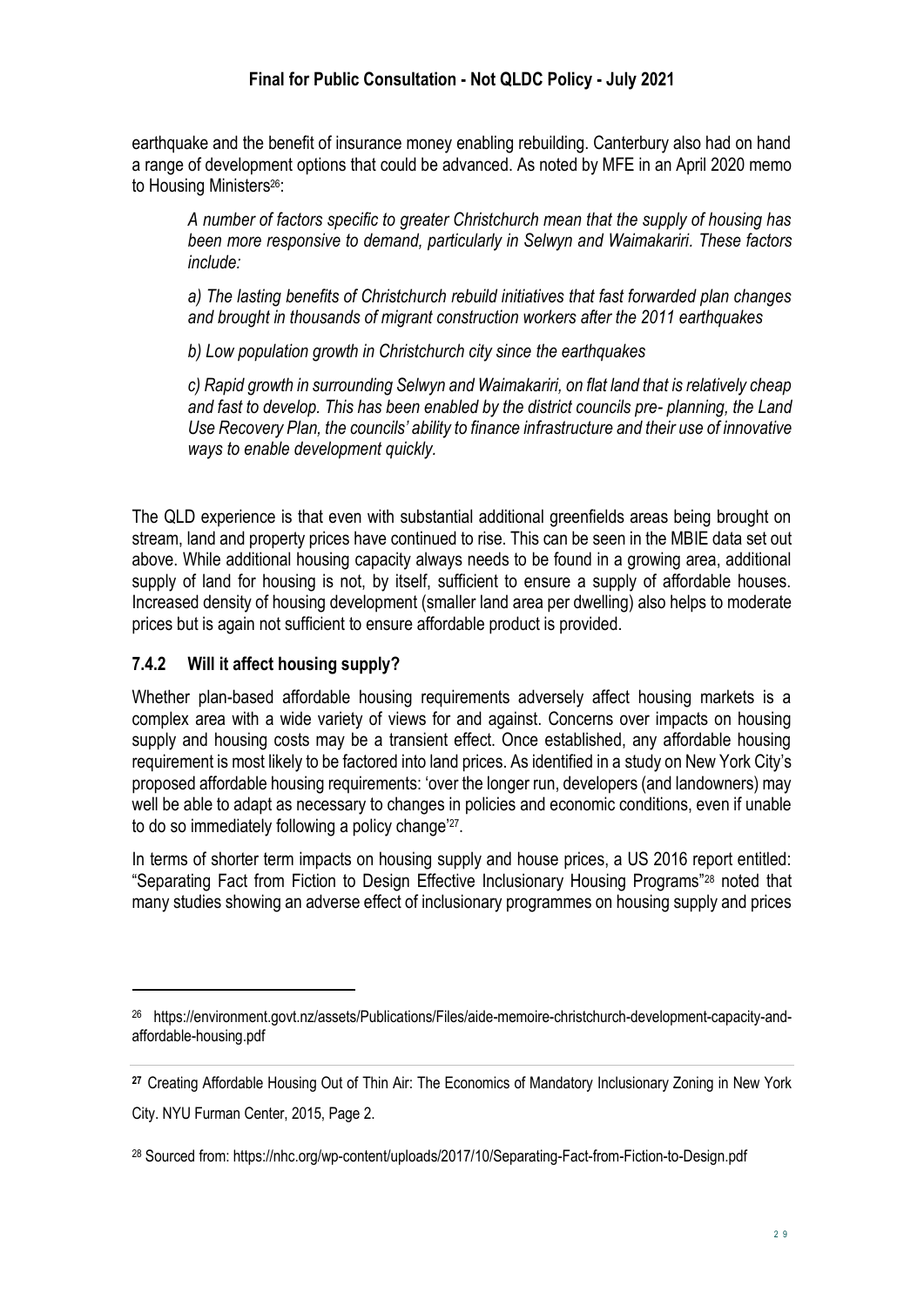were not robust in their isolation of the range of factors that can impact upon house prices. The study concluded<sup>29</sup>:

*Among these robust studies, however, the researchers find a mixed bag in terms of the effects inclusionary housing programs have on the overall supply of housing and on market prices, with generally no impacts on supply and no or modest impacts on prices. Notwithstanding economic theory, these empirical studies suggest that the relationship between affordability requirements and the housing market is complicated and highly dependent on the unique characteristics of the local economy and housing market and on the specific design, implementation and tenure of particular programs.*

In general, mandatory programs in strong housing markets that have predictable rules, welldesigned cost offsets, and flexible compliance alternatives tend to be the most effective types of inclusionary housing programs<sup>30</sup>.

The inclusion of an affordable housing requirement as part of many Special Housing Area proposals (in Queenstown as well as Auckland) is recognition that the informal 'up zoning' enabled by special housing identification is an appropriate (and efficient and effective) time to seek a contribution towards affordability outcomes.

The impact of any affordability requirement on the feasibility of different forms of residential development does need to be tested.

#### <span id="page-33-0"></span>**7.4.3 Cost and benefits**

Given uncertainties over the 'costs and benefits' of an affordable housing requirement, and where those may fall, QLDC asked Sense Partners to scope the economic costs and benefits of implementing an affordable housing policy<sup>31</sup>.

This work established that the benefits of an affordable housing requirement were likely to outweigh the costs:

- Costs were identified as an increase in house prices to off-set the affordable housing requirement (a 1% increase was assumed, across the housing stock) even though no evidence of affordable house requirements increasing neighbouring house prices is evident in Queenstown. While existing homeowners would be better off future homeowners would be worse off.
- The largest benefit is from improved labour market outcomes and stability (reduced turnover), which adds \$27m-\$53m of economic benefits, discounted over 30 years at 6%.
- There are modest positive economic benefits from improved mental health, education and household bills. There are larger associated wellbeing benefits, but they tend to

<sup>29</sup> Page 5, Ibid

<sup>30</sup> Page 11, Ibid

<sup>31</sup> See: The economic case of Inclusionary Zoning in QLD. Sense Partners, 21 October 2020.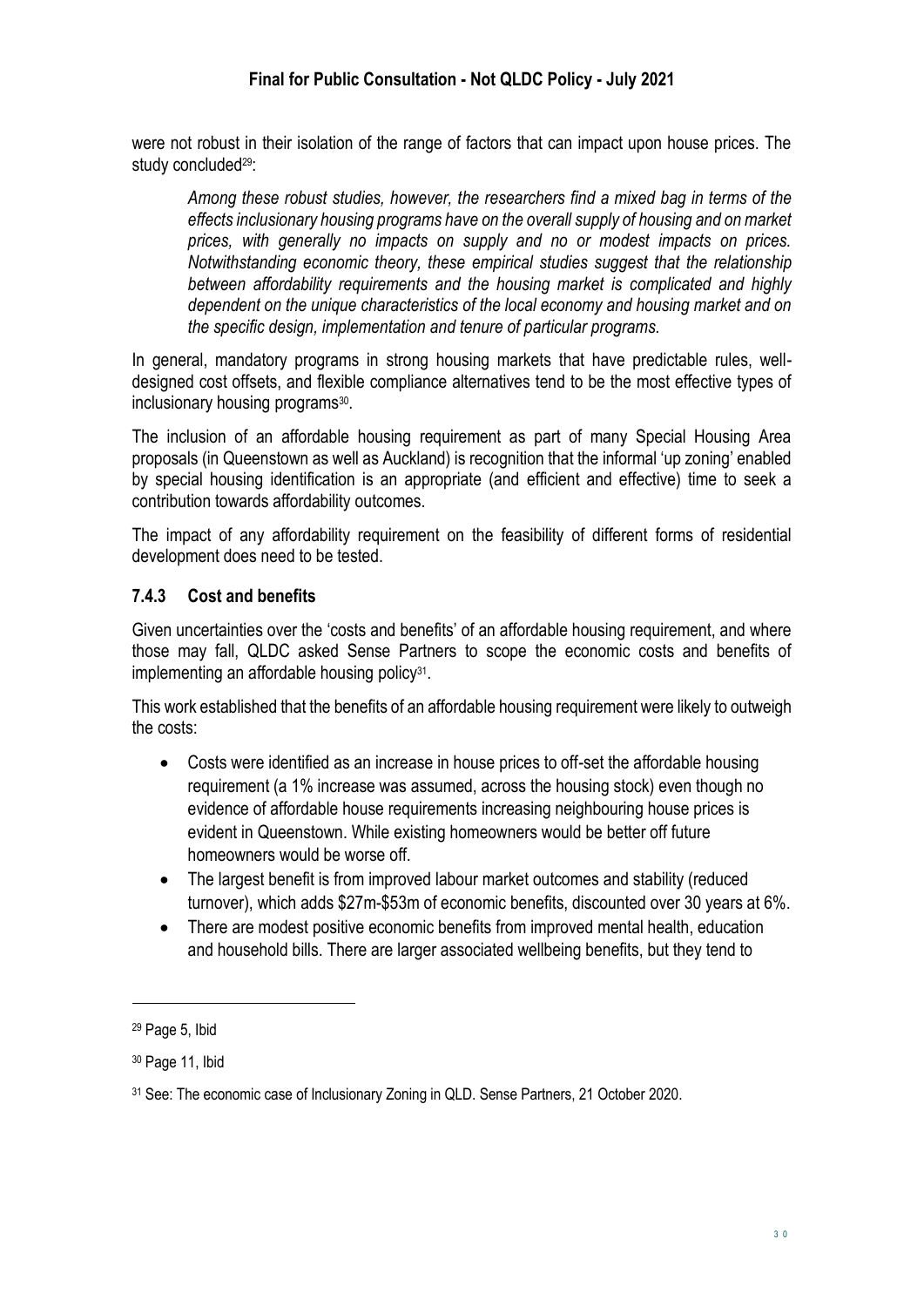inflate benefit estimates and are a source of contention. There are also potential benefits from reduced commute times for some households.

In the worst case, the total economic benefit of an affordable housing policy would equal costs – with net benefits of \$3m over 30 years discounted at 6%.

In (a conservative) best case, the total economic benefit of the affordable housing policy would be \$101m.

The report makes the following observations about affordable housing and planning:

- Experience of recent years shows that housing supply can be ramped up. But even when that happens, there is not enough supply of affordable homes. Until there is an abundant supply of homes, market provision of affordable housing is unlikely.
- Affordable housing requirements is a planning tool to specifically generate affordable housing. On its own, it can be distortionary. When combined in the context of other policies that facilitate housing supply, these distortions can be mitigated.
- The analysis suggests that from a monetary perspective, the benefits and costs accrue to different cohorts, but that the net impact is positive.
- The analysis of QLDC affordable housing tools used to date show that the common criticisms of affordable housing policies internationally have not been evident (reduced supply, reduced house size and increased price).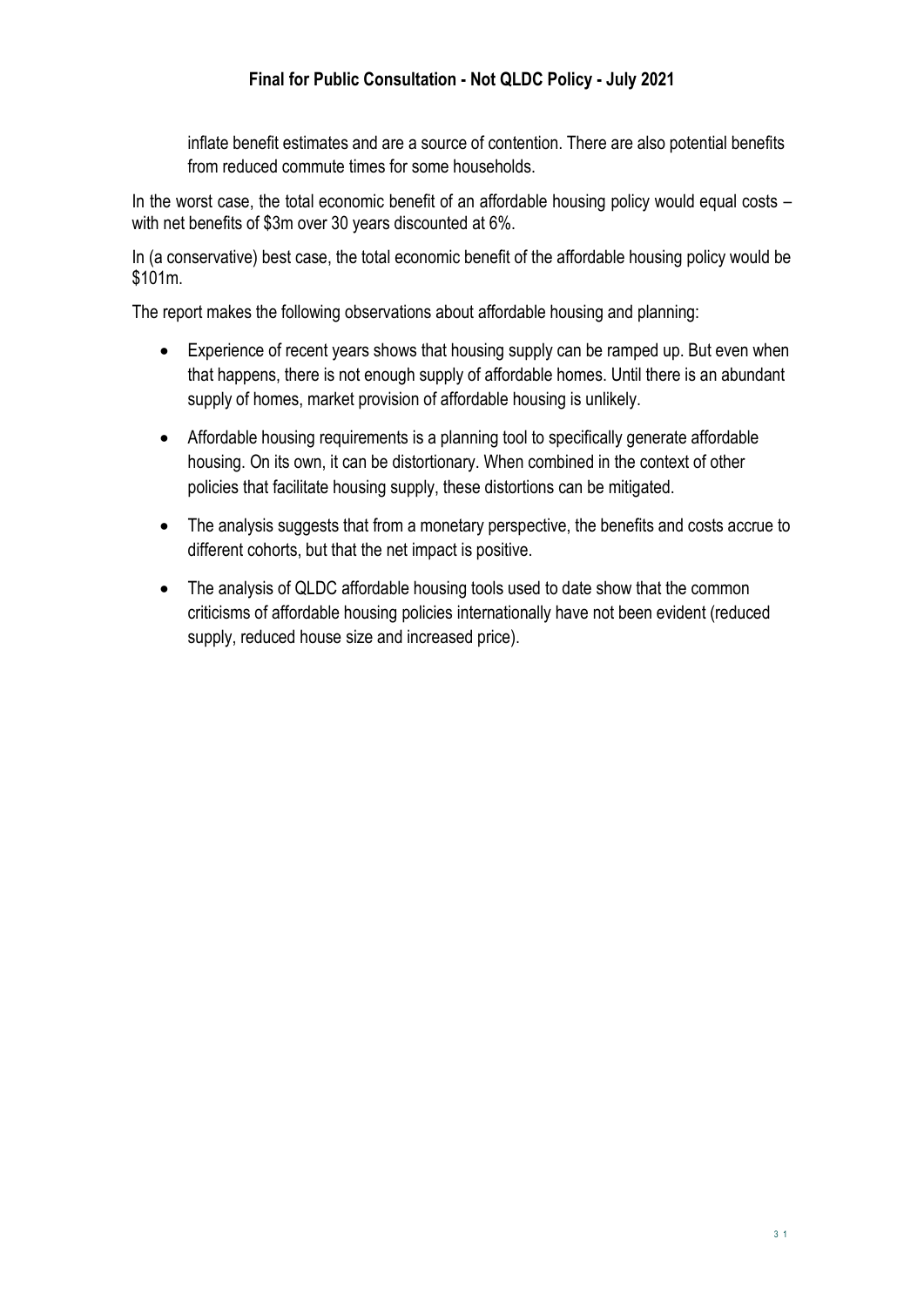# <span id="page-35-0"></span>**8 RMA Options**

This part of the report looks at the high level RMA-based options available to the Council to progress the provision of affordable housing and the high-level risks and benefits associated with the different courses of action.

Options range from enabling additional supply to a mandatory requirement to provide a percentage of affordable housing. The options lie on a continuum as follows:



There are a range of costs and benefits associated with the options.

#### <span id="page-35-1"></span>**8.1.1 Option 1 part 1: Additional supply / reduce controls (status quo)**

It is often contended that there are a range of amenity-based controls on residential development that have the effect of increasing the costs of housing, while having limited benefit in terms of wider environmental quality.

A common example is minimum density controls. Such a control limits options for sites to be used for a variety of housing types, for example one larger house or two smaller houses that fit within the same built form envelope. While controls such as building coverage, building height and building setbacks and minimum landscape requirements can be justified on the basis of controlling specific spill over effects onto neighbours, minimum density controls have more of a general, but indirect effect on amenities.

One option is therefore for the minimum density controls to be reviewed. For example, in the Medium Density Residential Zone housing types such as flats, town houses, duplexes and terrace housing provide scope for a range of house and lot sizes. In particular there should be the ability to provide housing on small lots (given that land prices are an important component of housing affordability).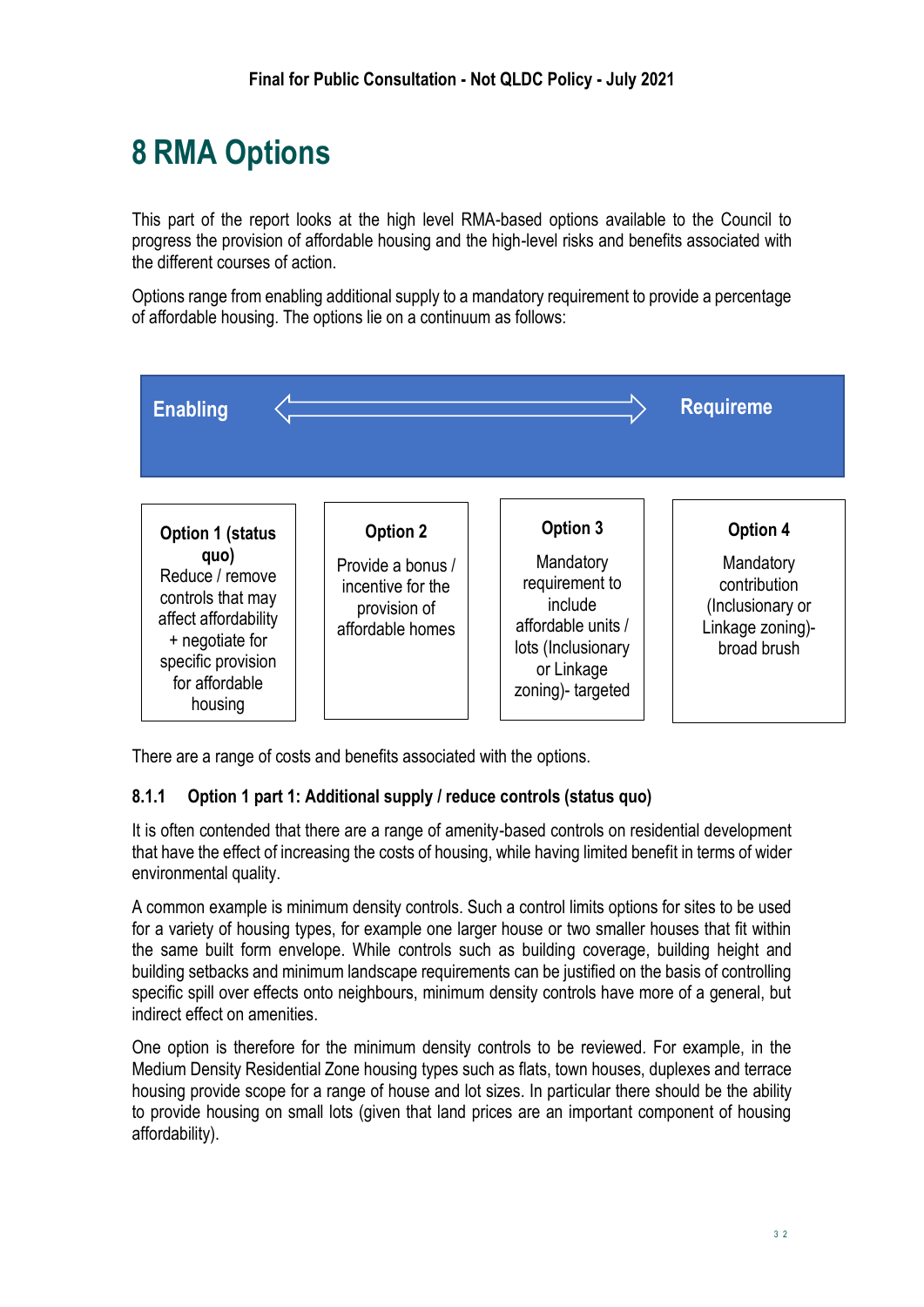The zone is described as enabling a greater supply of diverse housing options for the district. The main forms of residential development anticipated are terrace housing, semi-detached housing and detached townhouses on small sites of 250m<sup>2</sup> or greater.

The minimum density of 1 unit per 250m<sup>2</sup> of site area could be removed. Other controls such as height and coverage would remain. A minimum landscaping (permeable) area may need to be introduced.

Having said that, reduction in controls does not mean that development opportunities provided will be taken up. QLDC staff report that 'underdevelopment' of sites in medium, high density and Business Mixed Use zones is common, with development of standalone houses common in zones suitable for compact, affordable terrace housing and multi-unit apartment developments.

| Advantages                                                                                                                                              | Disadvantages                               |                                                                                                                                           |  |
|---------------------------------------------------------------------------------------------------------------------------------------------------------|---------------------------------------------|-------------------------------------------------------------------------------------------------------------------------------------------|--|
| Provides greater scope for a range of<br>house types and sizes on sites (e.g.,<br>one- and two-bedroom units)<br>Greater design flexibility for smaller | $\bullet$<br>landscape / permeable areas.   | Other bulk and location controls may need to<br>be added or strengthened to address effects,<br>such as minimum outlook areas and minimum |  |
| sites                                                                                                                                                   | $\bullet$<br>the<br>hearings and decisions. | Amends a provision which has recently been<br>subject of extensive submissions,                                                           |  |
|                                                                                                                                                         | ٠<br>may not be taken up.                   | Opportunities for smaller, cheaper dwellings                                                                                              |  |

#### <span id="page-36-0"></span>**8.1.2 Option 1, part 2: Negotiate at Plan Changes (status quo)**

This option would involve the Council raising affordability issues when it prepares plan changes or processes private plan changes. The PDP may have affordable housing provision as an objective but leave any method to be determined as each plan change is considered.

The extent of future plan changes is unknown, and any offer (or acceptance) of affordable housing provisions will be voluntary.

| Advantages                                                                                                                                         | Disadvantages                                                                                                                                                                          |
|----------------------------------------------------------------------------------------------------------------------------------------------------|----------------------------------------------------------------------------------------------------------------------------------------------------------------------------------------|
| Place / area specific solutions could be<br>developed<br>over contribution<br><b>Flexibility</b><br>type and<br>quantity<br>Reflects past practice | Involves case-by-case negotiation<br>May see inconsistencies develop over time<br>between different plan provisions<br>May be complex to administer<br>Limited incentive to negotiate. |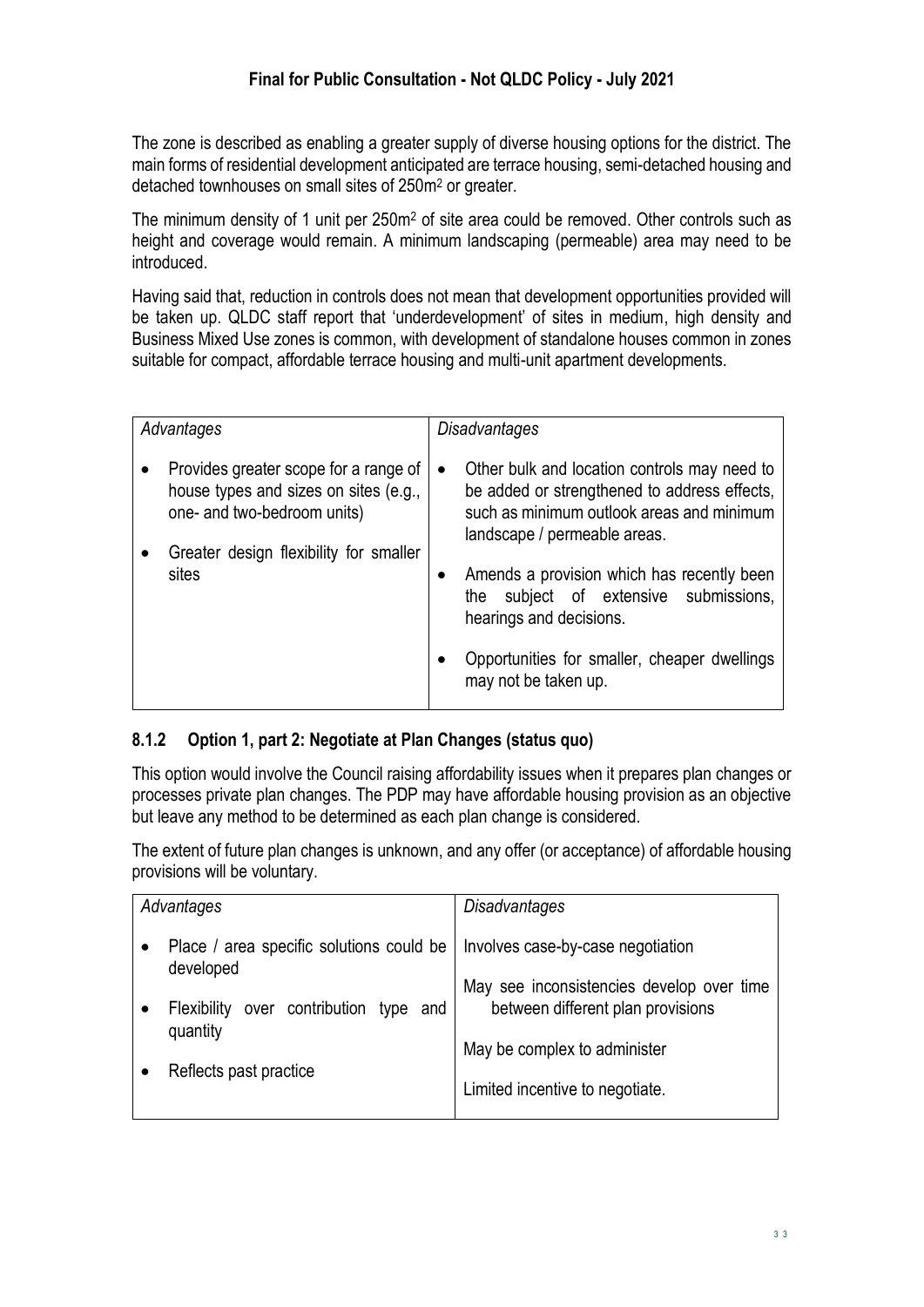#### <span id="page-37-0"></span>**8.1.3 Option 2: Bonus / incentives**

A bonus or incentive is a common tool used to help enable affordable housing production in many US jurisdictions. A bonus or incentive may be a stand-alone provision or be part of a mandatory requirement.

The bonus may be in the form of additional building height or building coverage or increased density. As a stand-alone tool, the bonus needs to be of sufficient scale to overcome any real or perceived loss of development returns arising from the provision of affordable housing. That is, the bonus needs to provide additional return, over and above what a developer may expect from staying with a 'conventional' development model. For example, a rule could be introduced that affordable housing could 'sit outside' standard plan density controls. Some form of performance statement would be needed as to what constitutes affordability (such as a price point or size of unit).

Generally, bonuses are difficult to justify under the RMA, as any standard has to be set in reference to avoiding or mitigating adverse effects. The ability to extend building form or bulk beyond a set limit therefore implies some form of adverse effect, which if acceptable for one type of development, should be available for all forms of development to access. Therefore, this approach could take a considerable time to develop and justify under section 32 of the RMA.

| Advantages                                                                                                                                                    | Disadvantages          |                                                                                                                                                                                                       |
|---------------------------------------------------------------------------------------------------------------------------------------------------------------|------------------------|-------------------------------------------------------------------------------------------------------------------------------------------------------------------------------------------------------|
| Provides incentives, appropriate to<br>market conditions, to developers<br>for provision of community housing                                                 | ٠                      | May be difficult to justify enabling a certain level<br>of effects, for the benefit of community housing<br>under the RMA                                                                             |
| Could be provided in selected<br>where<br>additional<br>areas<br>development is<br>being<br>contemplated (such as in Gorge<br>in<br>Frankton<br>Road<br>and   | $\bullet$<br>$\bullet$ | Neighbours may feel threatened if developments<br>can exceed normal limits, such as concerns<br>about additional parking and traffic in an area<br>It is uncertain what level of incentive would need |
| Queenstown)                                                                                                                                                   |                        | to be offered to encourage up-take of the<br>provisions                                                                                                                                               |
| Fits with current PDP<br>policy<br>framework that refers to scope to<br>step aside from density controls if<br>affordable housing product is being<br>offered | ٠                      | The affordable housing product may not be<br>retained long term.                                                                                                                                      |

#### <span id="page-37-1"></span>**8.1.4 Option 3: Targeted mandatory contribution**

A targeted approach would focus an affordable housing requirement or contribution where it is most likely to be effective to do so, for example new subdivisions. The option would build on the practice established under the Special Housing Areas process whereby new greenfields subdivisions contribute to affordable housing, and where the evidence is clear that such a requirement (provided it not excessive) does not make development unviable.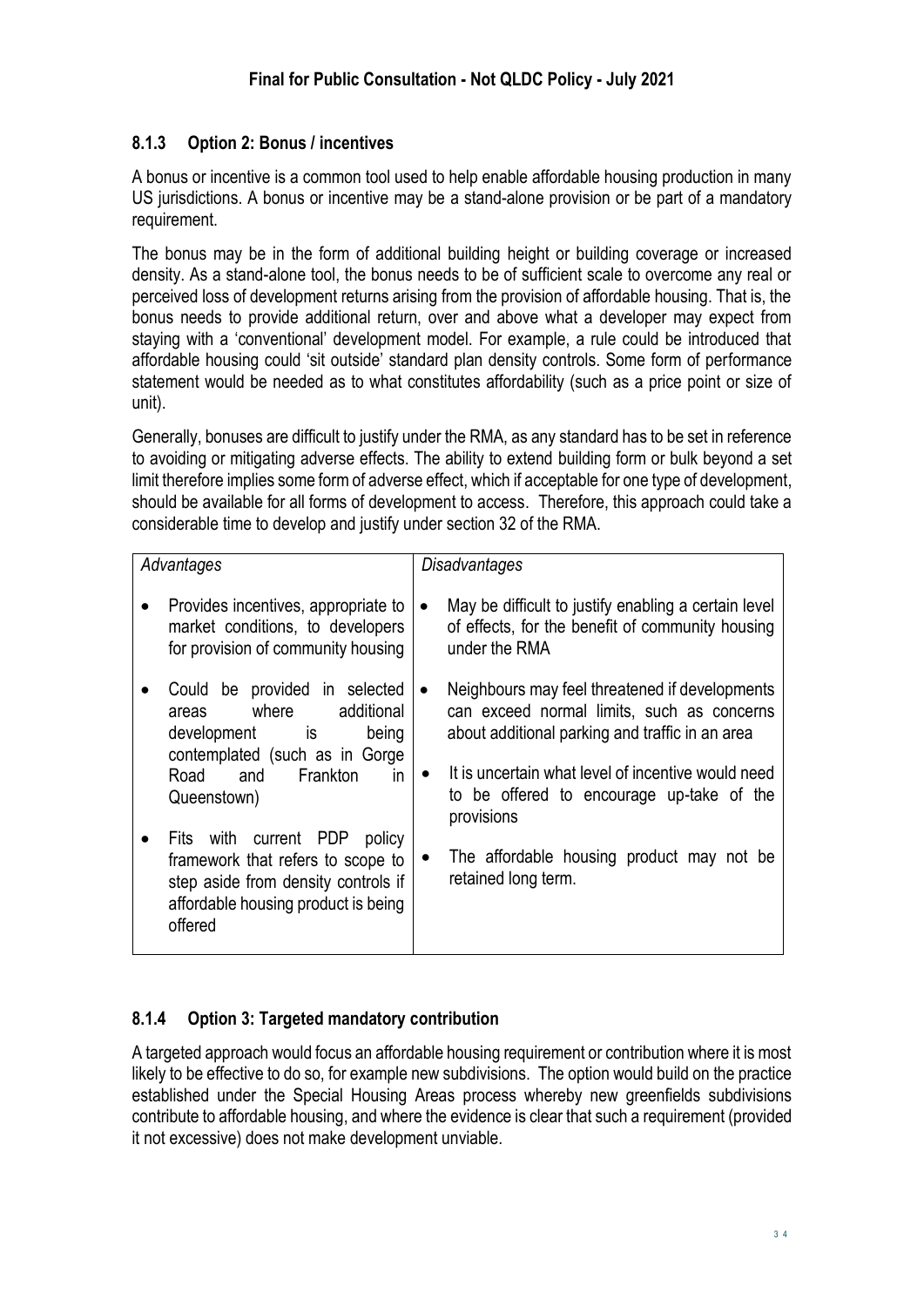This option would introduce a mandatory inclusionary zoning provision requiring a contribution of a certain percentage of sites, sites and dwellings, or cash in lieu for affordable housing, for all greenfields developments over a set threshold. For example, would be greenfields subdivisions over 20 lots or more. A 10% to 15% requirement may apply, with either the land and housing sold at a discount to market prices to eligible households, or equivalent cash in lieu contributions transferred to the Housing Trust.

A trigger level of development would need to be set and appropriate retention mechanisms developed (such as consent conditions or covenants) to control resale of any affordable housing sold into the private market.

| Advantages                                                                                                                   | Disadvantages                                                                                                                                   |  |
|------------------------------------------------------------------------------------------------------------------------------|-------------------------------------------------------------------------------------------------------------------------------------------------|--|
| Applies to greenfields, but not brownfields<br>Enables the Council or Community<br>Housing Trust to secure community         | Would not apply where development is<br>already at maximum capacity<br>Relies upon continual urban expansion to<br>$\bullet$                    |  |
| housing at a rate linked to development                                                                                      | generate supply                                                                                                                                 |  |
| Provides a clearly stated contribution<br>regime, so that all greenfields developers<br>are treated fairly and transparently | Justification for selective approach is<br>likely to be challenged in the Environment<br>Court                                                  |  |
| May provide an incentive for brownfields<br>development                                                                      | The costs of provision of affordable<br>$\bullet$<br>housing may be transferred to other<br>players in the housing market in the short<br>term. |  |
|                                                                                                                              | Monitoring of any consent conditions                                                                                                            |  |

#### <span id="page-38-0"></span>**8.1.5 Option 4: Modest mandatory contribution across the district**

This option would introduce a mandatory contribution (lots or cash in lieu) for affordable housing, for all developments, whether they be in greenfields or brownfields areas. In greenfields areas, contributions may be most likely in the form of the transfer of land, but smaller developments would have a cash in lieu option (on a pro-rate basis). For brownfields developments, the contribution would most likely be in the form of cash contribution based on a formula set out in the District Plan. A cash contribution based on the value of the new development put in place (for example, a rate per square metre of floorspace) is more likely to suit the variety of situations found in brownfields developments (where there is a mix of infill and redevelopment, as well as smaller and larger housing units). The contribution applied to brownfields may be at a discount to the rate applied to greenfields, recognising the wider growth management benefits of compact urban growth.

Land would be transferred to the Housing Trust. Cash contributions would also be transferred to the Trust and would have to be used for the purposes of providing affordable housing.

This option would make clear and transparent the expectations of the community with regard to contributions towards affordable housing. All developers would have the same understanding of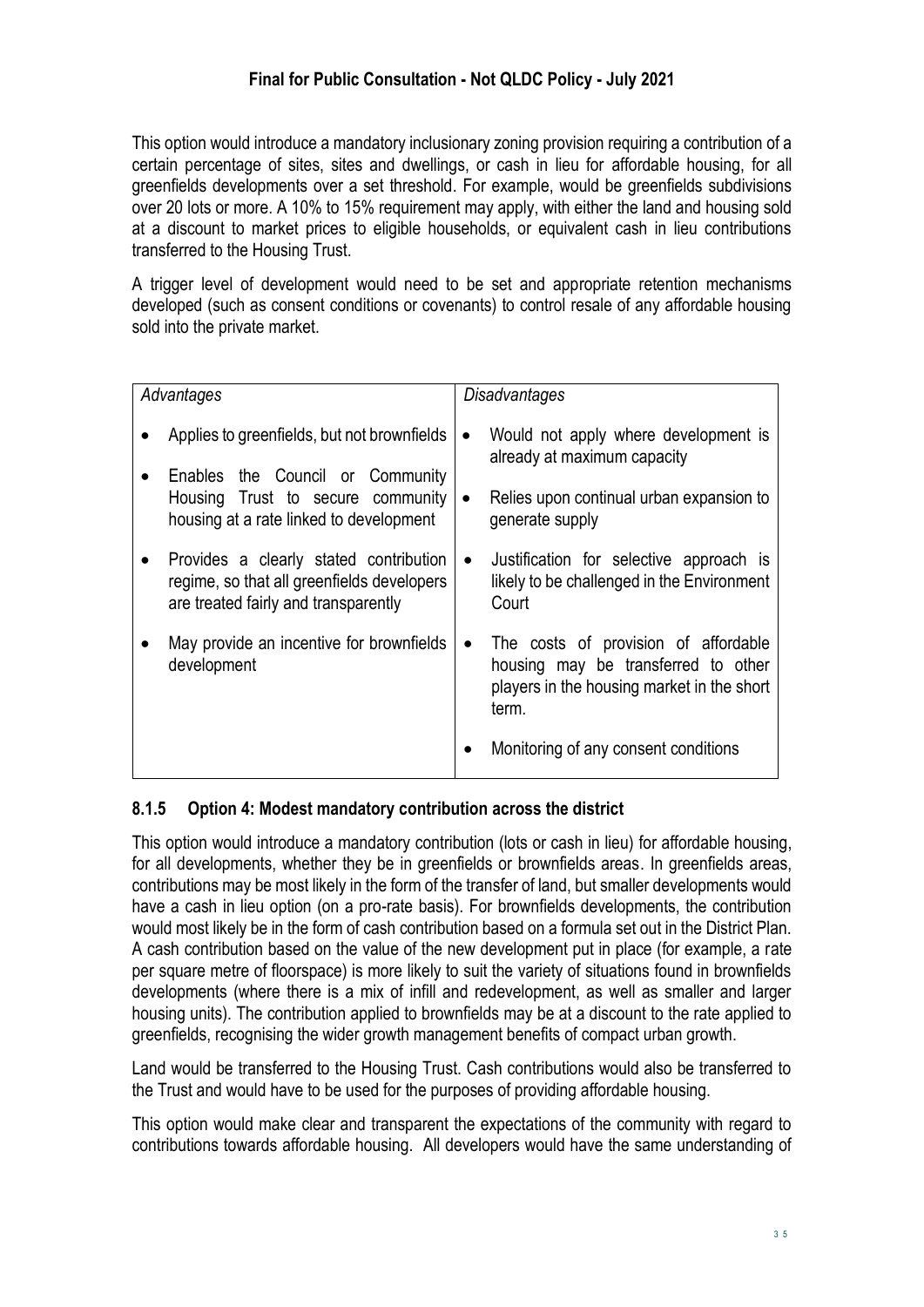the contribution to affordable housing required and enable the 'costs' of providing a proportion of affordable housing to be taken into account during the site acquisition, design and development process. A trigger level of development would not need to be set.

| Advantages                                                                                                                   |           | Disadvantages                                                                                                                     |
|------------------------------------------------------------------------------------------------------------------------------|-----------|-----------------------------------------------------------------------------------------------------------------------------------|
| Applies widely, requiring community<br>housing in low- and high-density areas,<br>greenfields and brownfields                | $\bullet$ | Justification is likely to be challenged in<br>the Environment Court                                                              |
| Enables the Council to pass contributions<br>onto the Community Housing Trust to<br>secure community housing as they see fit |           | The costs of provision of affordable<br>housing may be transferred to other<br>players in the housing market in the short<br>term |
| Provides a clearly stated contribution<br>regime, so that all developments are<br>treated fairly and transparently           |           |                                                                                                                                   |

#### <span id="page-39-0"></span>**8.2 Discussion**

To date, the main method used by the Council has been the first option – negotiation at the time of plan changes. However, this has been on a largely unstructured, case-by-case basis, with 'oneoff' Developer Agreements / Stakeholder Deeds used to secure the affordable housing contribution. Special Housing Areas did see a more formal structure, although the affordable housing requirement technically sits outside the district plan, required as a council policy.

There are a range of costs and benefits associated with the options

All options involve risks: A reduction in controls may be met opposition from existing residents, as might a bonus based provision. The re-litigation of controls recently debated through the district plan development process may also be a source of contention.

The 'plan change' option is the option mostly closely aligned with current Special Housing Area and Stakeholder Deed techniques. However, the effectiveness of a 'plan change' option may have diminished compared to past experience. There are likely to be fewer plan changes than in the past, given that a revised District Plan is now being prepared which has a considerable element of 'up zoning' associated with it.

Any mandatory requirements are likely to be challenged by developers and landowners as running counter to current national-level policy which emphasises supply-side responses to affordability concerns. Yet a mandatory requirement is likely to be an effective method of addressing the housing affordability issues facing the district.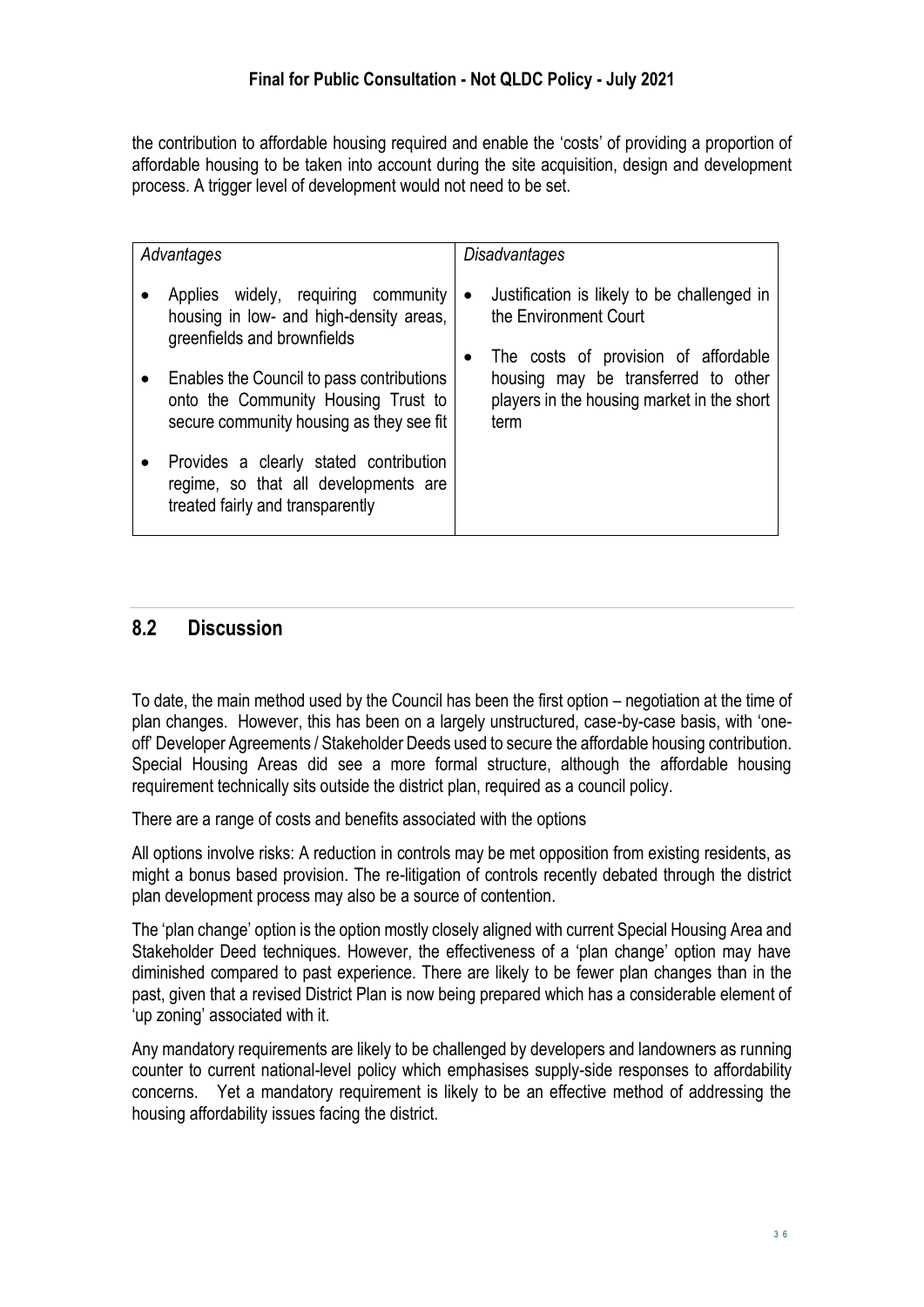### <span id="page-40-0"></span>**9 Developing Issues and Objectives for Affordable Housing**

This section begins the process of developing an RMA-based affordable housing requirement by proposing an issue and objective that can be used to guide subsequent assessment of specific options and provisions.

#### <span id="page-40-1"></span>**9.1 Current District Plan Issues and Objectives**

The Operative District Plan has a specific objective for affordable housing, namely:

#### *4.10.1 Objectives and Policies*

*Access to Community Housing or the provision of a range of Residential Activity that contributes to housing affordability in the District.* 

The Proposed District Plan does not contain a direct issue or objective relating to affordable housing. Under the heading "*Urban growth is managed in a strategic and integrated manner",* is the following objective*:*

*3.2.2.1 Urban development occurs in a logical manner so as to:* 

*f. ensure a mix of housing opportunities including access to housing that is more affordable for residents to live in;* 

The current (ODP or PDP) objectives lack focus on the issue of affordability, relating the issue to either enabling opportunities for housing or better managing urban development. Neither of these two outcomes have been demonstrated to deal with the affordability issues facing the district.

#### <span id="page-40-2"></span>**9.2 Constructing issues statements**

An issue is an existing or potential problem that must be resolved to promote the purpose of the RMA. However, issues can also be opportunities to assist in promoting the purpose of the RMA.

The Quality Planning website notes that issues statements should:

- identify an environmental problem (or opportunity for improvement) that the local authority can address under the RMA
- identify the cause of the problem or scope of the opportunity (where this is known)
- be specific to the district or region rather than abstract and generalised (even though the issue may also occur elsewhere)
- be succinct (explanations could be used if more detail is essential)
- include what is being affected, how it is being affected, and where
- if the issue is intermittent in nature or it relates to a specific timeframe or event, include information related to the circumstances that give rise to the issue, or its duration and frequency (i.e., 'when').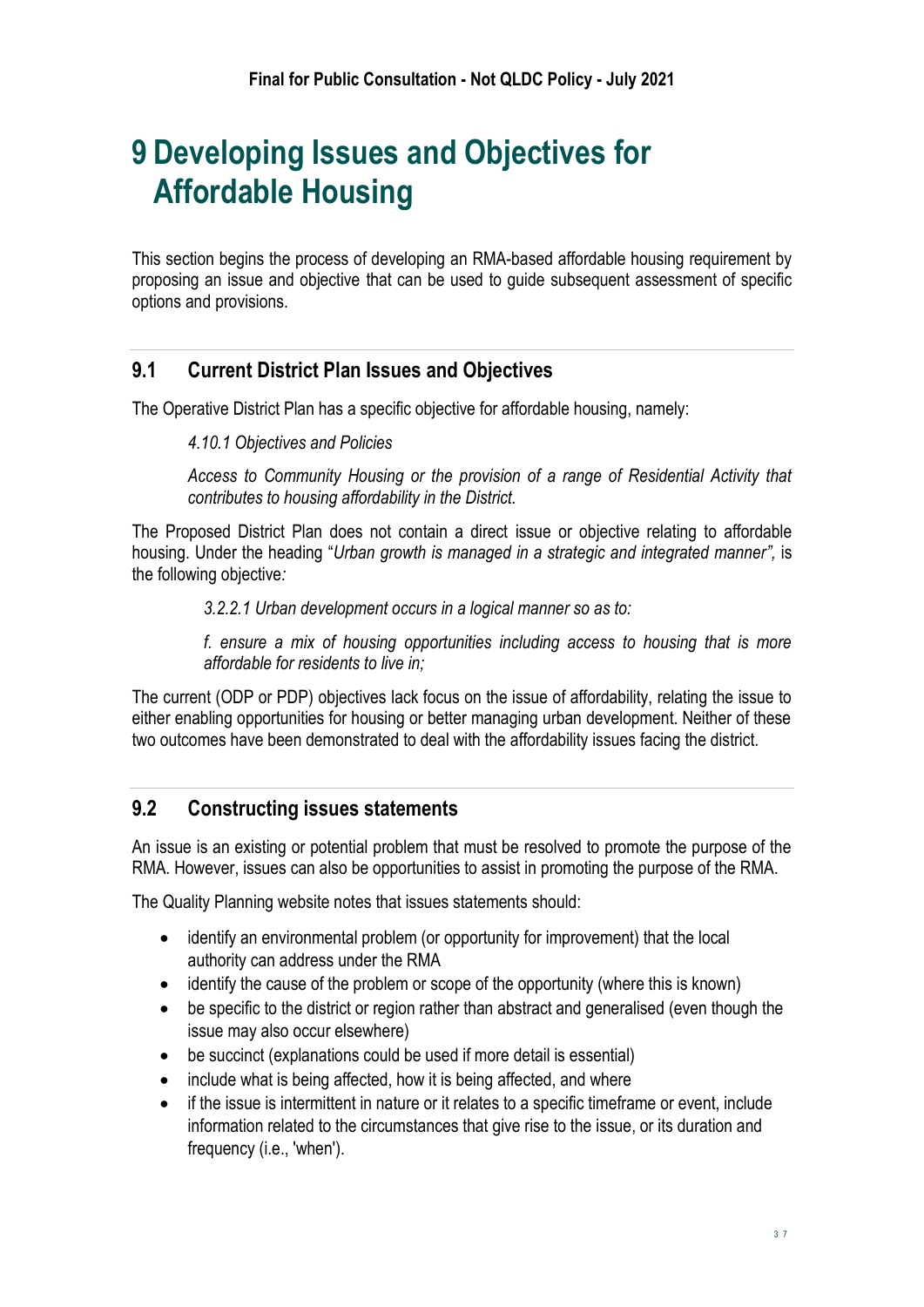#### <span id="page-41-0"></span>**9.2.1 Dimensions**

As noted in section 2.0, a lack of affordable housing has a range of social and economic dimensions to it. These dimensions need to be tied back to RMA matters. The following table lists the affordable housing dimensions identified for the QLDC area and the associated RMA related matters.

| <b>Affordable Housing Dimension</b>                     | <b>RMA related issue</b>                                                                                                                                                                                                                                                                                                                                         |  |  |
|---------------------------------------------------------|------------------------------------------------------------------------------------------------------------------------------------------------------------------------------------------------------------------------------------------------------------------------------------------------------------------------------------------------------------------|--|--|
| Lack of supply of affordable housing<br>'product'       | Capacity assessments indicate that zoning provides<br>housing capacity in excess of demand, which<br>suggests that land supply is not a first order<br>constraint.                                                                                                                                                                                               |  |  |
|                                                         | Some additional steps may be able to be taken to<br>reduce barriers to additional supply, but experience<br>indicates growth pressures and other market factors<br>(such as investor demands) quickly overwhelm any<br>supply 'response'.                                                                                                                        |  |  |
|                                                         | Longer term, supply options will become more<br>complex, costly and scarce (such as redevelopment).<br>This will impact on affordability.                                                                                                                                                                                                                        |  |  |
| Social, economic wellbeing of the<br>district is harmed | Social and economic well-being is being adversely<br>affected, setting up a conflict with environmental<br>management objectives. Left unresolved (that is, with<br>no framework within which to balance the competing<br>demands), this tension is likely to see ad hoc<br>responses that do not contribute to sustainable<br>management of land and resources. |  |  |
| Spill over / displacement of growth to<br>Central Otago | Limited options for affordable housing within<br>Queenstown is seeing growth displaced to other<br>areas, such as Cromwell. This imposes infrastructure<br>costs on these communities, while transport links<br>need to be upgraded to cope with increased daily<br>flows.                                                                                       |  |  |

#### <span id="page-41-1"></span>**9.2.2 Possible issues statement:**

The following issue statement is proposed:

*The combination of multiple demands on housing resources; the need to protect valued landscape resources for their intrinsic and scenic values and geographic constraints on urban growth means that the district's housing market cannot function efficiently, with long term consequences for low to moderate income households needing access to affordable housing.*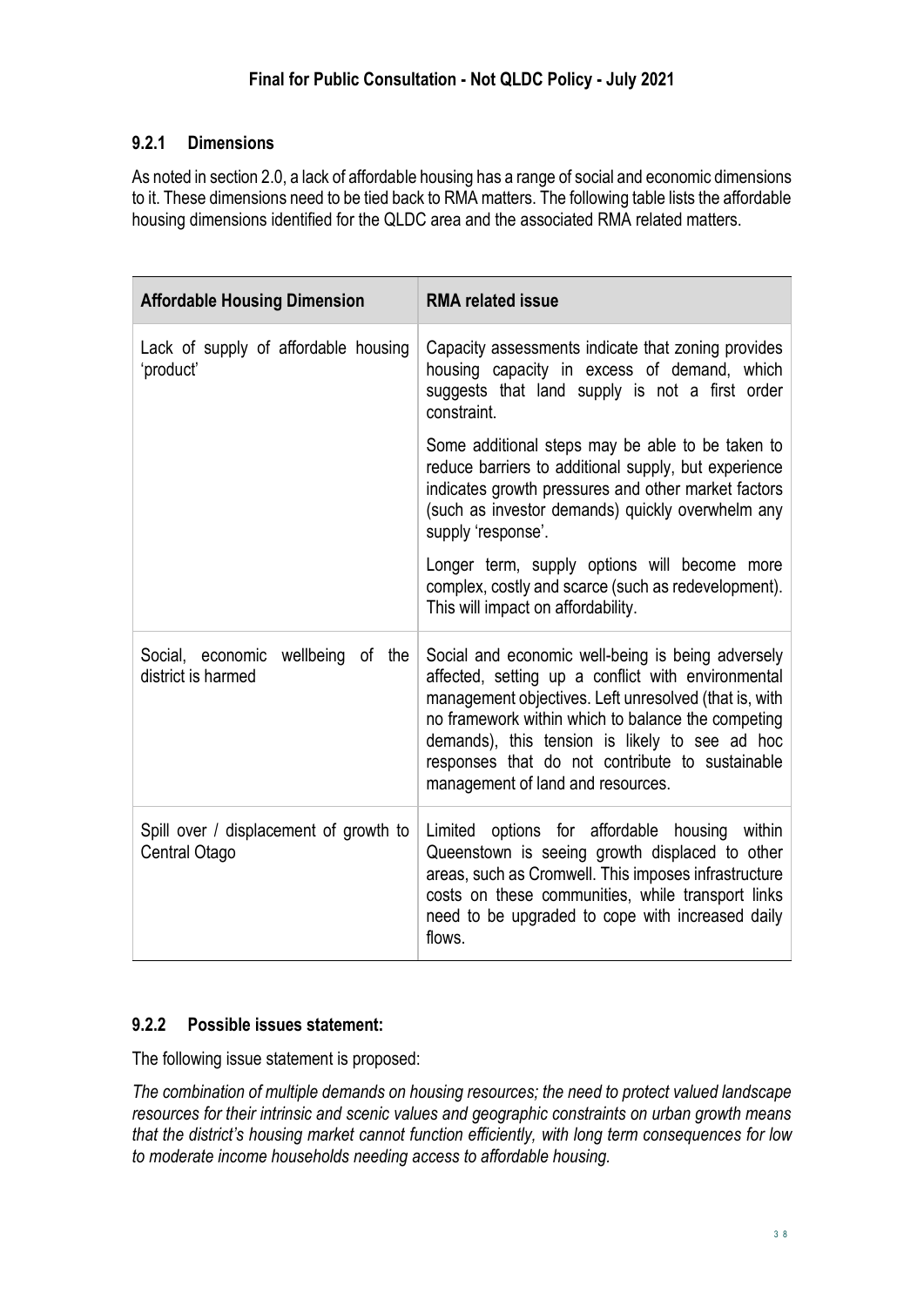#### <span id="page-42-0"></span>**9.3 Constructing an Objective**

Objectives under the RMA are important in establishing the outcome to be achieved by subsequent provisions (policies and methods).

Objectives should state an end point rather than a method, flow from an issue and be within the terms of the RMA. In particular, objectives should be considered from the point of view as to whether the objective is the most appropriate way to achieve the purpose of this Act.

In terms of possible objectives, the Operative and Proposed District Plans both contain objectives that refer to affordability. However, both take an enabling approach, with the ODP objective referring to 'access' to affordable housing, and the PDP referring to ensuring a mix of housing that is 'more' affordable. In particular, the PDP could be said to have a focus on enabling relative affordability – housing that is more affordable than current market prices. While helpful, relative affordability will not address the more fundamental problem facing low to moderate income households.

A possible objective could be as follows:

*Housing choices for low to moderate income households are incorporated into new neighbourhoods and in redevelopments of existing neighbourhoods so as to help meet social and economic needs while managing pressures for the expansion of urban areas.* 

The following table discusses the relevant operative and proposed district plan objectives and the possible above new objective against commonly used criteria.

| <b>Criteria</b>          | <b>ODP</b>                | <b>PDP</b>                 | Possible objective        |
|--------------------------|---------------------------|----------------------------|---------------------------|
| Directed to addressing a | Addresses<br>broadly<br>a | Reference<br>to            | More directly focused     |
| management<br>resource   | stated issue of access to | developing<br>in<br>a      | meeting<br>on             |
| issue                    | housing                   | 'logical manner' links     | community's<br>social     |
|                          |                           | affordability<br>to        | and economic needs        |
|                          |                           | management of urban        | in a way that supports    |
|                          |                           | growth.                    | wider goals relating to   |
|                          |                           |                            | environmental             |
|                          |                           |                            | management                |
| Focused on achieving the | Focus is on enablement,   | Affordability is tied to   | Relates<br>directly<br>to |
| purpose of the Act       | but<br>leaves<br>open     | urban<br>development       | 5<br>section<br>and       |
|                          | questions of relationship | Not<br>being<br>'logical'. | managing<br>resources     |
|                          |                           | tied to the<br>strongly    | while enabling social     |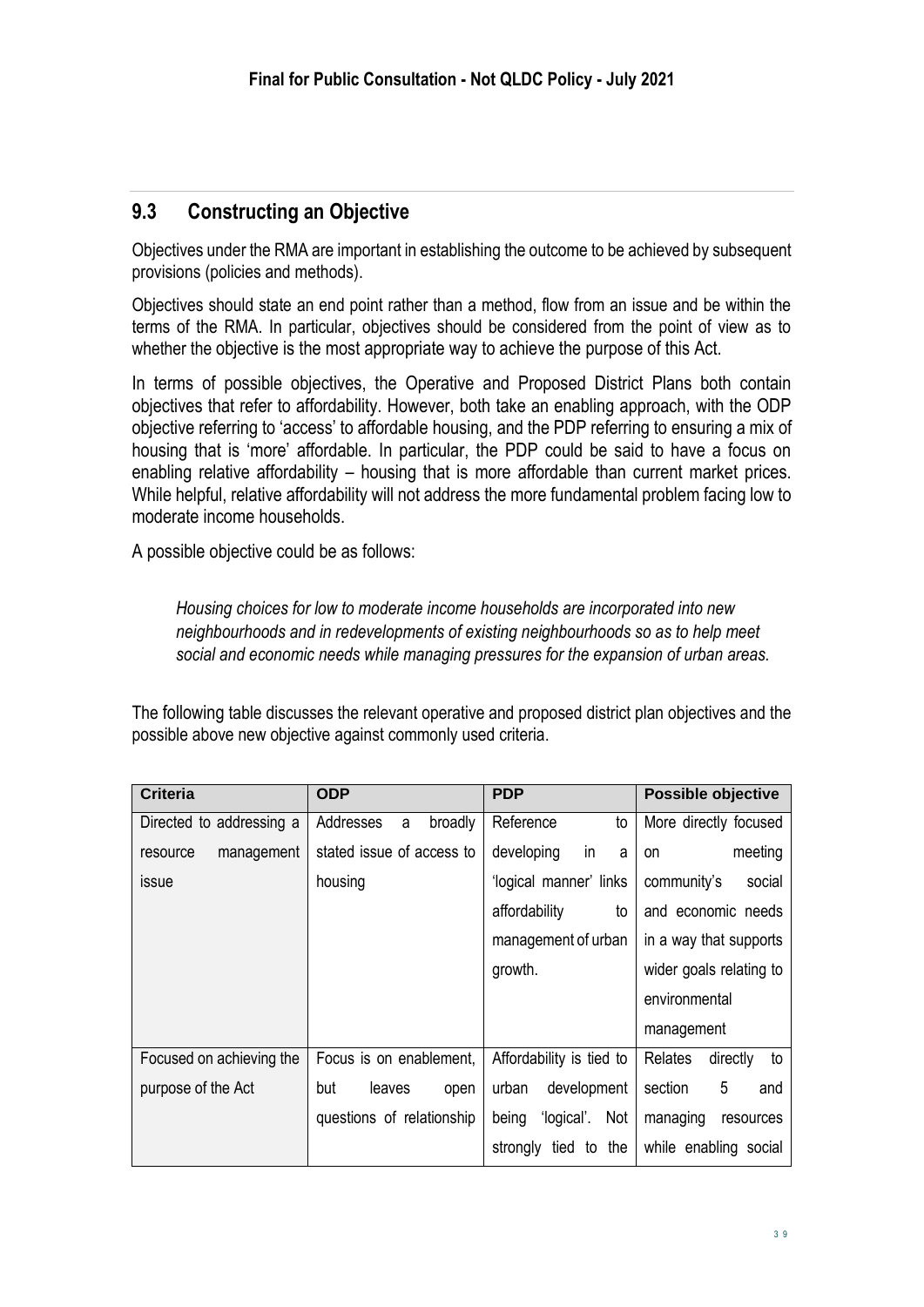| <b>Criteria</b>               | <b>ODP</b>                                                                 | <b>PDP</b>              | <b>Possible objective</b> |
|-------------------------------|----------------------------------------------------------------------------|-------------------------|---------------------------|
|                               | of<br>to<br>management                                                     | purpose of the district | and<br>economic           |
|                               | resources                                                                  | plans to sustainably    | outcomes                  |
|                               |                                                                            | manage resources        |                           |
| Assists a council to carry    | Relates<br>adequate<br>to                                                  | Aimed at managing       | Aimed at integrated       |
| out its statutory functions   | supply of development                                                      | the effects of urban    | οf<br>management          |
|                               | capacity                                                                   | development             | effects                   |
| Within scope of higher        |                                                                            |                         |                           |
| level documents               | All of the three options are within scope of NPS-UD and the Otago Regional |                         |                           |
|                               | <b>Policy Statement</b>                                                    |                         |                           |
|                               |                                                                            |                         |                           |
| Is the objective clear in its | is<br>The<br>objective                                                     | The<br>reference<br>to  | The<br>objective<br>is    |
| intent?                       | ambiguous<br>somewhat                                                      | development             | focused on a particular   |
|                               | given its reference to both                                                | occurring in a 'logical | outcome                   |
|                               | to<br>community<br>access                                                  | manner' may create      |                           |
|                               | housing and residential                                                    | some confusion that     |                           |
|                               | activities<br>that<br>provide                                              | implementation of the   |                           |
|                               | affordable housing                                                         | objective<br>should     |                           |
|                               |                                                                            | focus on managing       |                           |
|                               |                                                                            | timing<br>the<br>and    |                           |
|                               |                                                                            | sequencing of urban     |                           |
|                               |                                                                            | development             |                           |
|                               |                                                                            |                         |                           |

The above discussion indicates that the current objectives (ODP or PDP) lack focus on the issue of affordability, relating the issue to either enabling opportunities for housing or better managing urban development. Neither of these two outcomes have been demonstrated to deal with the affordability issues facing the district. The possible new stand alone objective is clear in its intent and is likely to be a more appropriate objective.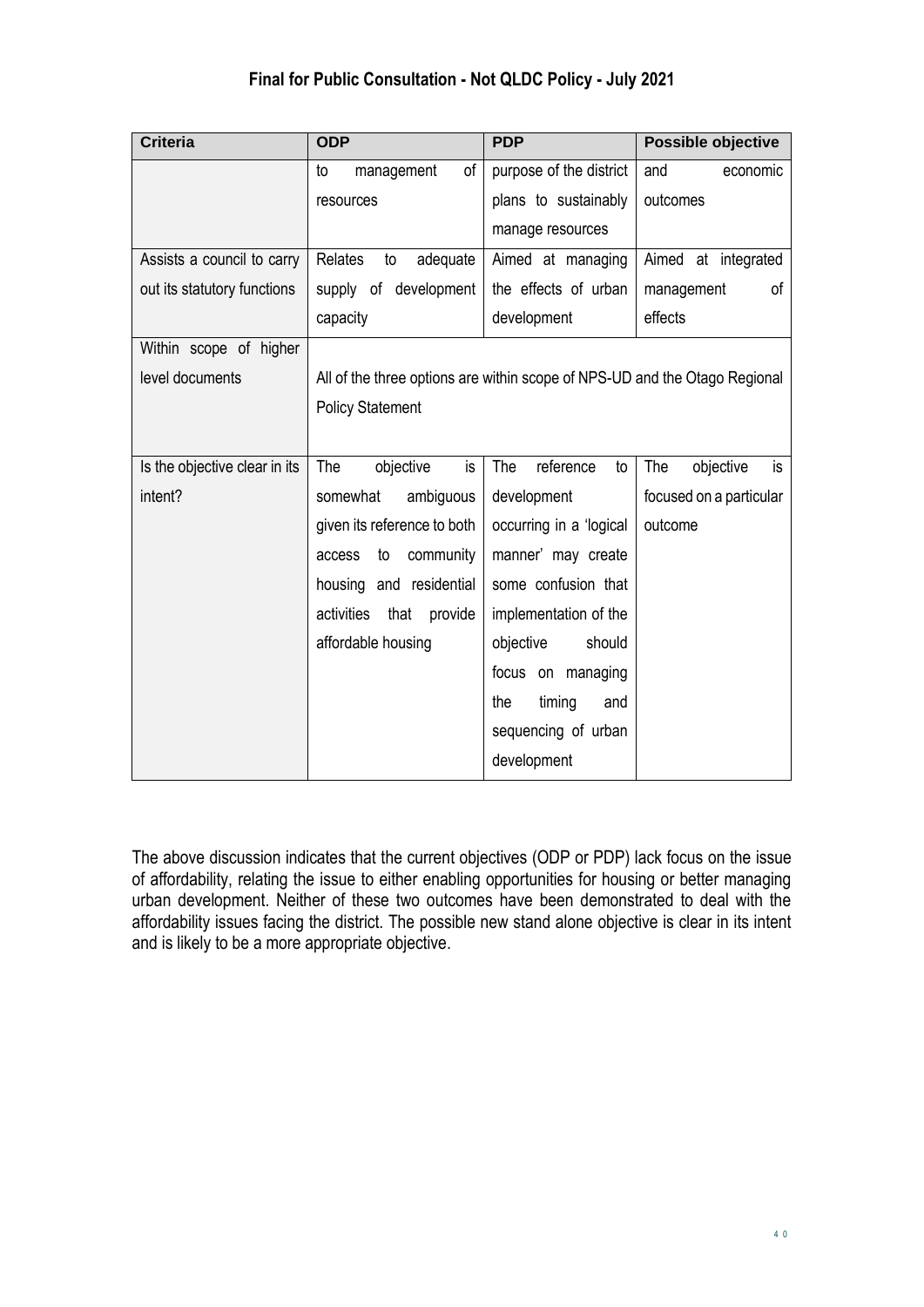### <span id="page-44-0"></span>**10 Next Steps**

#### <span id="page-44-1"></span>**10.1 Section 32**

Taking forward an RMA-based affordable housing policy will require a range of matters to be addressed. Section 32 of the RMA requires analysis of the costs and benefits of any new planning provisions. In particular, before adopting any new provisions, Section 32 requires that:

*An examination be undertaken of the extent to which the objectives of the proposal being evaluated are the most appropriate way to achieve the purpose of this Act; and*

*Determining whether the provisions in the proposal are the most appropriate way to achieve the objectives by:* 

- *identifying other reasonably practicable options for achieving the objectives; and*
- *assessing the efficiency and effectiveness of the provisions in achieving the objectives.*

Analysis will need to cover:

- the scope of any policy (what types of development it would cover)
- possible rates of requirement (eg 5%, 10%, 15%)
- analysis of the impact on feasibility of different rates on different types of development
- exclusions
- assessment processes.

#### <span id="page-44-2"></span>**10.2 Alternative Implementation Routes**

Adjustments to the PDP issues, objectives and policies would be needed to implement any of the options. An inclusionary zoning approach tied to most residential developments will involve litigation risks under current RMA settings. Mitigation of risks could involve seeking either:

- Use of the streamlined plan making provisions of the RMA
- Specific legislative support for QLDC (given its unique characteristics and challenges)
- Incorporation of supportive tools in the proposed Natural and Built Environment Act.

The streamlined planning process is an alternative to the standard RMA Part 1 Schedule 1 process to prepare a plan change or review a plan. Use of the streamlined provisions of the RMA will require the Council to demonstrate that the proposal meets the criteria set out in the Act. For example, the proposed plan or plan change is needed to implement national direction or address a significant community need. Even if the relevant criteria are met, the proposed provisions will still need to meet the tests of the RMA. In other words, the inherent tension between an affordable housing requirement and national policy seeking to provide sufficient supply, remains.

In terms of process, a local authority can make a request to the responsible Minister for a streamlined planning process for developing or changing a district plan. If the Minister approves the request, he or she will issue a Direction to the local authority. The local authority must then